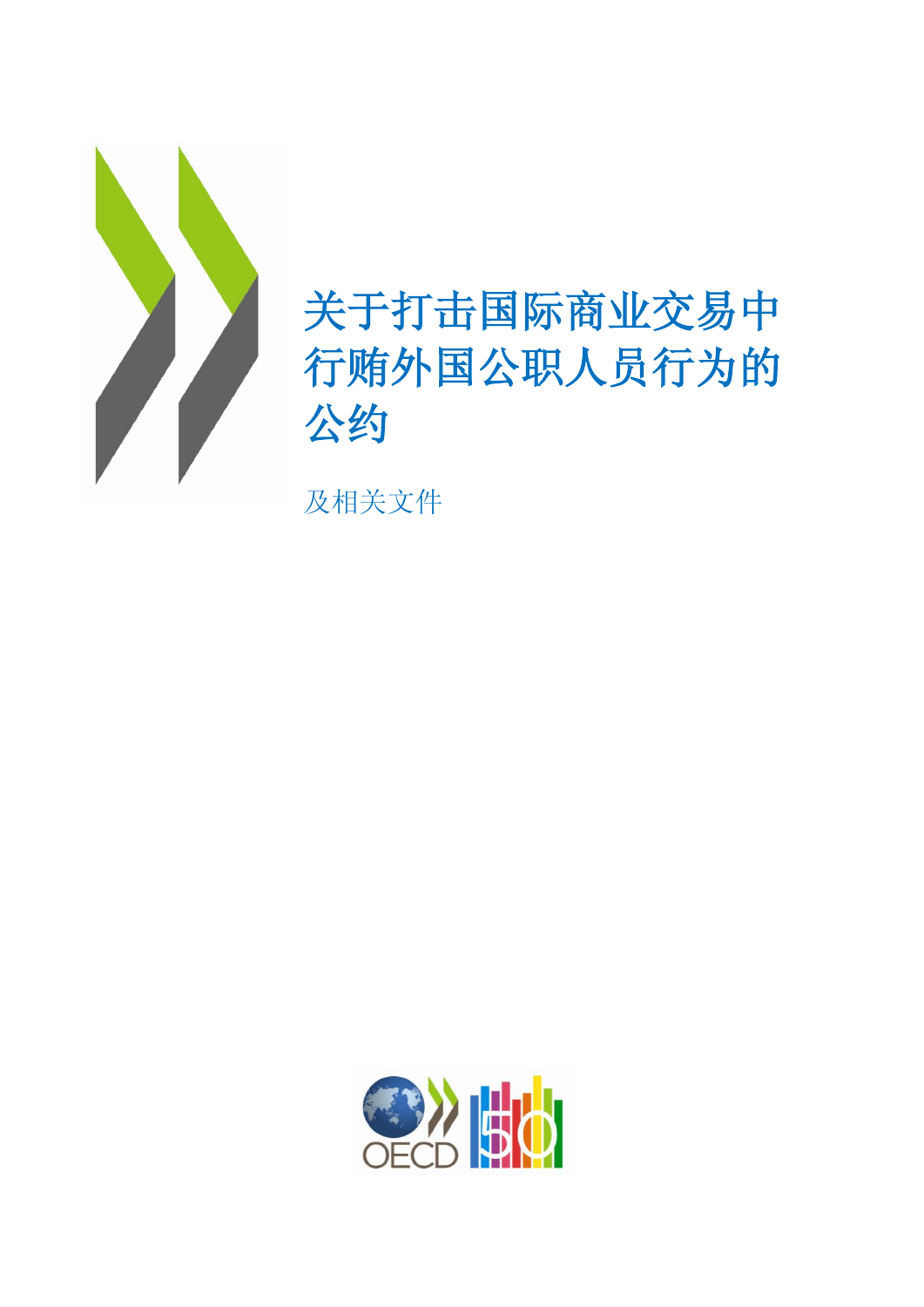## 目录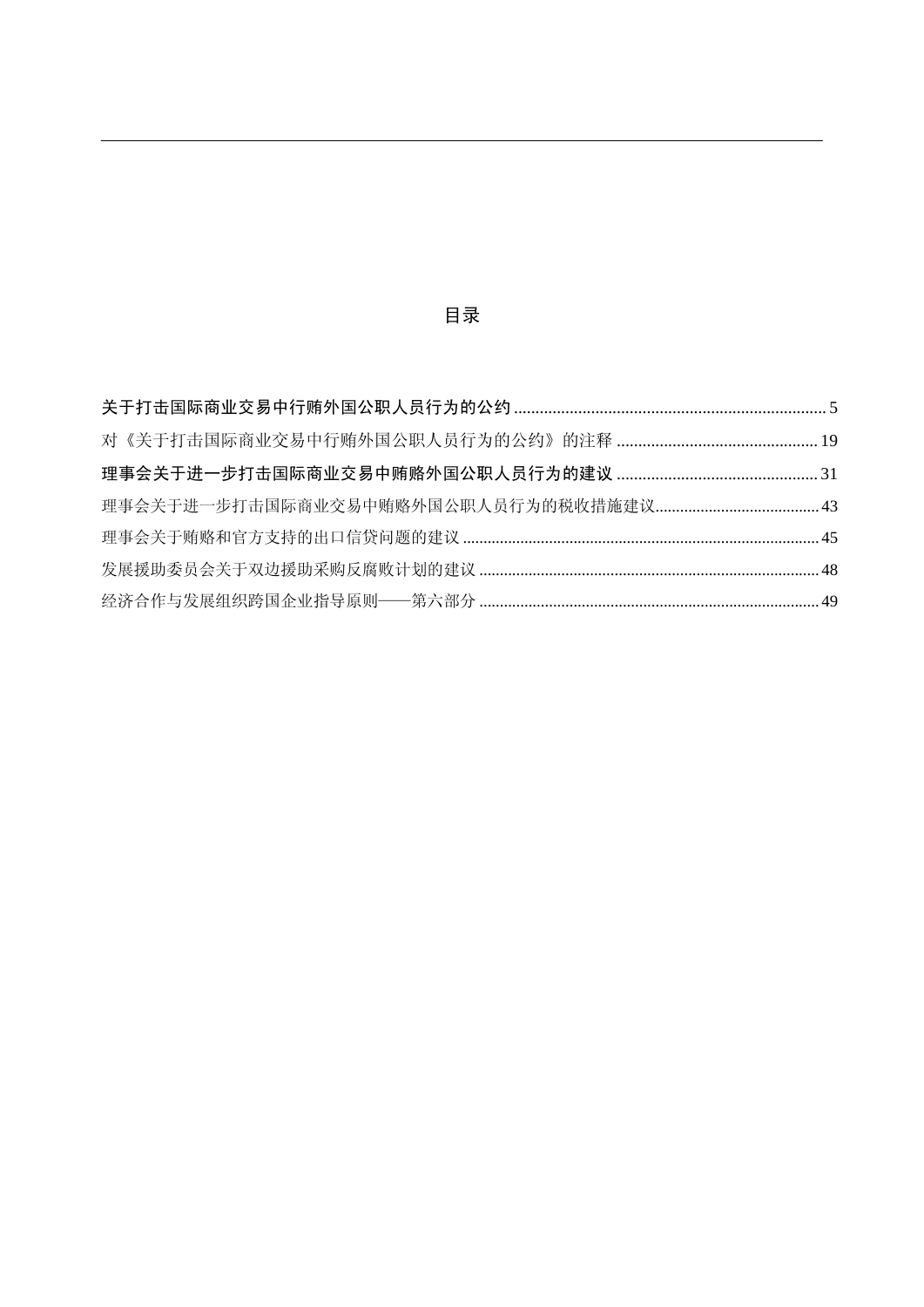<span id="page-2-0"></span>

| 关于打击国际商业交易中行贿外国公<br>职人员行为的公约 | <b>Convention on Combating Bribery of</b><br><b>Foreign Public Officials in</b><br><b>International Business Transactions</b> |
|------------------------------|-------------------------------------------------------------------------------------------------------------------------------|
| 谈判会议于 1997年11月21日通过          | ADOPTED BY THE NEGOTIATING<br><b>CONFERENCE ON</b><br>21 NOVEMBER 1997                                                        |

;

考虑到行贿行为是国际商业交易中, 包 括贸易和投资活动中的普遍现象,引起了道 德和政治方面的严重关注,破坏了善治和经 济发展, 扭曲了国际竞争条件:

考虑到所有国家共同负有打击国际商业 交易中的行贿行为的责任;

考虑到经济合作与发展组织理事会于 1997 年 5 月 23 日通过的第《关于打击国际 商业交易中行贿行为的修改建议》( C(97)123/FINAL 号文件),该建议特别呼吁 采取有效措施以制止、防止和打击与国际商 业交易有关的行贿外国公职人员的行为,特 别呼吁依照该建议所列议定共同要素和每一 国家司法及其他基本法律准则,立即以有效 和协调的方式认定此种行贿行为属非法行为

### 序言 **Preamble**

### 各缔约方: **THE PARTIES,**

**CONSIDERING** THAT BRIBERY IS A WIDESPREAD PHENOMENON IN INTERNATIONAL BUSINESS TRANSACTIONS, INCLUDING TRADE AND INVESTMENT, WHICH RAISES SERIOUS MORAL AND POLITICAL CONCERNS, UNDERMINES GOOD GOVERNANCE AND ECONOMIC DEVELOPMENT, AND DISTORTS INTERNATIONAL COMPETITIVE CONDITIONS;

**CONSIDERING** THAT ALL COUNTRIES SHARE A RESPONSIBILITY TO COMBAT BRIBERY IN INTERNATIONAL BUSINESS TRANSACTIONS;

**HAVING REGARD** TO THE REVISED RECOMMENDATION ON COMBATING BRIBERY IN INTERNATIONAL BUSINESS TRANSACTIONS, ADOPTED BY THE COUNCIL OF THE ORGANISATION FOR ECONOMIC CO-OPERATION AND DEVELOPMENT (OECD) ON 23 MAY 1997, C(97)123/FINAL, WHICH, *INTER ALIA*, CALLED FOR EFFECTIVE MEASURES TO DETER, PREVENT AND COMBAT THE BRIBERY OF FOREIGN PUBLIC OFFICIALS IN CONNECTION WITH INTERNATIONAL BUSINESS TRANSACTIONS, IN PARTICULAR THE PROMPT CRIMINALISATION OF SUCH BRIBERY IN AN EFFECTIVE AND CO-ORDINATED MANNER AND IN CONFORMITY WITH THE AGREED COMMON ELEMENTS SET OUT IN THAT RECOMMENDATION AND WITH THE JURISDICTIONAL AND OTHER BASIC LEGAL PRINCIPLES OF EACH COUNTRY;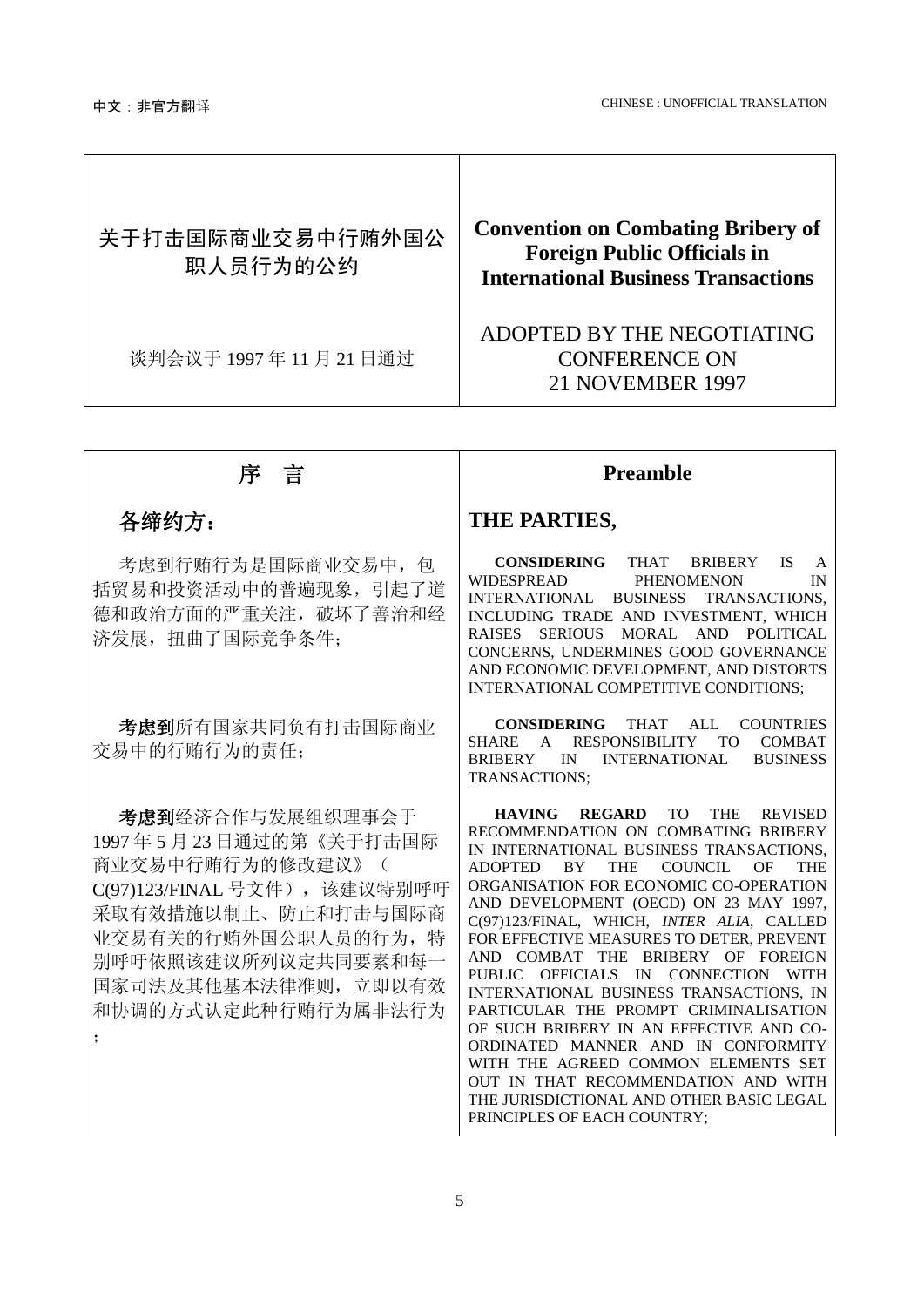## 欢迎最近在促进打击行贿公职人员行为 领域的进一步国际间的理解与合作方面取得 的其他进展,包括联合国、世界银行、国际 货币基金组织、世界贸易组织、美洲国家组 织、欧洲理事会和欧洲联盟等组织的行动;

欢迎公司、商业组织、工会以及其他非 政府组织打击行贿行为的努力;

认识到各国政府在国际商业交易中防止 向个人和企业索取贿赂方面所发挥的作用;

认识到在这一领域取得成果不仅需要国 家一级的努力,而且需要多边合作、监督及 后续行动;

认识到使各缔约方采取的措施实现等效 性是本公约的基本目标和宗旨,为此需要核 准本公约,而不得存在影响这一等效性的背 离条款。

**WELCOMING** OTHER RECENT DEVELOPMENTS WHICH FURTHER ADVANCE INTERNATIONAL UNDERSTANDING AND CO-OPERATION IN COMBATING BRIBERY OF PUBLIC OFFICIALS, INCLUDING ACTIONS OF THE UNITED NATIONS, THE WORLD BANK, THE INTERNATIONAL MONETARY FUND. THE INTERNATIONAL MONETARY FUND, THE WORLD TRADE ORGANISATION, THE ORGANISATION OF AMERICAN STATES, THE COUNCIL OF EUROPE AND THE EUROPEAN UNION;

**WELCOMING** THE EFFORTS OF COMPANIES, BUSINESS ORGANISATIONS AND TRADE UNIONS AS WELL AS OTHER NON-GOVERNMENTAL ORGANISATIONS TO COMBAT BRIBERY;

**Recognising** the role of governments in the prevention of solicitation of bribes from individuals and enterprises in international business transactions;

**RECOGNISING** THAT ACHIEVING PROGRESS IN THIS FIELD REQUIRES NOT ONLY EFFORTS<br>ON A NATIONAL LEVEL BUT ALSO A NATIONAL LEVEL MULTILATERAL CO-OPERATION, MONITORING AND FOLLOW-UP;

**RECOGNISING** THAT ACHIEVING EQUIVALENCE AMONG THE MEASURES TO BE TAKEN BY THE PARTIES IS AN ESSENTIAL OBJECT AND PURPOSE OF THE CONVENTION, WHICH REQUIRES THAT THE CONVENTION BE RATIFIED WITHOUT DEROGATIONS AFFECTING THIS EQUIVALENCE;

## 第 **1** 条 **:** 行贿外国公职人 员罪

1. 每一缔约方应采取必要措施以确定根据 其法律下列行为属犯罪行为: 任何人,无论 直接还是通过中间方,故意向一外国公职人 员,为该官员或为一第三方提供、承诺或给 予金钱或其他利益,以使该官员在履行公务 方面作为或不作为,从而在从事国际商业过 程中获得或保留商业或其他不当利益。

### 议定如下: **HAVE AGREED AS FOLLOWS:**

#### **Article 1: The Offence of Bribery of Foreign Public Officials**

1.

Each Party shall take such measures as may be necessary to establish that it is a criminal offence under its law for any person intentionally to offer, promise or give any undue pecuniary or other advantage, whether directly or through intermediaries, to a foreign public official, for that official or for a third party, in order that the official act or refrain from acting in relation to the performance of official duties, in order to obtain or retain business or other improper advantage in the conduct of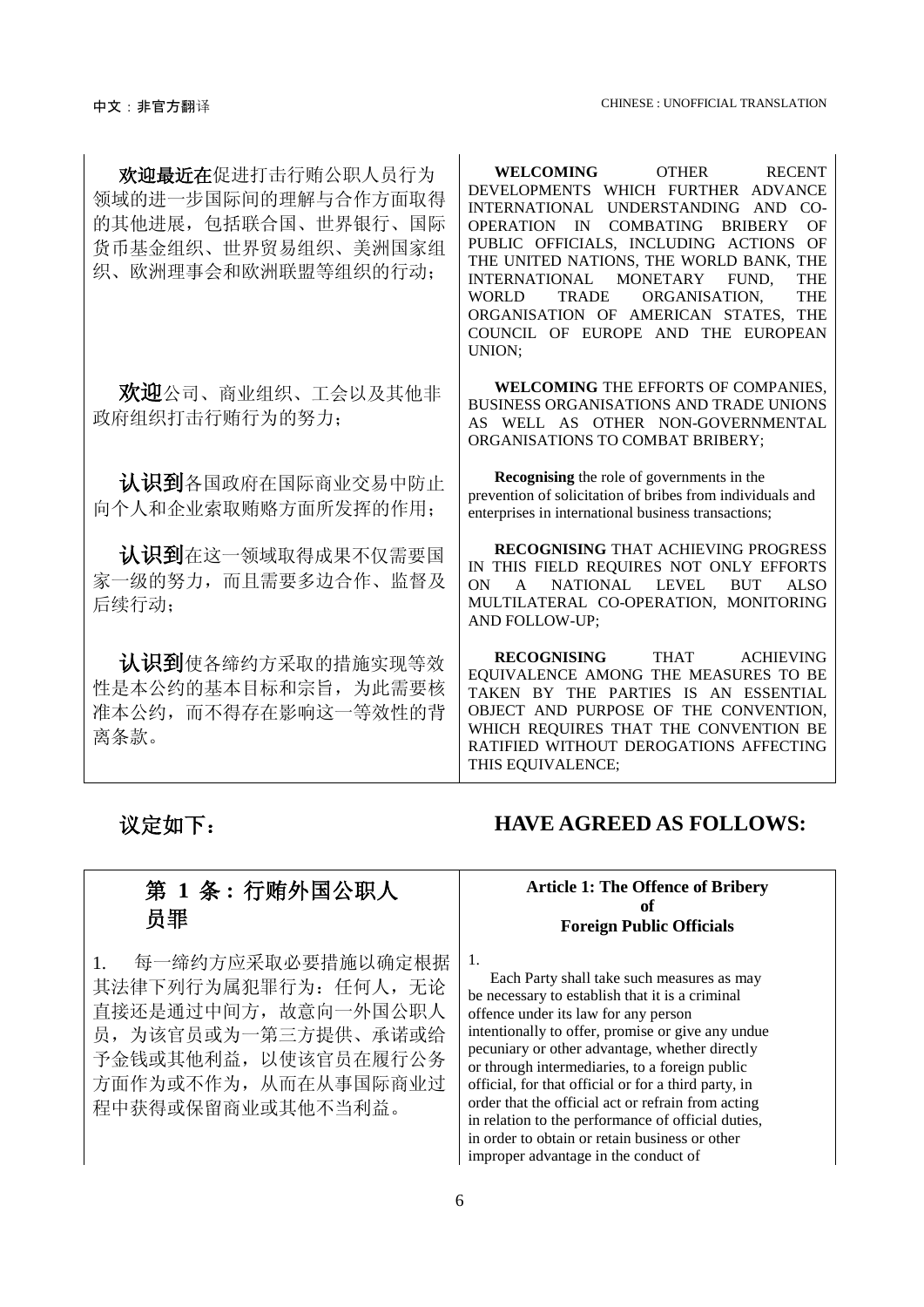|                                                                                                                                                    | international business.                                                                                                                                                                                                                                                                                                                                                                                                            |
|----------------------------------------------------------------------------------------------------------------------------------------------------|------------------------------------------------------------------------------------------------------------------------------------------------------------------------------------------------------------------------------------------------------------------------------------------------------------------------------------------------------------------------------------------------------------------------------------|
| 每一缔约方应采取任何必要措施以确定<br>2.<br>共同参与, 包括鼓动、协助和教唆, 或授意<br>行贿外国公职人员的行为属犯罪行为。 企图<br>和共谋行贿外国公职人员应与企图和共谋行<br>贿本国公职人员同属犯罪行为。                                  | 2.<br>Each Party shall take any measures necessary<br>to establish that complicity in, including<br>incitement, aiding and abetting, or authorisation<br>of an act of bribery of a foreign public official<br>shall be a criminal offence. Attempt and<br>conspiracy to bribe a foreign public official shall<br>be criminal offences to the same extent as<br>attempt and conspiracy to bribe a public official<br>of that Party. |
| 以上第1款和第2款所列罪行以下称为<br>3.<br>"行贿外国公职人员罪"。                                                                                                            | 3.<br>The offences set out in paragraphs 1 and 2<br>above are hereinafter referred to as "bribery of a<br>foreign public official".                                                                                                                                                                                                                                                                                                |
| 4.<br>就本公约而言:                                                                                                                                      | 4.<br>For the purpose of this Convention:                                                                                                                                                                                                                                                                                                                                                                                          |
| "外国公职人员"指在外国担任立法、<br>a.<br>行政或司法职务的任何人,无论任命还<br>是选举担任;为外国行使公共职能的任<br>何人,包括为公共机构或公共企业;以<br>及公共国际组织的任何官员或代理人;<br>"外国"包括从国家到地方的政府各级<br>$\mathbf{b}$ . | "foreign public official" means any person<br>a.<br>holding a legislative, administrative or judicial<br>office of a foreign country, whether appointed or<br>elected; any person exercising a public function<br>for a foreign country, including for a public<br>agency or public enterprise; and any official or<br>agent of a public international organisation;                                                               |
| 及分支;<br>"在履行公务方面作为或<br>c.                                                                                                                          | "foreign country" includes all levels and<br>b.<br>subdivisions of government, from national to<br>local;                                                                                                                                                                                                                                                                                                                          |
| 不作为"包括对公职人员职位<br>的任何利用行为,无论是否属<br>该官员的法定职能。                                                                                                        | "act or refrain from acting in relation to the<br>$\mathbf{c}$ .<br>performance of official duties" includes any use of<br>the public official's position, whether or not<br>within the official's authorised competence.                                                                                                                                                                                                          |
| 第2条:法人的责任                                                                                                                                          | <b>Article 2: Responsibility of Legal</b><br><b>Persons</b>                                                                                                                                                                                                                                                                                                                                                                        |

每一缔约方应依照其法律准则采取必要 措施以确定法人因行贿外国公职人员而承担 的责任。 Each Party shall take such measures as may be necessary, in accordance with its legal principles, to establish the liability of legal persons for the bribery of a foreign public official.

#### 第 3 条 : 处罚 **butter assets** and the set of the set of the set of the set of the set of the set of the set of the set of the set of the set of the set of the set of the set of the set of the set of the set of the set of the 1. 对行贿外国公职人员的行为应可通过有 效的、相称的且具劝戒作用的刑事处罚予以 惩罚。惩罚的幅度应与适用于行贿缔约方本 国公职人员行为的幅度相当,且对于自然人 1. The bribery of a foreign public official shall be punishable by effective, proportionate and dissuasive criminal penalties. The range of penalties shall be comparable to that applicable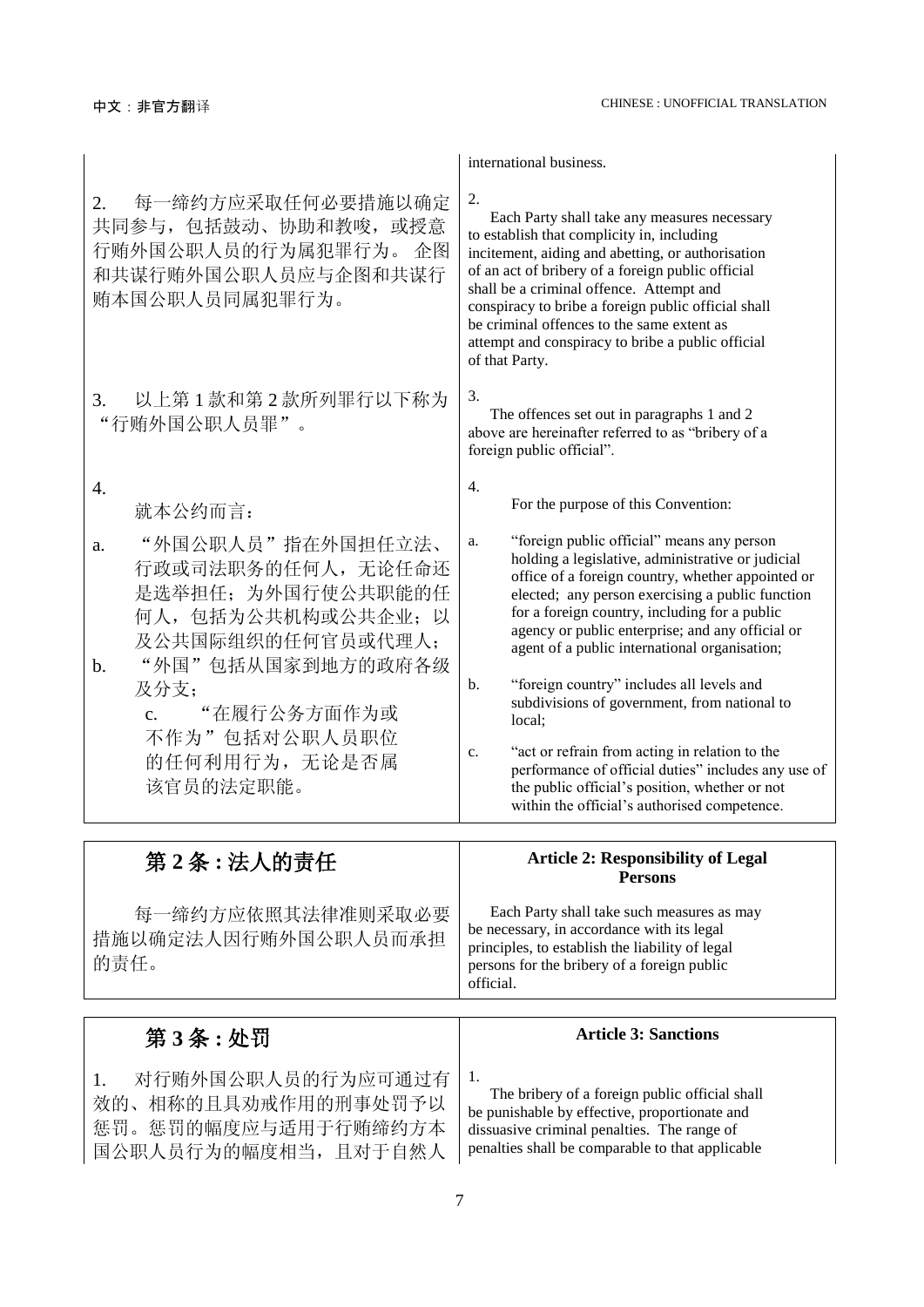| ,应包括剥夺足够的自由权以使法律互助和<br>引渡措施可有效实施。                                                              | to the bribery of the Party's own public officials<br>and shall, in the case of natural persons, include<br>deprivation of liberty sufficient to enable<br>effective mutual legal assistance and extradition.                                                                                                                                        |
|------------------------------------------------------------------------------------------------|------------------------------------------------------------------------------------------------------------------------------------------------------------------------------------------------------------------------------------------------------------------------------------------------------------------------------------------------------|
| 如根据一缔约方法律制度, 刑事责任不<br>2.<br>适用于法人, 则该缔约方应保证因行贿外国<br>公职人员, 法人应受到有效的、相称的且具<br>劝戒作用的非刑事处罚,包括货币处罚。 | 2.<br>In the event that, under the legal system of a<br>Party, criminal responsibility is not applicable to<br>legal persons, that Party shall ensure that legal<br>persons shall be subject to effective,<br>proportionate and dissuasive non-criminal<br>sanctions, including monetary sanctions, for<br>bribery of foreign public officials.      |
| 每一缔约方应采取必要措施, 规定行贿<br>3.<br>外国公职人员的钱财和收入或价值与此类收<br>入相当的财产可予以查封和没收, 或可采用<br>同等效力的货币处罚。          | 3.<br>Each Party shall take such measures as may<br>be necessary to provide that the bribe and the<br>proceeds of the bribery of a foreign public<br>official, or property the value of which<br>corresponds to that of such proceeds, are subject<br>to seizure and confiscation or that monetary<br>sanctions of comparable effect are applicable. |
| 每一缔约方对于因行贿外国公职人员而<br>4.<br>受到处罚的人除给予刑事或经济处罚外, 还<br>应考虑实施民事或行政处罚。                               | 4.<br>Each Party shall consider the imposition of<br>additional civil or administrative sanctions upon<br>a person subject to sanctions for the bribery of a<br>foreign public official.                                                                                                                                                             |
|                                                                                                |                                                                                                                                                                                                                                                                                                                                                      |
| 第4条:管辖权                                                                                        | <b>Article 4: Jurisdiction</b>                                                                                                                                                                                                                                                                                                                       |
| 缔约方应采取必要措施, 对全部或部分<br>1.<br>在其领土内发生的行贿外国公职人员的犯罪<br>行为确立管辖权。                                    | 1.<br>Each Party shall take such measures as may<br>be necessary to establish its jurisdiction over the<br>bribery of a foreign public official when the<br>offence is committed in whole or in part in its<br>territory.                                                                                                                            |
| 有权对其国民在境外的犯罪行为进行起<br>2.<br>诉的每一缔约方应依照相同原则, 采取必要<br>措施, 对行贿外国公职人员设定起诉的权利<br>$\circ$             | 2.<br>Each Party which has jurisdiction to prosecute its<br>nationals for offences committed abroad shall take such<br>measures as may be necessary to establish its jurisdiction<br>to do so in respect of the bribery of a foreign public<br>official, according to the same principles.                                                           |
| 如超过一缔约方对本公约中所述犯罪指<br>3.<br>控具有管辖权, 则所涉各方, 应其中一方请<br>求, 应进行磋商, 以期确定最适当的起诉权<br>$\circ$           | 3.<br>When more than one Party has jurisdiction over an<br>alleged offence described in this Convention, the Parties<br>involved shall, at the request of one of them, consult with<br>a view to determining the most appropriate jurisdiction<br>for prosecution.                                                                                   |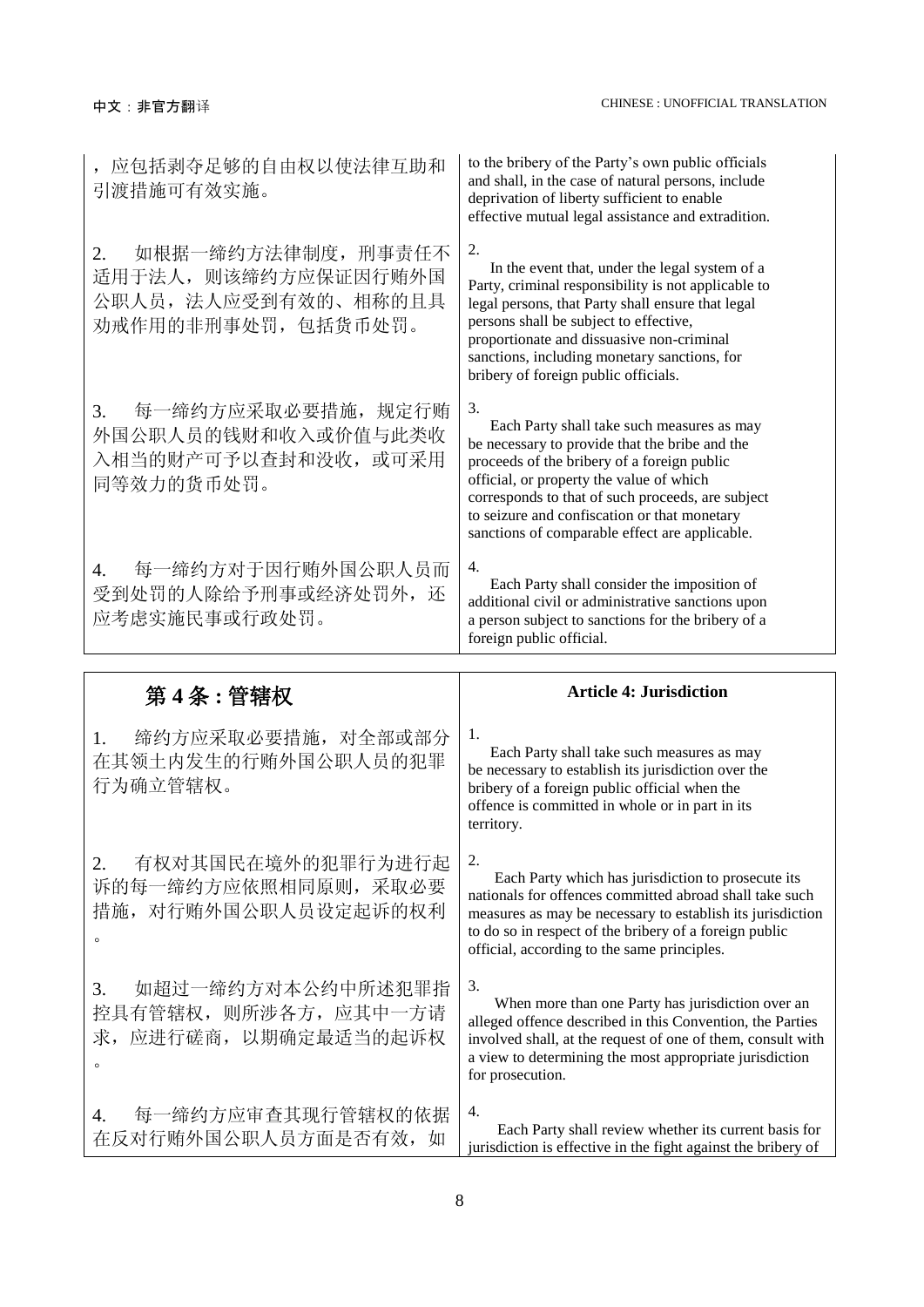| 无效, 则应采取补救措施。                                                                                 | foreign public officials and, if it is not, shall take<br>remedial steps.                                                                                                                                                                                                                                                                                         |  |
|-----------------------------------------------------------------------------------------------|-------------------------------------------------------------------------------------------------------------------------------------------------------------------------------------------------------------------------------------------------------------------------------------------------------------------------------------------------------------------|--|
|                                                                                               |                                                                                                                                                                                                                                                                                                                                                                   |  |
| 第5条:执行                                                                                        | <b>Article 5: Enforcement</b>                                                                                                                                                                                                                                                                                                                                     |  |
| 行贿外国公职人员的调查和起诉应符合<br>每一缔约方的适用法规和原则。不得受国家<br>经济利益、对与另一国关系的可能影响或所<br>涉自然人或法人的身份等因素影响。           | Investigation and prosecution of the bribery<br>of a foreign public official shall be subject to the<br>applicable rules and principles of each Party.<br>They shall not be influenced by considerations<br>of national economic interest, the potential effect<br>upon relations with another State or the identity<br>of the natural or legal persons involved. |  |
|                                                                                               |                                                                                                                                                                                                                                                                                                                                                                   |  |
| 第6条:法定时效                                                                                      | <b>Article 6: Statute of Limitations</b>                                                                                                                                                                                                                                                                                                                          |  |
| 任何适用于行贿外国公职人员罪的法定<br>时效均应留出足够时间,用于调查和起诉该<br>项犯罪行为。                                            | Any statute of limitations applicable to the<br>offence of bribery of a foreign public official<br>shall allow an adequate period of time for the<br>investigation and prosecution of this offence.                                                                                                                                                               |  |
|                                                                                               |                                                                                                                                                                                                                                                                                                                                                                   |  |
| 第7条:洗钱                                                                                        | <b>Article 7: Money Laundering</b>                                                                                                                                                                                                                                                                                                                                |  |
| 为适用其洗钱法规而已将行贿本国公职<br>人员的行为定性为前置犯罪的每一缔约方,<br>应按照相同条件对行贿外国公职人员的行为<br>采取相同处理方式, 无论此项行贿在何地发<br>生。 | Each Party which has made bribery of its<br>own public official a predicate offence for the<br>purpose of the application of its money<br>laundering legislation shall do so on the same<br>terms for the bribery of a foreign public official,<br>without regard to the place where the bribery<br>occurred.                                                     |  |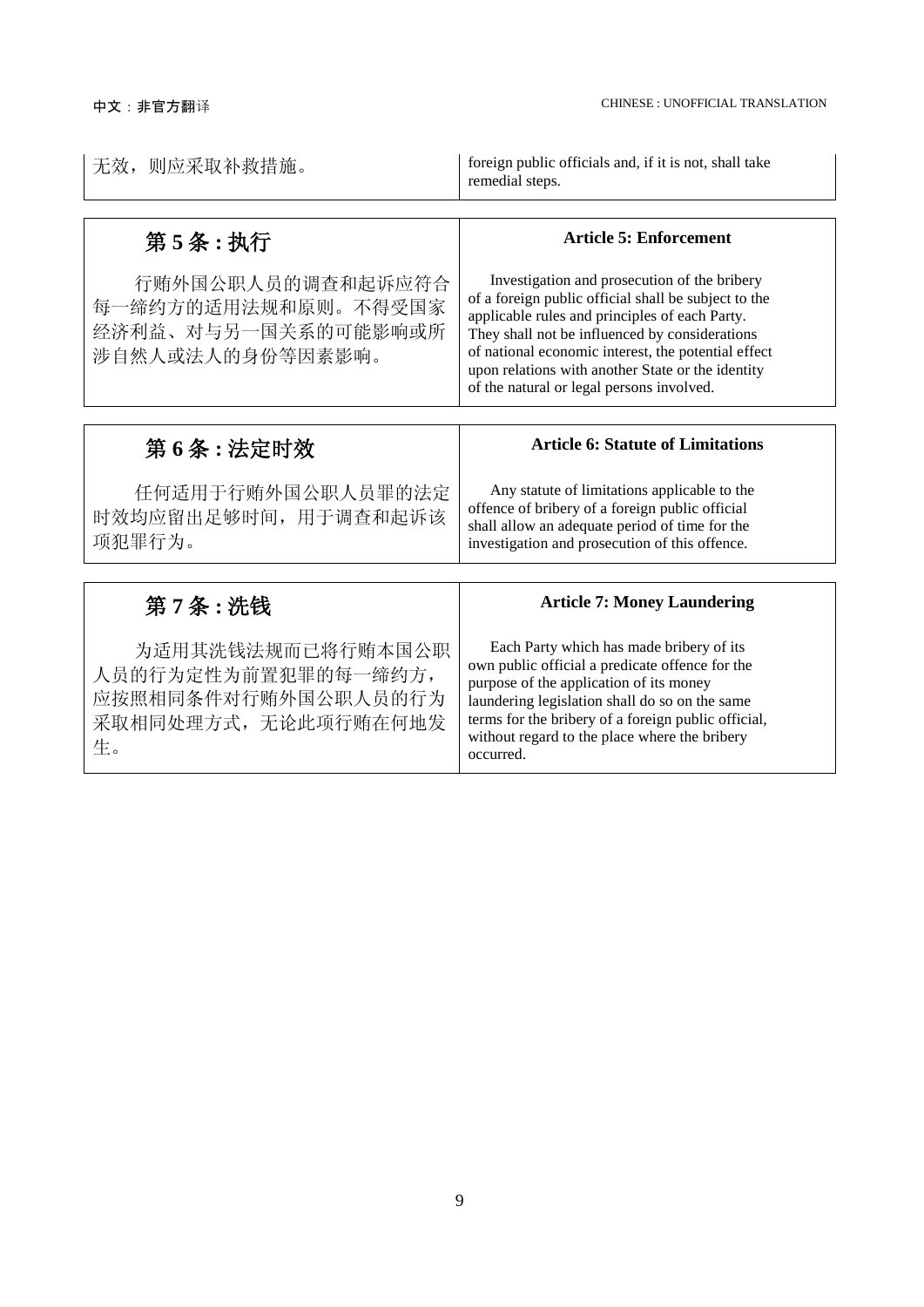。

| 第8条:会计                                                                                                                                                                                                | <b>Article 8: Accounting</b>                                                                                                                                                                                                                                                                                                                                                                                                                                                                                                                                                                                                                                                                                                                                                       |  |
|-------------------------------------------------------------------------------------------------------------------------------------------------------------------------------------------------------|------------------------------------------------------------------------------------------------------------------------------------------------------------------------------------------------------------------------------------------------------------------------------------------------------------------------------------------------------------------------------------------------------------------------------------------------------------------------------------------------------------------------------------------------------------------------------------------------------------------------------------------------------------------------------------------------------------------------------------------------------------------------------------|--|
| 为有效打击行贿外国公职人员的犯罪行<br>1.<br>为, 每一缔约方应采取必要措施, 在其有关<br>账目管理、财务决算披露以及会计和审计标<br>准的法律法规框架内,禁止受此类法律法规<br>管辖的公司设立帐外帐、进行帐外或性质不<br>明的交易活动、记录未发生的支出、记录对<br>其对象无正确说明的债务以及使用虚假单据<br>,以行贿外国公职人员或隐瞒此类行贿行为<br>$\circ$ | 1.<br>In order to combat bribery of foreign public<br>officials effectively, each Party shall take such<br>measures as may be necessary, within the<br>framework of its laws and regulations regarding<br>the maintenance of books and records, financial<br>statement disclosures, and accounting and<br>auditing standards, to prohibit the establishment<br>of off-the-books accounts, the making of off-the-<br>books or inadequately identified transactions, the<br>recording of non-existent expenditures, the entry<br>of liabilities with incorrect identification of their<br>object, as well as the use of false documents, by<br>companies subject to those laws and regulations,<br>for the purpose of bribing foreign public officials<br>or of hiding such bribery. |  |
| 每一缔约方应对此类公司的帐目、记录<br>2.<br>、帐户和财务决算的此类遗漏和伪造行为给<br>予有效的、相称的且具劝戒作用的民事、行<br>政或刑事惩罚。                                                                                                                      | 2.<br>Each Party shall provide effective,<br>proportionate and dissuasive civil, administrative<br>or criminal penalties for such omissions and<br>falsifications in respect of the books, records,<br>accounts and financial statements of such<br>companies.                                                                                                                                                                                                                                                                                                                                                                                                                                                                                                                     |  |

1. 每一缔约方应尽最大可能依照其法律、 相关条约和安排,对一缔约方就属本公约范 围内的犯罪行为进行调查和诉讼及对一缔约 方针对一法人的属本公约范围内的非犯罪诉 讼,向另一缔约方提供迅速和有效的法律援 助。被请求的缔约方应立即将有助于支持这 一协助请求的任何额外信息或文件通知提出 请求的缔约方,并应请求,将协助请求的状 况和结果做出通知。

2. 在一缔约方以存在双重犯罪作为提供法 律互助的条件的情况下,如为之寻求法律援 助的犯罪行为属本公约范围,则应视为存在 双重犯罪。

### 第 **9** 条 **:** 法律互助 **Article 9: Mutual Legal Assistance**

1.

Each Party shall, to the fullest extent possible under its laws and relevant treaties and arrangements, provide prompt and effective legal assistance to another Party for the purpose of criminal investigations and proceedings brought by a Party concerning offences within the scope of this Convention and for non-criminal proceedings within the scope of this Convention brought by a Party against a legal person. The requested Party shall inform the requesting Party, without delay, of any additional information or documents needed to support the request for assistance and, where requested, of the status and outcome of the request for assistance.

2.

Where a Party makes mutual legal assistance conditional upon the existence of dual criminality, dual criminality shall be deemed to exist if the offence for which the assistance is sought is within the scope of this Convention.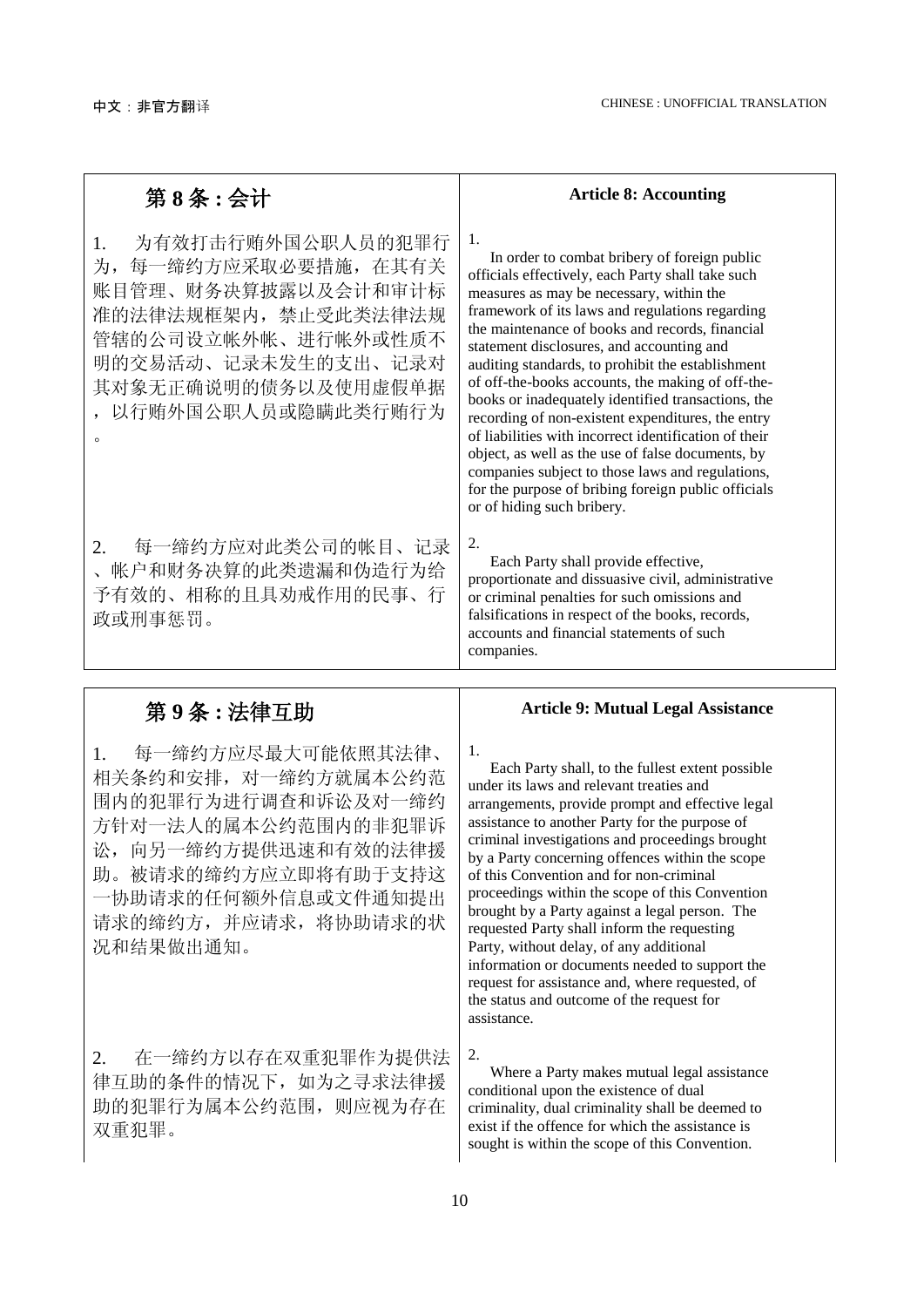| 任何缔约方不得以银行秘密作为拒绝对<br>3.<br>本公约范围内的犯罪行为提供法律互助的理<br>由。                                                                            | 3.<br>A Party shall not decline to render mutual<br>legal assistance for criminal matters within the<br>scope of this Convention on the ground of bank<br>secrecy.                                                                                                                                                                                                                                                                                                      |  |
|---------------------------------------------------------------------------------------------------------------------------------|-------------------------------------------------------------------------------------------------------------------------------------------------------------------------------------------------------------------------------------------------------------------------------------------------------------------------------------------------------------------------------------------------------------------------------------------------------------------------|--|
| 第10条:引渡                                                                                                                         | <b>Article 10: Extradition</b>                                                                                                                                                                                                                                                                                                                                                                                                                                          |  |
| 行贿外国公职人员应视为各缔约方的法<br>1.<br>律及缔约方之间的引渡条约项下的可引渡的<br>犯罪行为。                                                                         | 1.<br>Bribery of a foreign public official shall be<br>deemed to be included as an extraditable offence<br>under the laws of the Parties and the extradition<br>treaties between them.                                                                                                                                                                                                                                                                                  |  |
| 如以存在引渡条约作为引渡条件的缔约<br>2.<br>方收到未与其签署引渡条约的另一缔约方的<br>引渡请求, 则该缔约方可将本公约作为关于<br>引渡行贿外国公职人员犯罪行为的法律依据                                   | 2.<br>If a Party which makes extradition<br>conditional on the existence of an extradition<br>treaty receives a request for extradition from<br>another Party with which it has no extradition<br>treaty, it may consider this Convention to be the<br>legal basis for extradition in respect of the<br>offence of bribery of a foreign public official.                                                                                                                |  |
| 一缔约方应采取任何必要措施以保证为<br>3.<br>行贿外国公职人员的犯罪行为而能够引渡其<br>公民或起诉其公民。仅根据行贿外国公职人<br>员之人为其公民而拒绝引渡请求的缔约方,<br>应将此案提交其主管机关进行起诉。                | 3.<br>Each Party shall take any measures necessary<br>to assure either that it can extradite its nationals<br>or that it can prosecute its nationals for the<br>offence of bribery of a foreign public official. A<br>Party which declines a request to extradite a<br>person for bribery of a foreign public official<br>solely on the ground that the person is its<br>national shall submit the case to its competent<br>authorities for the purpose of prosecution. |  |
| 对行贿外国公职人员的引渡受每一缔约<br>4.<br>方国内法律、适用条约和安排所规定的条件<br>管辖。在一缔约方以存在双重犯罪作为提供<br>法律互助的条件的情况下, 如为之寻求引渡<br>的犯罪行为属本公约第1条范围, 则应视为<br>满足该条件。 | 4.<br>Extradition for bribery of a foreign public<br>official is subject to the conditions set out in the<br>domestic law and applicable treaties and<br>arrangements of each Party. Where a Party<br>makes extradition conditional upon the existence<br>of dual criminality, that condition shall be<br>deemed to be fulfilled if the offence for which<br>extradition is sought is within the scope of<br>Article 1 of this Convention.                              |  |
| 第 11 条 : 负责机关                                                                                                                   | <b>Article 11: Responsible</b>                                                                                                                                                                                                                                                                                                                                                                                                                                          |  |
| 就本公约第4条第3款关于磋商的规定<br>、第9条关于法律互助的规定及第10条关<br>于引渡的规定而言, 在不损害缔约方之间的                                                                | <b>Authorities</b><br>For the purposes of Article 4, paragraph 3, on<br>consultation, Article 9, on mutual legal<br>assistance and Article 10, on extradition, each<br>Party shall notify to the Secretary-General of the<br>OECD an authority or authorities responsible for                                                                                                                                                                                           |  |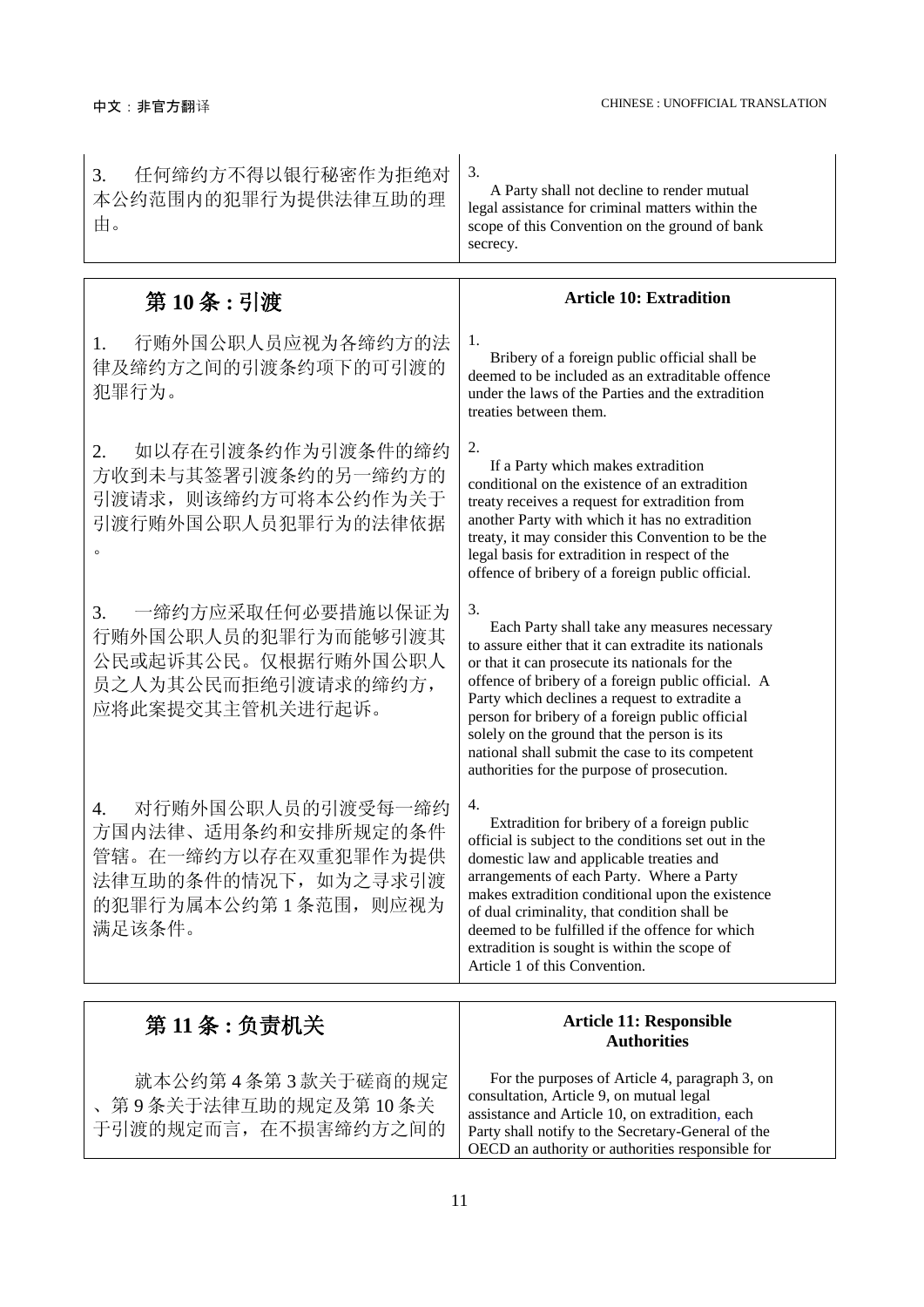| 其他安排的情况下, 每一缔约方应将其负责<br>提出和接受请求的机关通知 OECD 秘书长,<br>该机关应作为该缔约方处理此类事宜的联络<br>渠道。                                                                                             | making and receiving requests, which shall serve<br>as channel of communication for these matters<br>for that Party, without prejudice to other<br>arrangements between Parties.                                                                                                                                                                                                                                                                                                                                                                                                                                         |  |
|--------------------------------------------------------------------------------------------------------------------------------------------------------------------------|--------------------------------------------------------------------------------------------------------------------------------------------------------------------------------------------------------------------------------------------------------------------------------------------------------------------------------------------------------------------------------------------------------------------------------------------------------------------------------------------------------------------------------------------------------------------------------------------------------------------------|--|
| 第12条:监督和后续行动                                                                                                                                                             | <b>Article 12: Monitoring and</b>                                                                                                                                                                                                                                                                                                                                                                                                                                                                                                                                                                                        |  |
| 缔约方应合作实施一项监督和促进本公<br>约全面实施的系统性后续行动计划。除非缔<br>约方经协商一致另有决定外, 否则此项工作<br>应在 OECD 国际商业交易中的行贿行为工作<br>组框架内进行, 并根据其职责范围, 或在其<br>继承组织的框架或职责范围内进行。缔约方<br>应依照适应该组织的规定承担实施该计划的<br>费用。 | <b>Follow-up</b><br>The Parties shall co-operate in carrying out a<br>programme of systematic follow-up to monitor<br>and promote the full implementation of this<br>Convention. Unless otherwise decided by<br>consensus of the Parties, this shall be done in the<br>framework of the OECD Working Group on<br><b>Bribery in International Business Transactions</b><br>and according to its terms of reference, or within<br>the framework and terms of reference of any<br>successor to its functions, and Parties shall bear<br>the costs of the programme in accordance with<br>the rules applicable to that body. |  |
| 第13条:签署和加入                                                                                                                                                               | <b>Article 13: Signature and</b><br><b>Accession</b>                                                                                                                                                                                                                                                                                                                                                                                                                                                                                                                                                                     |  |
| 本公约生效前, 对 OECD 成员国及应<br>1.<br>邀成为国际商业交易中的行贿行为工作组全<br>面参与方的非成员国开放签署。                                                                                                      | 1.<br>Until its entry into force, this Convention<br>shall be open for signature by OECD members<br>and by non-members which have been invited to<br>become full participants in its Working Group<br>on Bribery in International Business<br>Transactions.                                                                                                                                                                                                                                                                                                                                                              |  |
| 本公约生效后, 本公约对属 OECD 成<br>2.<br>员国或已成为国际商业交易中的行贿行为工<br>作组或其继承组织全面参与方的任何非签署<br>方开放。对于每一此类非签署国, 本公约在<br>其加入书交存之日后第60天生效。                                                     | 2.<br>Subsequent to its entry into force, this<br>Convention shall be open to accession by any<br>non-signatory which is a member of the OECD<br>or has become a full participant in the Working<br>Group on Bribery in International Business<br>Transactions or any successor to its functions.<br>For each such non-signatory, the Convention<br>shall enter into force on the sixtieth day<br>following the date of deposit of its instrument of<br>accession.                                                                                                                                                       |  |
| 第 14 条 : 核准和保存者                                                                                                                                                          | <b>Article 14: Ratification and</b><br><b>Depositary</b>                                                                                                                                                                                                                                                                                                                                                                                                                                                                                                                                                                 |  |
| 本公约须经各签署方依据其各自法律予<br>1.                                                                                                                                                  | 1.                                                                                                                                                                                                                                                                                                                                                                                                                                                                                                                                                                                                                       |  |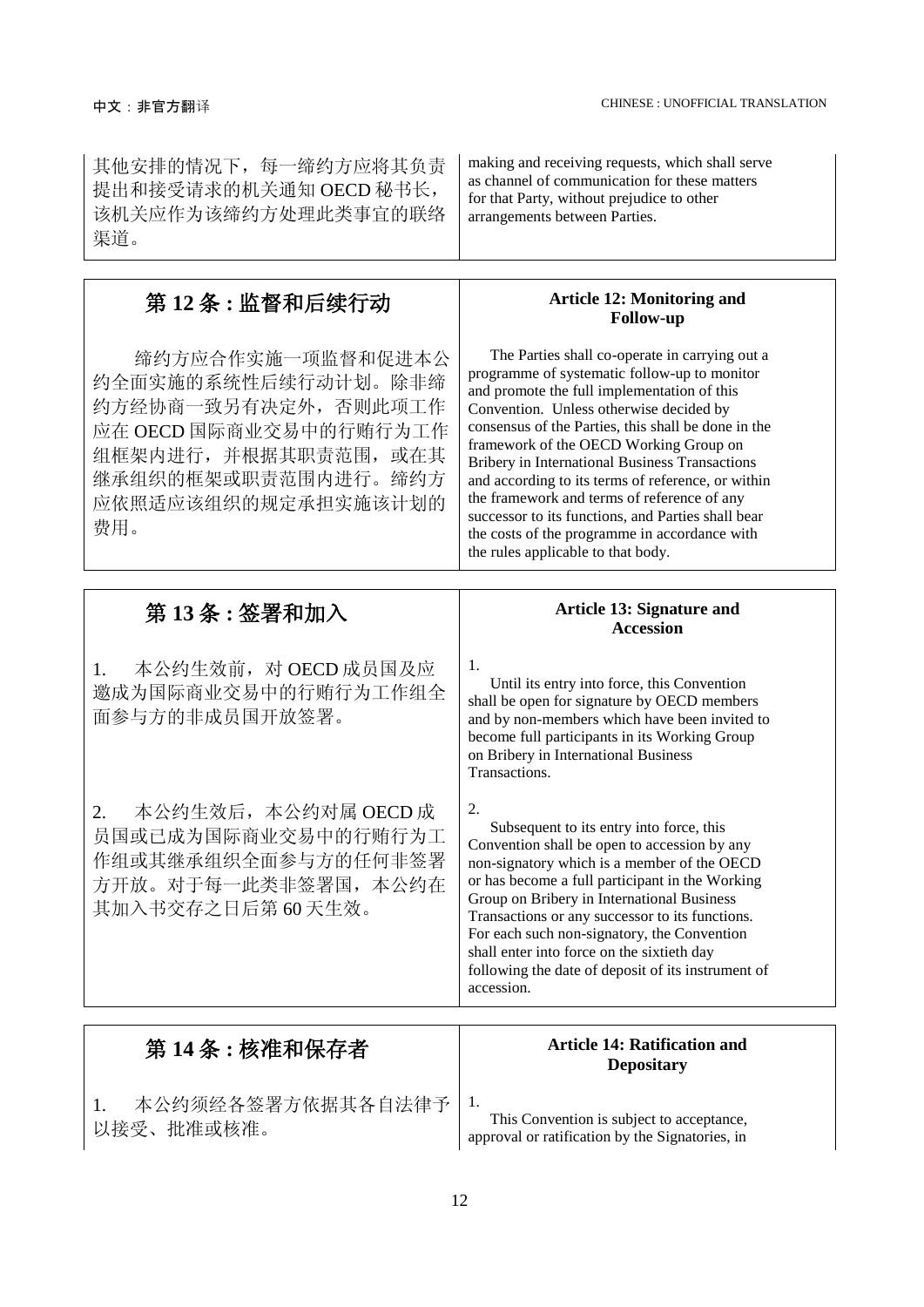|                                                                                                                                                                                  | accordance with their respective laws.                                                                                                                                                                                                                                                                                                                                                                                                                                                                                                                                                                                                                                                                                   |
|----------------------------------------------------------------------------------------------------------------------------------------------------------------------------------|--------------------------------------------------------------------------------------------------------------------------------------------------------------------------------------------------------------------------------------------------------------------------------------------------------------------------------------------------------------------------------------------------------------------------------------------------------------------------------------------------------------------------------------------------------------------------------------------------------------------------------------------------------------------------------------------------------------------------|
| 接受书、批准书、核准书或加入书应交<br>2.<br>存 OECD 秘书长, 秘书长应作为本公约的保<br>存者。                                                                                                                        | 2.<br>Instruments of acceptance, approval,<br>ratification or accession shall be deposited with<br>the Secretary-General of the OECD, who shall<br>serve as Depositary of this Convention.                                                                                                                                                                                                                                                                                                                                                                                                                                                                                                                               |
|                                                                                                                                                                                  |                                                                                                                                                                                                                                                                                                                                                                                                                                                                                                                                                                                                                                                                                                                          |
| 第15条:生效                                                                                                                                                                          | <b>Article 15: Entry into Force</b>                                                                                                                                                                                                                                                                                                                                                                                                                                                                                                                                                                                                                                                                                      |
| 本公约应在<br>1.<br>DAFFE/IME/BR(97)18/FINAL 文件(附后)<br>所列出口份额占前10位的10个国家中出口<br>额合计至少不低于该10国出口总额的60%<br>的5个国家交存其接受书、批准书或核准书<br>之日后第60天生效。对于公约生效后交存<br>加入书的每一签署国,本公约在其交存加入<br>书后第60天生效。 | 1.<br>This Convention shall enter into force on the<br>sixtieth day following the date upon which five<br>of the ten countries which have the ten largest<br>export shares set out in<br>DAFFE/IME/BR(97)18/FINAL (annexed), and<br>which represent by themselves at least sixty per<br>cent of the combined total exports of those ten<br>countries, have deposited their instruments of<br>acceptance, approval, or ratification. For each<br>signatory depositing its instrument after such<br>entry into force, the Convention shall enter into<br>force on the sixtieth day after deposit of its<br>instrument.                                                                                                     |
| 如在 1998年12月31日后,本公约未<br>2.<br>根据以上第1款生效, 则任何已交存接受书<br>批准书或核准书的签署国可以书面形式向<br>保存者声明其同意根据本第2款接受本公约<br>生效。本公约应在至少两签署国已交存此类<br>声明之日后第60天生效。对于生效后交存<br>声明的每一签署国,本公约应交存之日后第<br>60天生效。   | 2.<br>If, after 31 December 1998, the Convention<br>has not entered into force under paragraph 1<br>above, any signatory which has deposited its<br>instrument of acceptance, approval or ratification<br>may declare in writing to the Depositary its<br>readiness to accept entry into force of this<br>Convention under this paragraph 2. The<br>Convention shall enter into force for such a<br>signatory on the sixtieth day following the date<br>upon which such declarations have been<br>deposited by at least two signatories. For each<br>signatory depositing its declaration after such<br>entry into force, the Convention shall enter into<br>force on the sixtieth day following the date of<br>deposit. |

| 第16条:修正                                                                                                        | <b>Article 16: Amendment</b>                                                                                                                                                                                                                                                                                                            |
|----------------------------------------------------------------------------------------------------------------|-----------------------------------------------------------------------------------------------------------------------------------------------------------------------------------------------------------------------------------------------------------------------------------------------------------------------------------------|
| 任何缔约方可提出对本公约的修正。拟<br>议修正应向保存者提出, 保存者应在召开缔<br>约方会议以考虑该拟议修正前60天将拟议<br>修正通知缔约方。经缔约方协商一致通过或<br>经缔约方协商一致确定的其他方式通过的修 | Any Party may propose the amendment of<br>this Convention. A proposed amendment shall<br>be submitted to the Depositary which shall<br>communicate it to the other Parties at least sixty<br>days before convening a meeting of the Parties<br>to consider the proposed amendment. An<br>amendment adopted by consensus of the Parties, |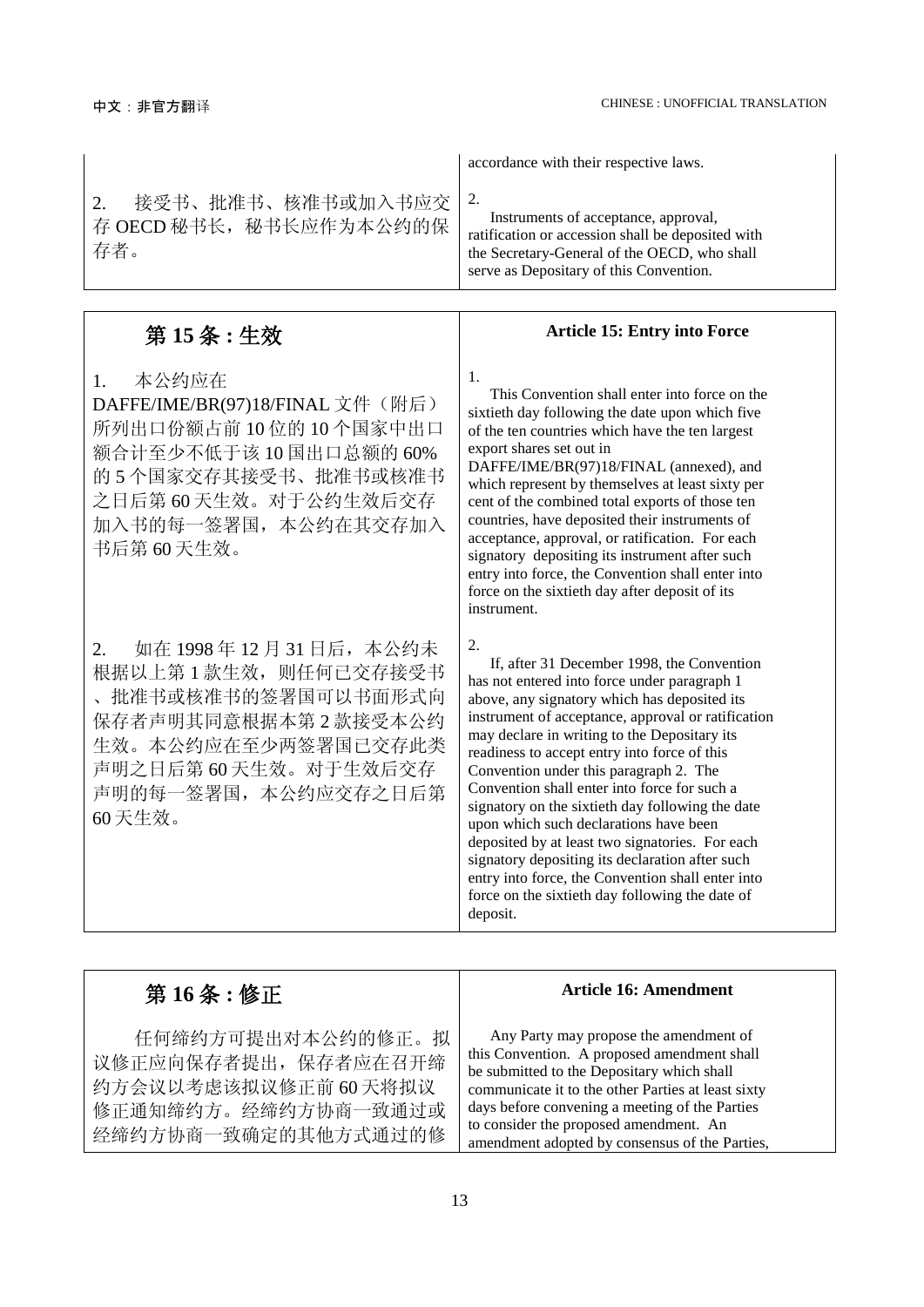| 正应在所有缔约方交存接受书、批准书或核<br>准书 60天后生效, 或在缔约方通过该修正<br>时确定的其他情况下生效。                                                   | or by such other means as the Parties may<br>determine by consensus, shall enter into force<br>sixty days after the deposit of an instrument of<br>ratification, acceptance or approval by all of the<br>Parties, or in such other circumstances as may be<br>specified by the Parties at the time of adoption of<br>the amendment.                                                                                                            |  |
|----------------------------------------------------------------------------------------------------------------|------------------------------------------------------------------------------------------------------------------------------------------------------------------------------------------------------------------------------------------------------------------------------------------------------------------------------------------------------------------------------------------------------------------------------------------------|--|
| 第17条:退出                                                                                                        | <b>Article 17: Withdrawel</b>                                                                                                                                                                                                                                                                                                                                                                                                                  |  |
| 任何缔约方可通过向保存者提交书面通<br>知退出本公约。此退出应在收到该通知之日<br>起1年后生效。退出后, 缔约方与已退出缔<br>约方之间关于在其退出生效之日前提出但未<br>满足的所有援助或引渡请求的合作应继续。 | A Party may withdraw from this Convention<br>by submitting written notification to the<br>Depositary. Such withdrawal shall be effective<br>one year after the date of the receipt of the<br>notification. After withdrawal, co-operation<br>shall continue between the Parties and the Party<br>which has withdrawn on all requests for<br>assistance or extradition made before the<br>effective date of withdrawal which remain<br>pending. |  |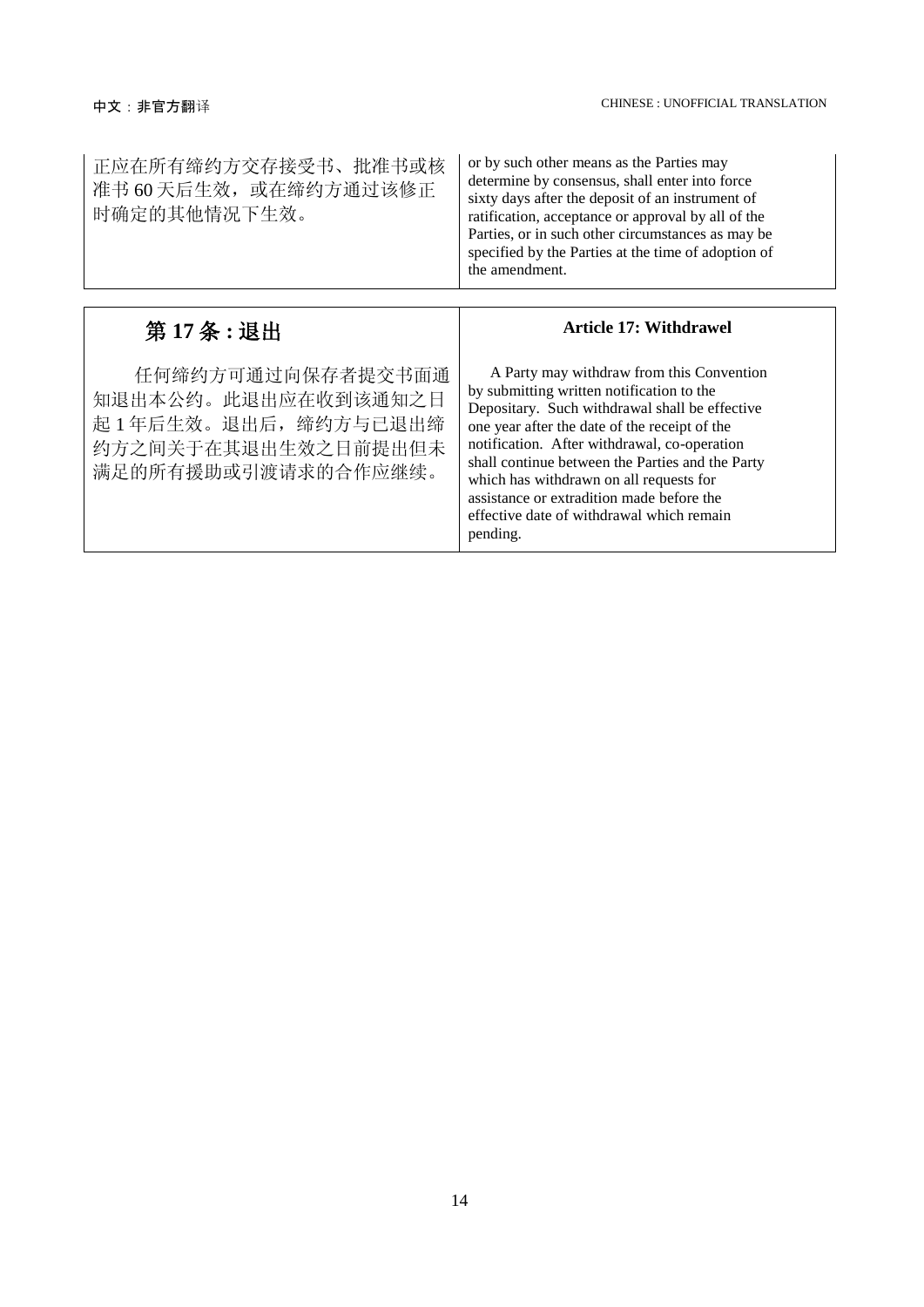## 附件

## **OECD** 出口统计

| 经合组织出口统计       |           |                |               |
|----------------|-----------|----------------|---------------|
|                |           |                |               |
|                | 1990-1996 | 1990-1996      | 1990-1996     |
|                | 百万美元      | $\frac{0}{0}$  | $\frac{0}{0}$ |
|                |           | 经合组织出口总额前十国出口额 |               |
| 美国             | 287 118   | 15,9%          | 19,7%         |
| 德国             | 254 746   | 14,1%          | 17,5%         |
| 日本             | 212 665   | 11,8%          | 14,6%         |
| 法国             | 138 471   | 7,7%           | 9,5%          |
| 英国             | 121 258   | 6,7%           | 8,3%          |
| 意大             | 112 449   | 6,2%           | 7,7%          |
| 加拿大            | 91 215    | 5,1%           | 6,3%          |
| 韩国(1)          | 81 364    | 4,5%           | 5,6%          |
| 荷兰             | 81 264    | 4,5%           | 5,6%          |
| 比利时卢森堡         | 78 598    | 4,4%           | 5,4%          |
| 前十国总额          | 1 459 148 | 81,0%          | 100%          |
|                |           |                |               |
| 西班             | 42 469    | 2,4%           |               |
| 瑞士             | 40 395    | 2,2%           |               |
| 瑞典             | 36 710    | 2,0%           |               |
| 墨西哥(1)         | 34 233    | 1,9%           |               |
| 澳大利亚           | 27 194    | 1,5%           |               |
| 丹麦             | 24 145    | 1,3%           |               |
| 奥地利*           | 22 4 32   | 1,2%           |               |
| 挪威             | 21 666    | 1,2%           |               |
| 爱尔兰            | 19 217    | 1,1%           |               |
| 芬兰             | 17 29 6   | 1,0%           |               |
| 波兰(1)<br>$***$ | 12 652    | 0,7%           |               |
| 葡萄牙            | 10 801    | 0,6%           |               |
| 土耳其*           | 8 0 27    | 0,4%           |               |
| 匈牙利<br>$***$   | 6795      | 0,4%           |               |
| 新西兰            | 6 6 6 3   | 0,4%           |               |
| ***            | 6 2 6 3   | 0,3%           |               |
| 希腊*            | 4 606     | 0,3%           |               |
| 冰岛             | 949       | 0,1%           |               |
|                |           |                |               |
| 经合组织总额         | 1801661   | 100%           |               |

注: \* 1990-1995; \*\* 1991-1996; \*\*\* 1993-1996

数据来源:经济合作与发展组织,(1) 国际货币基金组织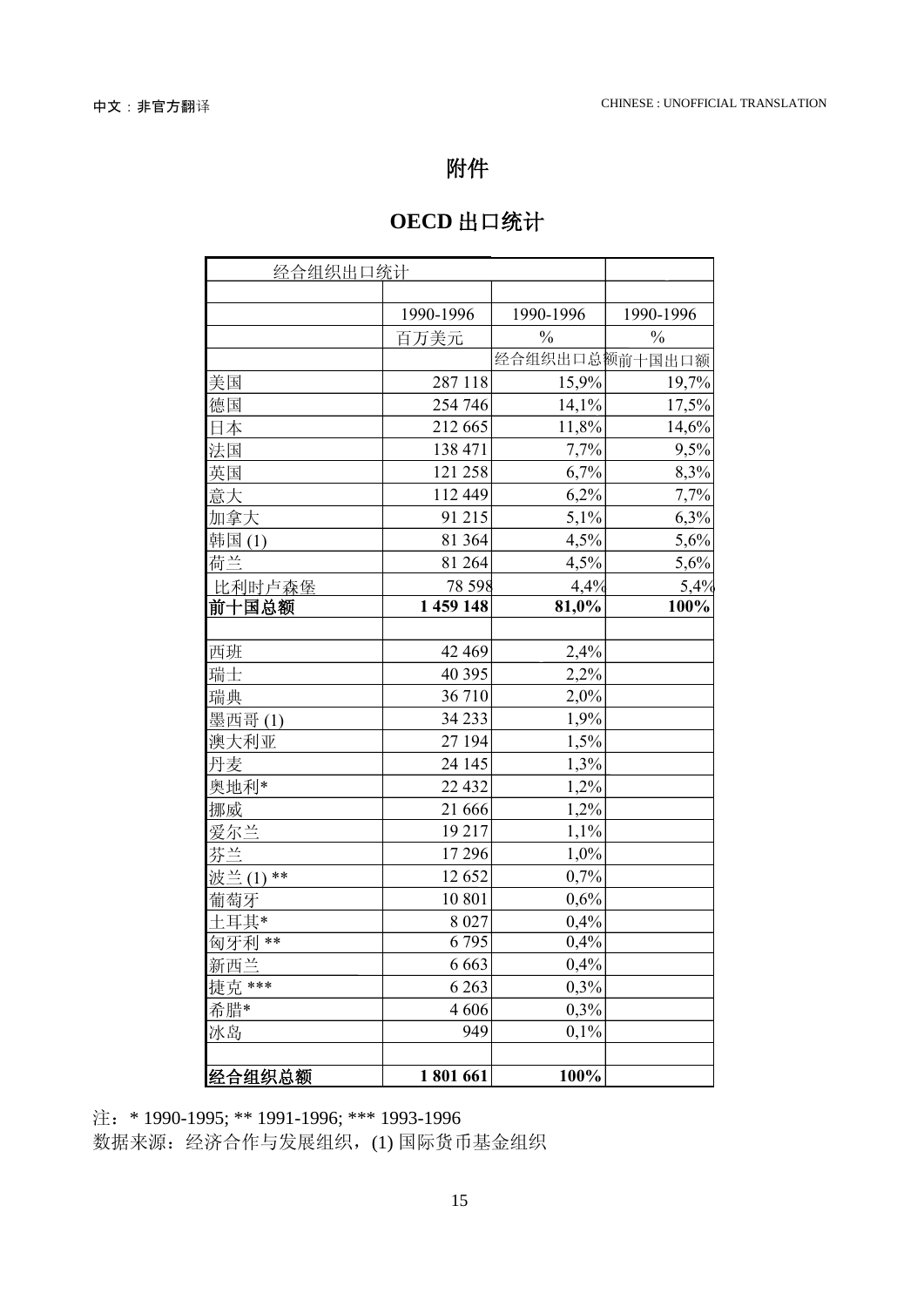关于比利时-卢森堡:比利时和卢森堡的贸易统计数据只有两国合计数字。就本公约第 15 条第 1 款而言, 如比利时或卢森堡交存接受书、批准书或核准书, 或如比利时和卢森堡 两国交存接受书、批准书或核准书,则应认为出口份额占前10位的一国已交存批准书,且 两国合计出口额将计入 10 国出口总额的 60%之中,该百分比为本公约根据本款规定生效 所需比例。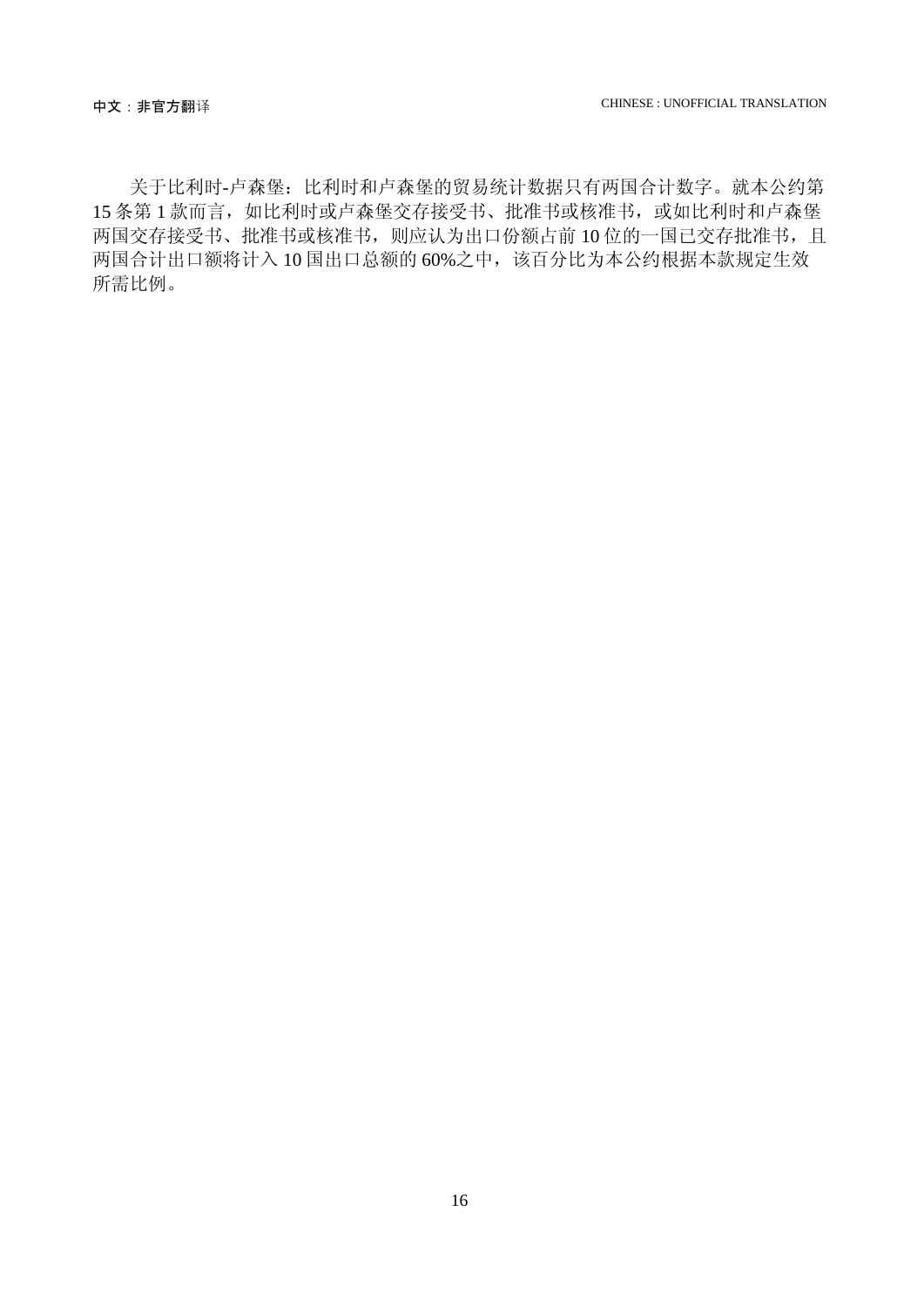### **ANNEX**

### **STATISTICS ON OECD EXPORTS**

| <b>OECD EXPORTS</b>     |              |               |               |
|-------------------------|--------------|---------------|---------------|
|                         |              |               |               |
|                         | 1990-1996    | 1990-1996     | 1990-1996     |
|                         | US\$ million | $\frac{0}{0}$ | $\frac{0}{0}$ |
|                         |              | of Total OECD | of 10 largest |
| <b>United States</b>    | 287 118      | 15,9%         | 19,7%         |
| Germany                 | 254 746      | 14,1%         | 17,5%         |
| Japan                   | 212 665      | 11,8%         | 14,6%         |
| France                  | 138 471      | 7,7%          | 9,5%          |
| <b>United Kingdom</b>   | 121 258      | 6,7%          | 8,3%          |
| Italy                   | 112 449      | 6,2%          | 7,7%          |
| Canada                  | 91 215       | 5,1%          | 6,3%          |
| Korea (1)               | 81 364       | 4,5%          | 5,6%          |
| Netherlands             | 81 264       | 4,5%          | 5,6%          |
| Belgium-Luxembourg      | 78 598       | 4,4%          | 5,4%          |
| <b>Total 10 largest</b> | 1 459 148    | 81,0%         | 100%          |
|                         |              |               |               |
| Spain                   | 42 469       | 2,4%          |               |
| Switzerland             | 40 395       | 2,2%          |               |
| Sweden                  | 36 710       | 2,0%          |               |
| Mexico (1)              | 34 233       | 1,9%          |               |
| Australia               | 27 194       | 1,5%          |               |
| Denmark                 | 24 145       | 1,3%          |               |
| Austria*                | 22 4 32      | 1,2%          |               |
| Norway                  | 21 666       | 1,2%          |               |
| Ireland                 | 19 217       | 1,1%          |               |
| Finland                 | 17 29 6      | 1,0%          |               |
| Poland $(1)$ **         | 12 652       | 0,7%          |               |
| Portugal                | 10 801       | 0,6%          |               |
| Turkey <sup>*</sup>     | 8 0 27       | 0,4%          |               |
| Hungary **              | 6795         | 0,4%          |               |
| New Zealand             | 6 6 6 3      | 0,4%          |               |
| Czech Republic ***      | 6 2 6 3      | 0,3%          |               |
| Greece*                 | 4 606        | 0,3%          |               |
| Iceland                 | 949          | 0,1%          |               |
|                         |              |               |               |
| <b>Total OECD</b>       | 1801661      | 100%          |               |

Notes: \* 1990-1995; \*\* 1991-1996; \*\*\* 1993-1996 Source: OECD, (1) IMF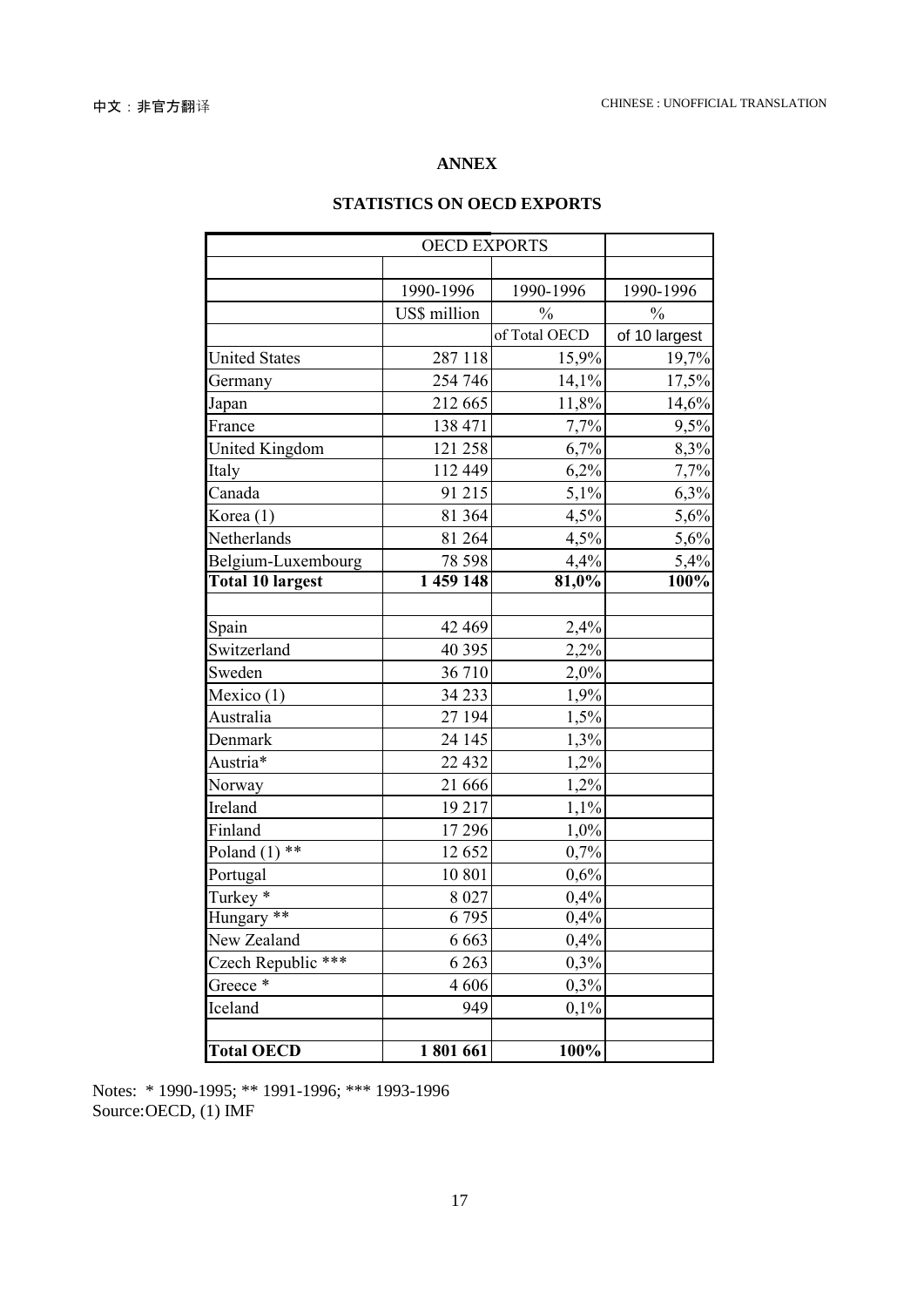Concerning Belgium-Luxembourg: Trade statistics for Belgium and Luxembourg are available only on a combined basis for the two countries. For purposes of Article 15, paragraph 1 of the Convention, if either Belgium or Luxembourg deposits its instrument of acceptance, approval or ratification, or if both Belgium and Luxembourg deposit their instruments of acceptance, approval or ratification, it shall be considered that one of the countries which have the ten largest exports shares has deposited its instrument and the joint exports of both countries will be counted towards the 60 percent of combined total exports of those ten countries, which is required for entry into force under this provision.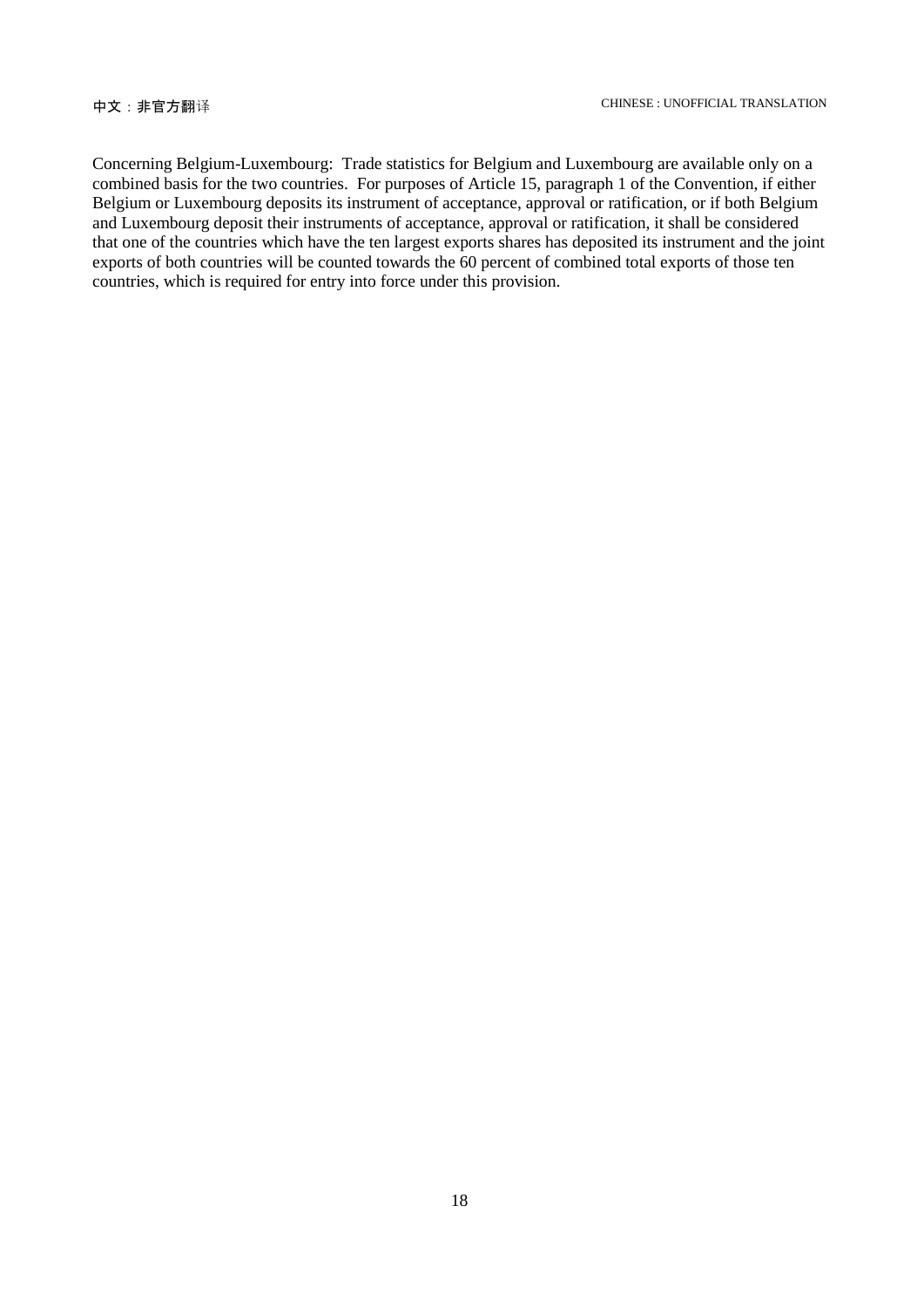## <span id="page-16-0"></span>对《关于打击国际商业交易中行 贿外国公职人员行为的公约》的 注释

谈判会议于 1997 年 11 月 21 日通过

## **Commentaries on the convention on combating bribery of foreign public officials in international business transactions**

## ADOPTED BY THE NEGOTIATING CONFERENCE ON 21 NOVEMBER 1997

### 总则: **General:**

1. 本公约处理一些国家法律所称的"主动 腐败"或"主动行贿",意指由承诺给予或 给予贿赂的人所犯的罪行,与"消极受贿" 相对而言,即接受贿赂的官员所犯的罪行。 本公约不使用"主动行贿"一词,只为避免 无专业知识的读者误认为行贿人主动行事而 受贿人是被动受害者。实际上,在许多情况 下,受贿人已经引诱或强迫行贿人,从这个 意义上讲,受贿人更为主动。

2. 本公约寻求保证各缔约方所采取的禁止 行贿外国公职人员的措施具有同等效力,并 不要求缔约方法律制度的基本原则予以统一 或发生变更。

This Convention deals with what, in the law of some countries, is called "active corruption" or "active bribery", meaning the offence committed by the person who promises or gives the bribe, as contrasted with "passive bribery", the offence committed by the official who receives the bribe. The Convention does not utilise the term "active bribery" simply to avoid it being misread by the non-technical reader as implying that the briber has taken the initiative and the recipient is a passive victim. In fact, in a number of situations, the recipient will have induced or pressured the briber and will have been, in that sense, the more active.

2.

1.

This Convention seeks to assure a functional equivalence among the measures taken by the Parties to sanction bribery of foreign public officials, without requiring uniformity or changes in fundamental principles of a Party's legal system.

## 第 **1** 条:行贿外国公职人 员罪

关于第 1 款:

3. 第 1 条确立了缔约方应 达到的标准,但并不要求缔约 方在根据本国法律定义此种犯

#### **Article 1: The Offence of Bribery of Foreign Public Officials**

Re paragraph 1:

3.

Article 1 establishes a standard to be met by Parties, but does not require them to utilise its precise terms in defining the offence under their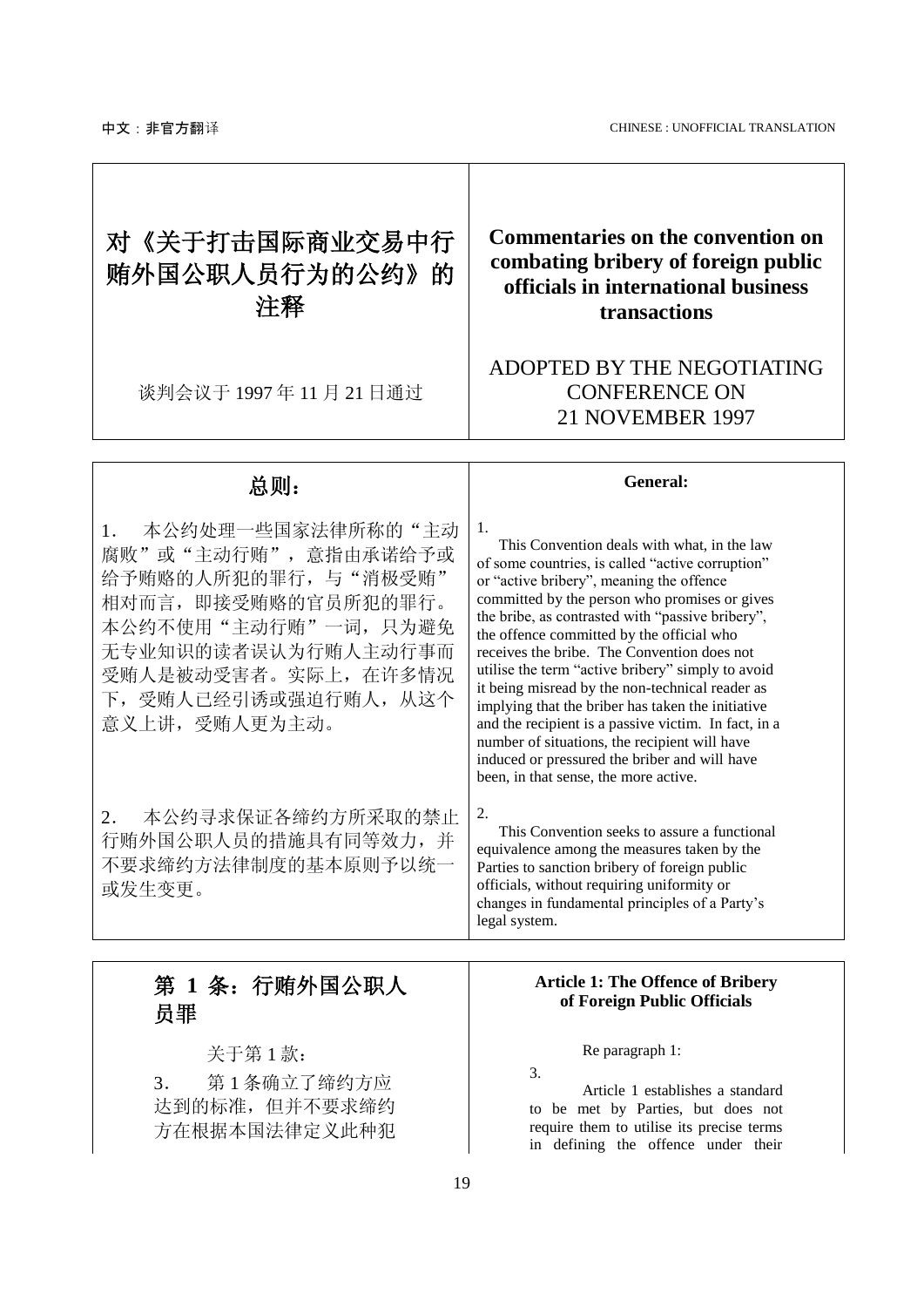罪时使用其中的精确术语。一 缔约方可使用多种途径履行其 义务,但条件是判定某人犯此 种罪行不要求在此种罪行按此 款定义的情况下要求予以证明 的要素之外的证明要素。例如 ,一普遍禁止行贿代理人而非 专门处理行贿外国公职人员的 法令和一专门限于此种情况的 法令均符合本条的规定。同样 ,一使用"诱使不履行职责" 的支付的表述定义此种犯罪的 法令可以满足标准,但条件是 各方理解每一公职人员均负有 公正判断或裁量的职责, 且此 定义为"自主"定义,不要求 该特定官员所属国家的法律证 明。

4. 行贿以获得或保留业务或其他不当利益 即属第 1 款范围内的犯罪行为,无论有关公 司是否属最佳投标人或是否属一可以适当方 式授予该项业务的公司。

5. "其他不当利益"指有关公司并非明确 有资格获得的利益。例如,对一未达到法定 标准的工厂给予的经营许可。

6. 第 1 款所述行为属于犯罪行为,无论此 人自行或代表任何其他自然人或法律实体提 出提议或做出承诺,或给予金钱或其他利益  $\circ$ 

7. 此种行为仍属犯罪行为而不考虑利益的 价值、其结果、当地风俗的看法、当地主管 机关对此类支付的宽容程度或为获得或保留 业务或其他不当利益的支付所指称的必要性  $\circ$ 

domestic laws. A Party may use various approaches to fulfil its obligations, provided that conviction of a person for the offence does not require proof of elements beyond those which would be required to be proved if the offence were defined as in this paragraph. For example, a statute prohibiting the bribery of agents generally which does not specifically address bribery of a foreign public official, and a statute specifically limited to this case, could<br>both comply with this Article.  $both$  comply Similarly, a statute which defined the offence in terms of payments "to induce a breach of the official's duty" could meet the standard provided that it was understood that every public official had a duty to exercise judgement or discretion impartially and this was an "autonomous" definition not requiring proof of the law of the particular official's country.

4.

It is an offence within the meaning of paragraph 1 to bribe to obtain or retain business or other improper advantage whether or not the company concerned was the best qualified bidder or was otherwise a company which could properly have been awarded the business.

5.

"Other improper advantage" refers to something to which the company concerned was not clearly entitled, for example, an operating permit for a factory which fails to meet the statutory requirements.

6.

The conduct described in paragraph 1 is an offence whether the offer or promise is made or the pecuniary or other advantage is given on that person's own behalf or on behalf of any other natural person or legal entity.

7.

It is also an offence irrespective of, inter alia, the value of the advantage, its results, perceptions of local custom, the tolerance of such payments by local authorities, or the alleged necessity of the payment in order to obtain or retain business or other improper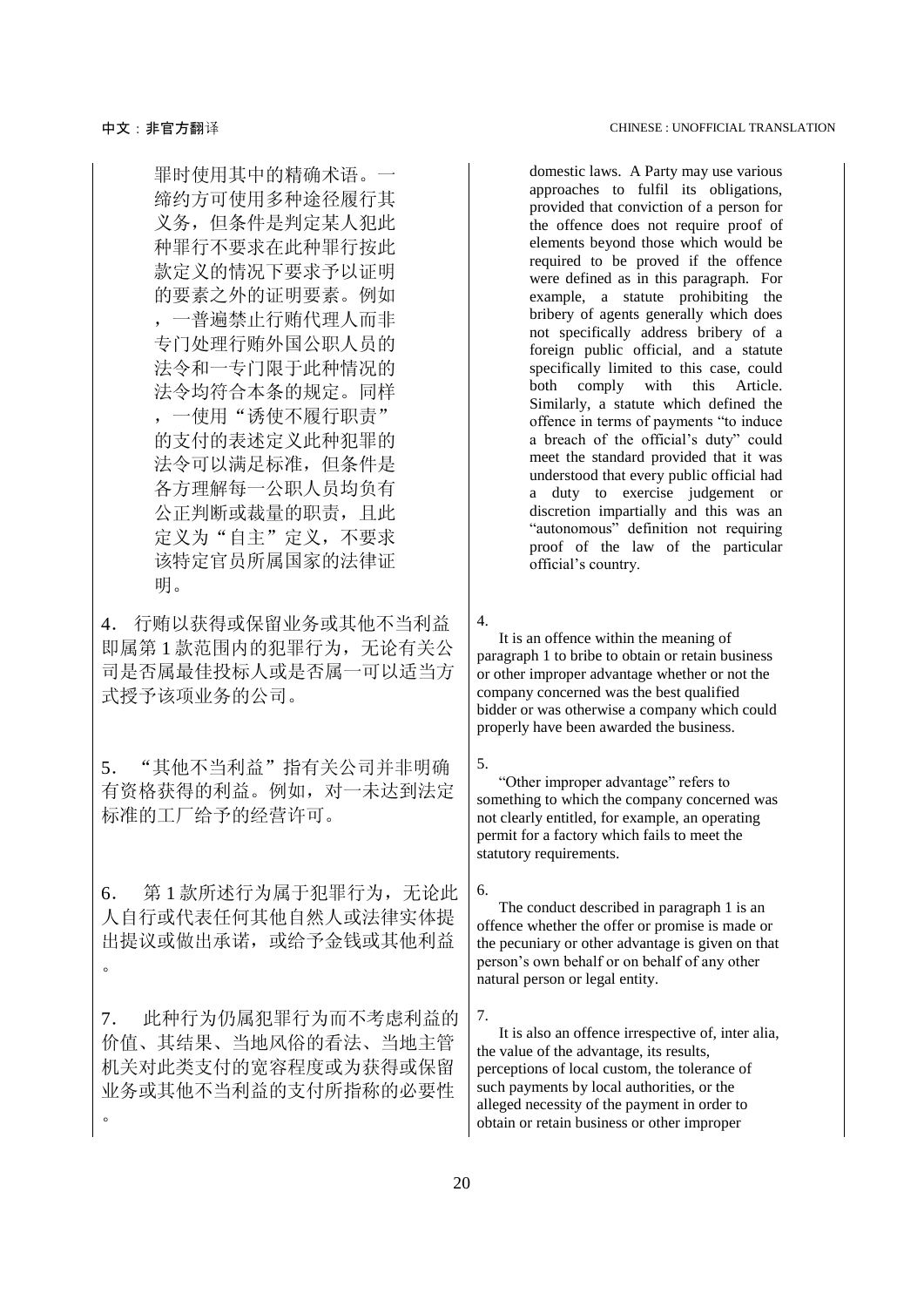8. 但是,如外国公职人员所属国家的成文 法律法规,包括判例法,允许或要求给予此 种利益,则该行为不属犯罪行为。

#### 9.

不构成第 1 款范围内的"为获得或保留 业务或其他不当利益"的支付的小笔"疏通 "费亦不属一种犯罪行为。此类支付,在一 些国家用以劝导公职人员履行其职责,例如 发放许可,通常在有关国家是非法的。其他 国家可以也应该通过诸如支持良治的方案等 措施处理此种有害现象。但是,其他国家将 其定罪似乎不是一种实际的或有效的补救办 法。

### 10.

根据一些国家的法律制度,对有望成为 外国公职人员的任何人承诺给予或给予的利 益属第 1 条第 1 款或第 2 款中所述的犯罪行 为范畴。根据许多国家的法律制度, 此点从 严格的法律意义上区别于本公约中涵盖的犯 罪行为。然而,各方对此有共同的关注,并 有意通过进一步工作处理这一现象。

11.

第 2 款所列犯罪行为按各国法律制度中 的正常含义理解。因此,如根据一缔约方法 律制度,未导致进一步行动的授意、鼓动或 所列其他行为之一本身不受处罚,则不应要 求该缔约方将行贿外国公职人员视为应受处 罚的行为。

12.

"公共职能"包括一外国委派的、为公 共利益而从事的任何活动,例如一外国委派

#### advantage.

#### 8.

It is not an offence, however, if the advantage was permitted or required by the written law or regulation of the foreign public official's country, including case law.

#### 9.

Small "facilitation" payments do not constitute payments made "to obtain or retain business or other improper advantage" within the meaning of paragraph 1 and, accordingly, are also not an offence. Such payments, which, in some countries, are made to induce public officials to perform their functions, such as issuing licenses or permits, are generally illegal in the foreign country concerned. Other countries can and should address this corrosive phenomenon by such means as support for programmes of good governance. However, criminalisation by other countries does not seem a practical or effective complementary action.

10.

Under the legal system of some countries, an advantage promised or given to any person, in anticipation of his or her becoming a foreign public official, falls within the scope of the offences described in Article 1, paragraph 1 or 2. Under the legal system of many countries, it is considered technically distinct from the offences covered by the present Convention. However, there is a commonly shared concern and intent to address this phenomenon through further work.

关于第 2款: Ne paragraph 2:

11.

The offences set out in paragraph 2 are understood in terms of their normal content in national legal systems. Accordingly, if authorisation, incitement, or one of the other listed acts, which does not lead to further action, is not itself punishable under a Party's legal system, then the Party would not be required to make it punishable with respect to bribery of a foreign public official.

关于第 4款: Neparagraph 4:

12.

"Public function" includes any activity in the public interest, delegated by a foreign country, such as the performance of a task delegated by it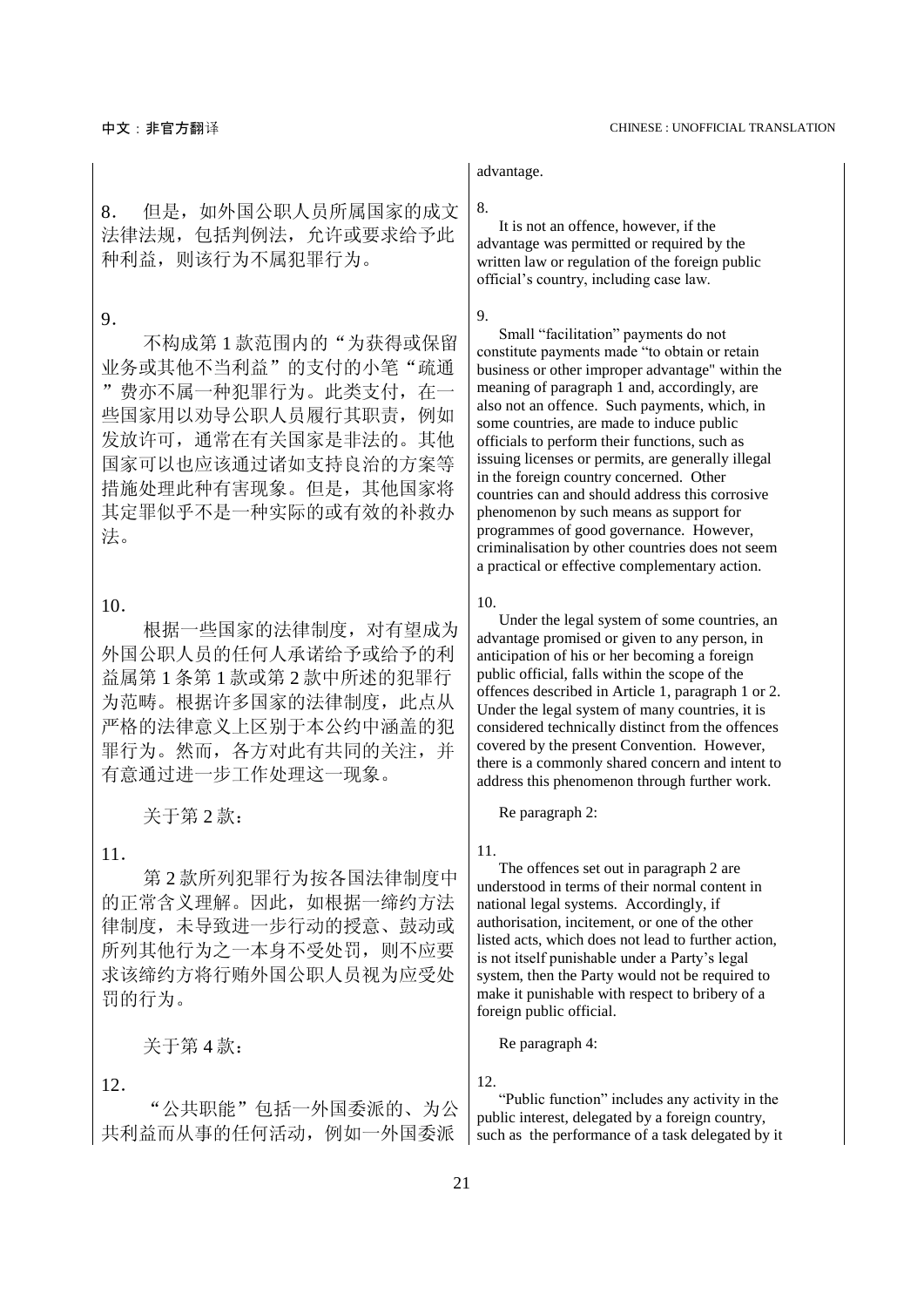| 完成一项与公共采购有关的任务。                                                                                                                                                      | in connection with public procurement.                                                                                                                                                                                                                                                                                                                                                                                                                                                                                                                   |
|----------------------------------------------------------------------------------------------------------------------------------------------------------------------|----------------------------------------------------------------------------------------------------------------------------------------------------------------------------------------------------------------------------------------------------------------------------------------------------------------------------------------------------------------------------------------------------------------------------------------------------------------------------------------------------------------------------------------------------------|
| 13. "公共机构"指根据公法设立的、从事<br>符合公共利益的具体特定任务的实体。                                                                                                                           | 13.<br>A "public agency" is an entity constituted<br>under public law to carry out specific tasks in the<br>public interest.                                                                                                                                                                                                                                                                                                                                                                                                                             |
| 14.<br>"公共企业"指一个或多个政府可直接<br>或间接对其施加主要影响的任何企业, 无论<br>该企业的法律形式如何。特别是在一个或多<br>个政府拥有该企业大多数注册资本金、控制<br>该企业发行的股票所附带股票权的大多数或<br>可任命该企业行政或管理机构或监督理事会<br>的大多数成员的情况下, 视为属于此种情况 | 14.<br>A "public enterprise" is any enterprise,<br>regardless of its legal form, over which a<br>government, or governments, may, directly or<br>indirectly, exercise a dominant influence. This<br>is deemed to be the case, inter alia, when the<br>government or governments hold the majority of<br>the enterprise's subscribed capital, control the<br>majority of votes attaching to shares issued by<br>the enterprise or can appoint a majority of the<br>members of the enterprise's administrative or<br>managerial body or supervisory board. |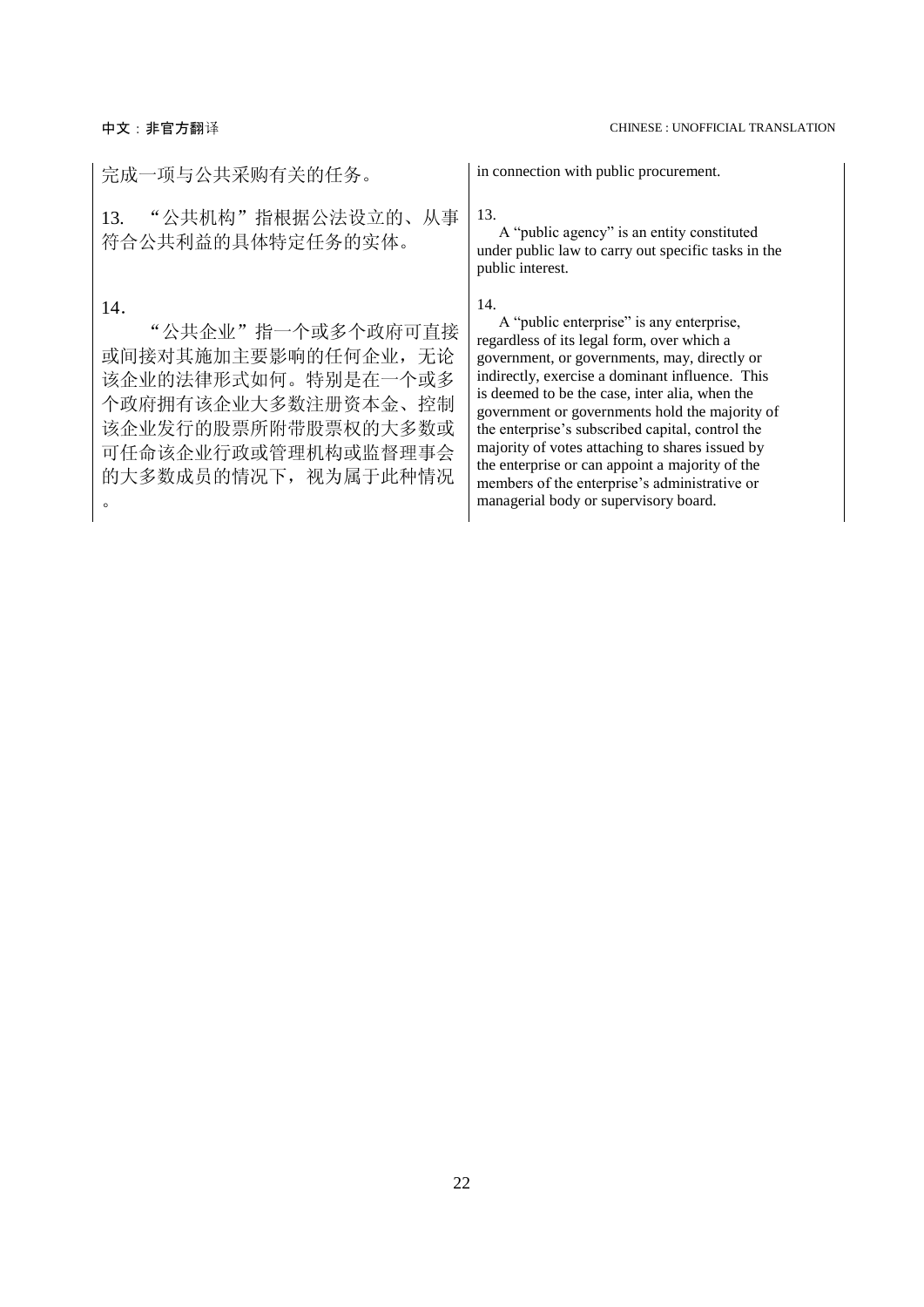| 15.<br>一公共企业的官员应被视为履行公共职<br>除非该企业在相关市场按照正常商业条<br>能,<br>件经营, 即与私营企业的条件实质相当的条<br>件, 无优惠补贴或其他特权。                           | 15.<br>An official of a public enterprise shall be<br>deemed to perform a public function unless the<br>enterprise operates on a normal commercial<br>basis in the relevant market, i.e., on a basis<br>which is substantially equivalent to that of a<br>private enterprise, without preferential subsidies<br>or other privileges.                                                       |
|-------------------------------------------------------------------------------------------------------------------------|--------------------------------------------------------------------------------------------------------------------------------------------------------------------------------------------------------------------------------------------------------------------------------------------------------------------------------------------------------------------------------------------|
| 16.<br>在特殊情况下, 政府当局可实际上由未<br>经正式任命为公职人员的人员掌控(如在单<br>一政党制度国家的政党官员)。此类人员,<br>通过其实际上所行使的公共职能, 根据一些<br>国家的法律原则, 可以被视为外国公职人员 | 16.<br>In special circumstances, public authority<br>may in fact be held by persons (e.g., political<br>party officials in single party states) not formally<br>designated as public officials. Such persons,<br>through their <i>de facto</i> performance of a public<br>function, may, under the legal principles of some<br>countries, be considered to be foreign public<br>officials. |
| 17.<br>"公共国际组织"包括由国家、政府或<br>其他公共国际组织形成的任何国际组织,无<br>论组织形式和权限如何, 例外包括欧洲共体<br>同类型的区域经济一体化组织。                               | 17.<br>"Public international organisation" includes<br>any international organisation formed by states,<br>governments, or other public international<br>organisations, whatever the form of organisation<br>and scope of competence, including, for<br>example, a regional economic integration<br>organisation such as the European Communities.                                         |
| 18.<br>"外国"不仅限于"国家", 还包括任<br>何有组织的外国地区或实体, 例如自治领土<br>或单独关税区。                                                            | 18.<br>"Foreign country" is not limited to states, but<br>includes any organised foreign area or entity,<br>such as an autonomous territory or a separate<br>customs territory.                                                                                                                                                                                                            |
| 19.<br>根据第4款c项中定义考虑到的一种行<br>贿情形是一公司主管人员向一高级官员行贿<br>以便使该官员利用其职位越权使另一官员<br>向该公司授予一合同。                                     | 19.<br>One case of bribery which has been<br>contemplated under the definition in paragraph<br>4.c is where an executive of a company gives a<br>bribe to a senior official of a government, in<br>order that this official use his office -- though<br>acting outside his competence -- to make another<br>official award a contract to that company.                                     |
| 第 2 条:法人的责任                                                                                                             | <b>Article 2: Responsibility of Legal</b><br><b>Persons</b>                                                                                                                                                                                                                                                                                                                                |

20.

如根据一缔约方的法律 制度,刑事责任不适用于法人 ,则不应要求该缔约方确定此

#### 20.

In the event that, under the legal system of a Party, criminal responsibility is not applicable to legal persons, that Party shall not be required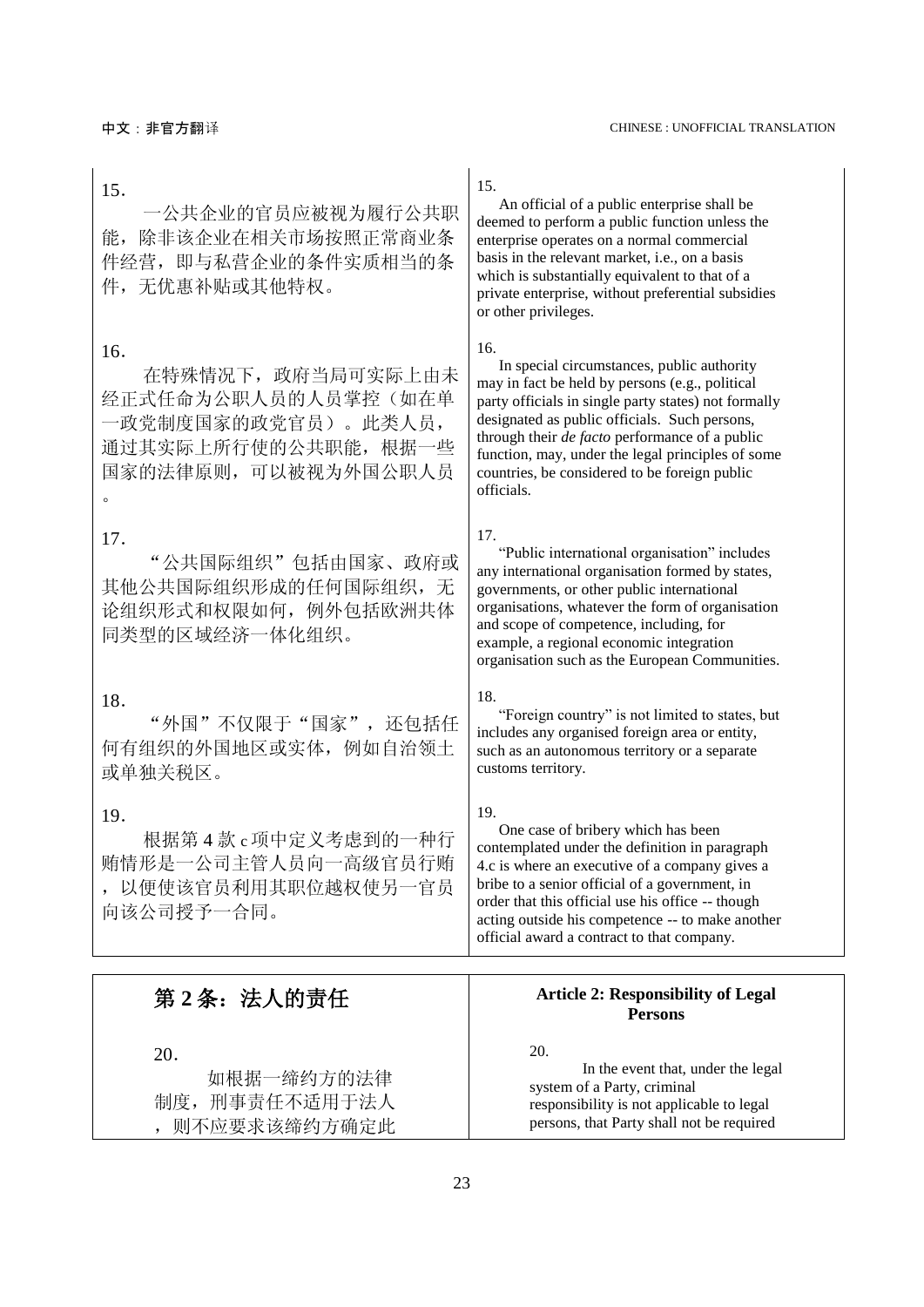种刑事责任。 to establish such criminal responsibility.

### 第 **3** 条:处罚 **Article 3: Sanctions**

#### 关于第 3款: Ne paragraph 3:

21.

The "proceeds" of bribery are the profits or other benefits derived by the briber from the transaction or other improper advantage obtained or retained through bribery.

22.

The term "confiscation" includes forfeiture where applicable and means the permanent deprivation of property by order of a court or other competent authority. This paragraph is without prejudice to rights of victims.

#### 23.

Paragraph 3 does not preclude setting appropriate limits to monetary sanctions.

关于第 4款:<br> **Ke paragraph 4:** 

#### 24.

Among the civil or administrative sanctions, other than noncriminal fines, which might be imposed upon legal persons for an act of bribery of a foreign public official are: exclusion from entitlement to public benefits or aid; temporary or permanent disqualification from participation in public procurement or from the practice of other commercial activities; placing under judicial supervision; and a judicial winding-up order.

关于第 1款: Ne paragraph 1:

25.

The territorial basis for jurisdiction should be interpreted broadly so that an extensive physical

行贿的"收入"指行贿

人自通过行贿行为获得或保留 的不适当利益和交易中所取得 的利润或其他利益。

22.

21.

"没收"一词包括罚没 (如适用),指根据法院或其 他主管机关的命令永久剥夺财 产。本款不损害受害方的权利  $\circ$ 

23.

第 3 款不排除对货币制 裁确定适当的限额。

24.

因行贿外国公职人员行 为而对法人处以民事或行政处 罚,除刑事罚金外,剥夺享受 公共利益或援助的权利、临时 或永久性取消参与公共采购或 其他商业活动的资格、置于司 法监督之下以及法律清盘令。

## 第 **4** 条:管辖权 **Article 4: Jurisdiction**

25.

管辖权的地域依据应广 义地理解,从而不要求行贿行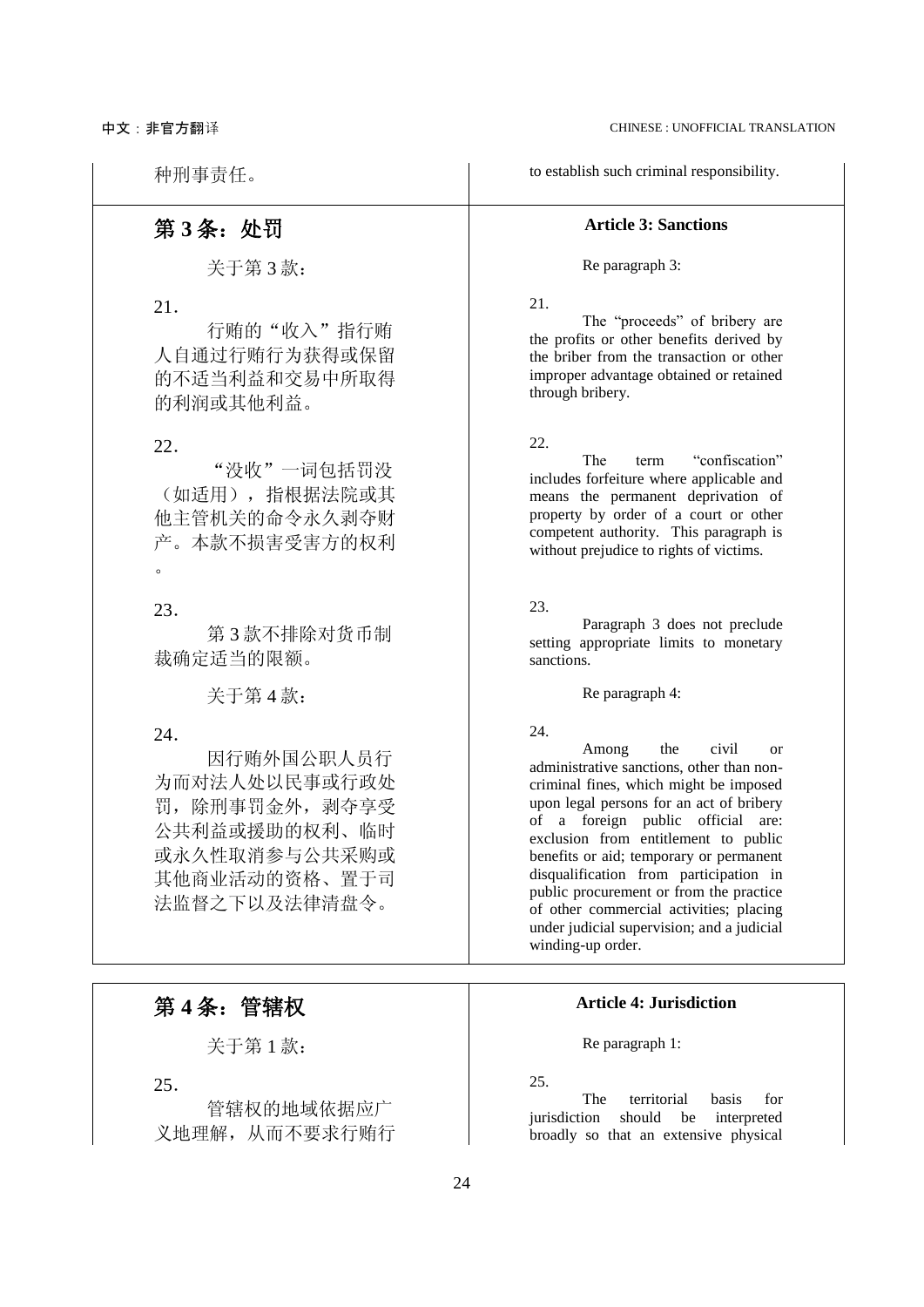### 关于第 2款: Net paragraph 2:

26.

国籍管辖权根据每一缔 约方法律制度的一般法律原则 和条件确立。这些原则处理双 重犯罪等的事项。然而,如双 重犯罪在其发生地属非法,则 应理解为该行为的要求得到满 足,即使根据不同刑事制定法 。对于仅对某些类型的犯罪行 为适用国籍管辖权的国家,所 指"原则"包括据以做出此种 选择的原则。

27.

第 5 条认识到各国起诉 裁量权制度的根本特征。也认 识到,为保护起诉的独立性, 此种裁量权应根据职业动机而 行使,且不应受到具有政治特 征的关注的不适当影响。第 5 条得到 1997 年 OECD《关于打 击国际商业交易中的行贿行为 的修改建议》(下称"1997 OECD 建议所附附件第 6 款的 补充,该建议认识到关于行贿 外国公职人员的投诉应由主管 部门予以认真调查,各国政府 应提供充足资源以便对此类行 贿进行有效起诉。各缔约方将 接受该建议,包括其监督和后 续安排。

为具有广泛的物理联接。 connection to the bribery act is not required.

26.

Nationality jurisdiction is to be established according to the general principles and conditions in the legal system of each Party. These principles deal with such matters as dual criminality. However, the requirement of dual criminality should be deemed to be met if the act is unlawful where it occurred, even if under a different criminal statute. For countries which apply nationality jurisdiction only to certain types of offences, the reference to "principles" includes the principles upon which such selection is based.

### 第 **5** 条:执行 **Article 5: Enforcement**

27.

Article 5 recognises the fundamental nature of national regimes of prosecutorial discretion. It recognises as well that, in order to protect the independence of prosecution, such discretion is to be exercised on the basis of professional motives and is not to be subject to improper influence by concerns of a political nature. Article 5 is complemented by paragraph 6 of the Annex to the 1997 OECD Revised Recommendation on Combating Bribery in International Business Transactions, C(97)123/FINAL (hereinafter, "1997 OECD Recommendation"), which recommends, inter alia, that complaints of bribery of foreign public officials should be seriously investigated by competent authorities and that adequate resources should be provided by national governments to permit effective prosecution of such bribery. Parties will have accepted this Recommendation, including its monitoring and follow-up arrangements.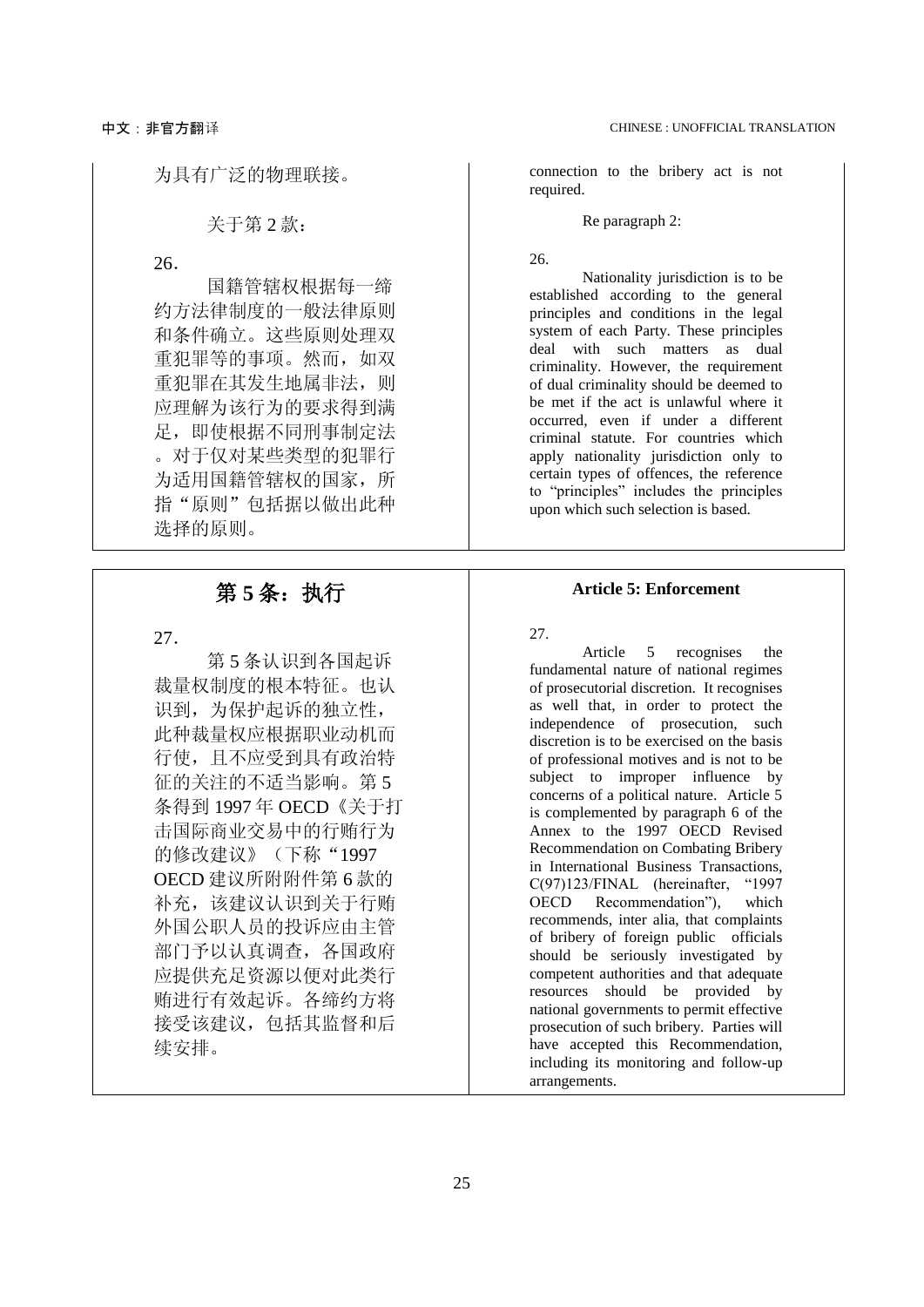28.

第7条中, "行贿外国 公职人员"含义广泛,因此如 一缔约方已将主动或被动行贿 其本国公职人员的行为定为前 置犯罪,则应根据相同条件将 行贿外国公职人员的行为定为 违反洗钱立法的前置犯罪行为 。如一缔约方仅将被动行贿其 本国公职人员定为违反洗钱立 法的前置犯罪行为,则本条要 求对行贿资金的洗钱行为适用 洗钱立法。

29.

第 8 条与 1997 年 OECD 建议第五节相关,所有缔约方 均将接受这一建议,且 OECD 国际商业交易中的行贿行为工 作组将负责该建议的后续行动 。本款包含一系列有关会计要 求、独立外部审计和公司内部 控制的建议,建议的实施对于 反对国际商业活动中的行贿行 为斗争的总体有效性非常重要 。但是,缔约方实施本公约的 直接结果是,被要求公布披露 其重要附带责任的财务报表的 公司,需要考虑在本公约下、 特别是第 3 条和第 8 条下的所 有潜在责任,以及判定公司或 其代理犯有行贿罪而可能引起 的其他损失。这对审计人员针 对行贿外国公职人员的迹象履 行职责也有影响。此外,第 8 条中所指会计犯罪行为一般在

### 第7条: 洗钱 **be a maturity of the Article 7: Money Laundering**

#### 28.

In Article 7, "bribery of its own public official" is intended broadly, so that bribery of a foreign public official is to be made a predicate offence for money laundering legislation on the same terms, when a Party has made either active or passive bribery of its own public official such an offence. When a Party has made only passive bribery of its own public officials a predicate offence for money laundering purposes, this article requires that the laundering of the bribe payment be subject to money laundering legislation.

### 第 **8** 条:会计 **Article 8: Accounting**

29.

Article 8 is related to section V of the 1997 OECD Recommendation, which all Parties will have accepted and which is subject to follow-up in the OECD Working Group on Bribery in International Business Transactions. This paragraph contains a series of recommendations concerning accounting requirements, independent external audit and internal company controls the implementation of which will be important to the overall effectiveness of the fight against bribery in international business. However, one<br>immediate consequence of the consequence of the implementation of this Convention by the Parties will be that companies which are required to issue financial statements disclosing their material contingent liabilities will need to take into account the full potential liabilities under this Convention, in particular its Articles 3 and 8, as well as other losses which might flow from conviction of the company or its agents for bribery. This also has implications for the execution of professional responsibilities of auditors regarding indications of bribery of foreign public officials. In addition,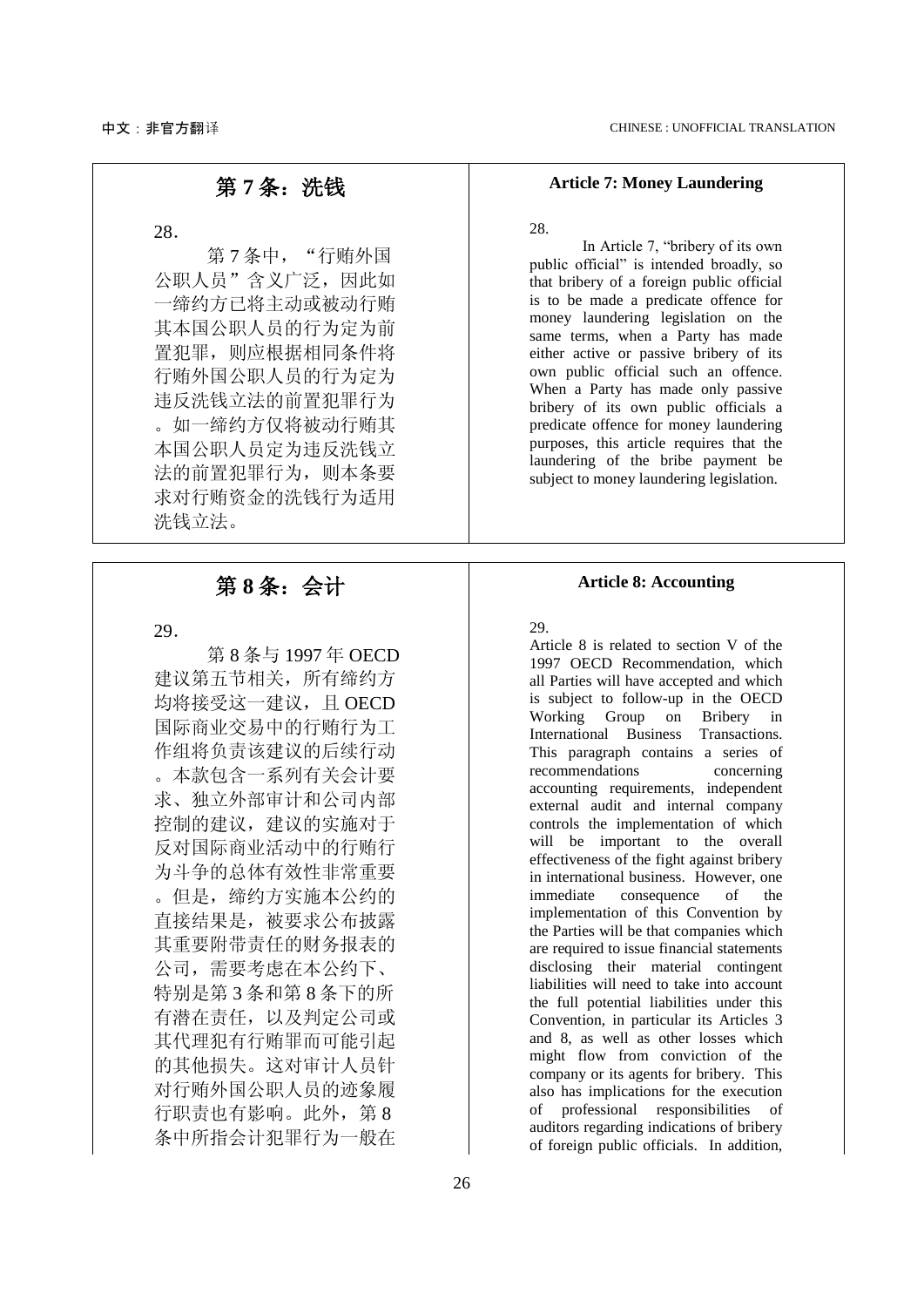公司所在国发生,而行贿犯罪 行为本身可能在另一国发生, 且此点可填补公约有效范围的 空白。

30.

各缔约方通过 1997 年 OECD 建议所附议定共同要素 第 8 款,同意探索和采取措施 以提高法律互助的有效性。

关于第 1款: Ne paragraph 1:

31.

在本公约第 9 条第 1 款 框架内,各缔约方应请求,应 便利或鼓励同意协助案件调查 或参与诉讼的人员,包括羁押 人员出庭或随叫随到。各方应 采取措施, 在适当的案件中, 临时将此类羁押人员移交提出 此种请求的缔约方,并将提出 请求的缔约方的羁押时间记入 被移交人在被请求的缔约方的 刑期中。有意采用此种机制的 缔约方还应采取措施,能够以 提出请求的缔约方的身份将被 移交人予以羁押并遣返此人而 不需引渡程序。

32.

第 2 款处理双重犯罪概 念中标准的确定问题。法令差 异从普遍禁止行贿代理人到专 门针对行贿外国公职人员的各 缔约方,应对于事实属本公约 所述犯罪行为范围的案件进行

the accounting offences referred to in Article 8 will generally occur in the company's home country, when the bribery offence itself may have been committed in another country, and this can fill gaps in the effective reach of the Convention.

### 第 **9** 条:法律互助 **Article 9: Mutual Legal Assistance**

30.

Parties will have also accepted, through paragraph 8 of the Agreed Common Elements annexed to the 1997 OECD Recommendation, to explore and undertake means to improve the efficiency of mutual legal assistance.

31.

Within the framework of paragraph 1 of Article 9, Parties should, upon request, facilitate or encourage the presence or availability of persons, including persons in custody, who consent to assist in investigations or<br>participate in proceedings. Parties participate in proceedings. should take measures to be able, in appropriate cases, to transfer temporarily such a person in custody to a Party requesting it and to credit time in custody in the requesting Party to the transferred person's sentence in the requested Party. The Parties wishing to use this mechanism should also take measures to be able, as a requesting Party, to keep a transferred person in custody and return this person without necessity of extradition proceedings.

#### $\angle$   $\angle$   $\div$   $\div$   $\Rightarrow$   $\angle$   $\angle$   $\div$   $\div$   $\div$   $\div$   $\div$  Re paragraph 2:

32.

Paragraph 2 addresses the issue of identity of norms in the concept of dual criminality. Parties with statutes as diverse as a statute prohibiting the bribery of agents generally and a statute directed specifically at bribery of foreign public officials should be able to co-operate fully regarding cases whose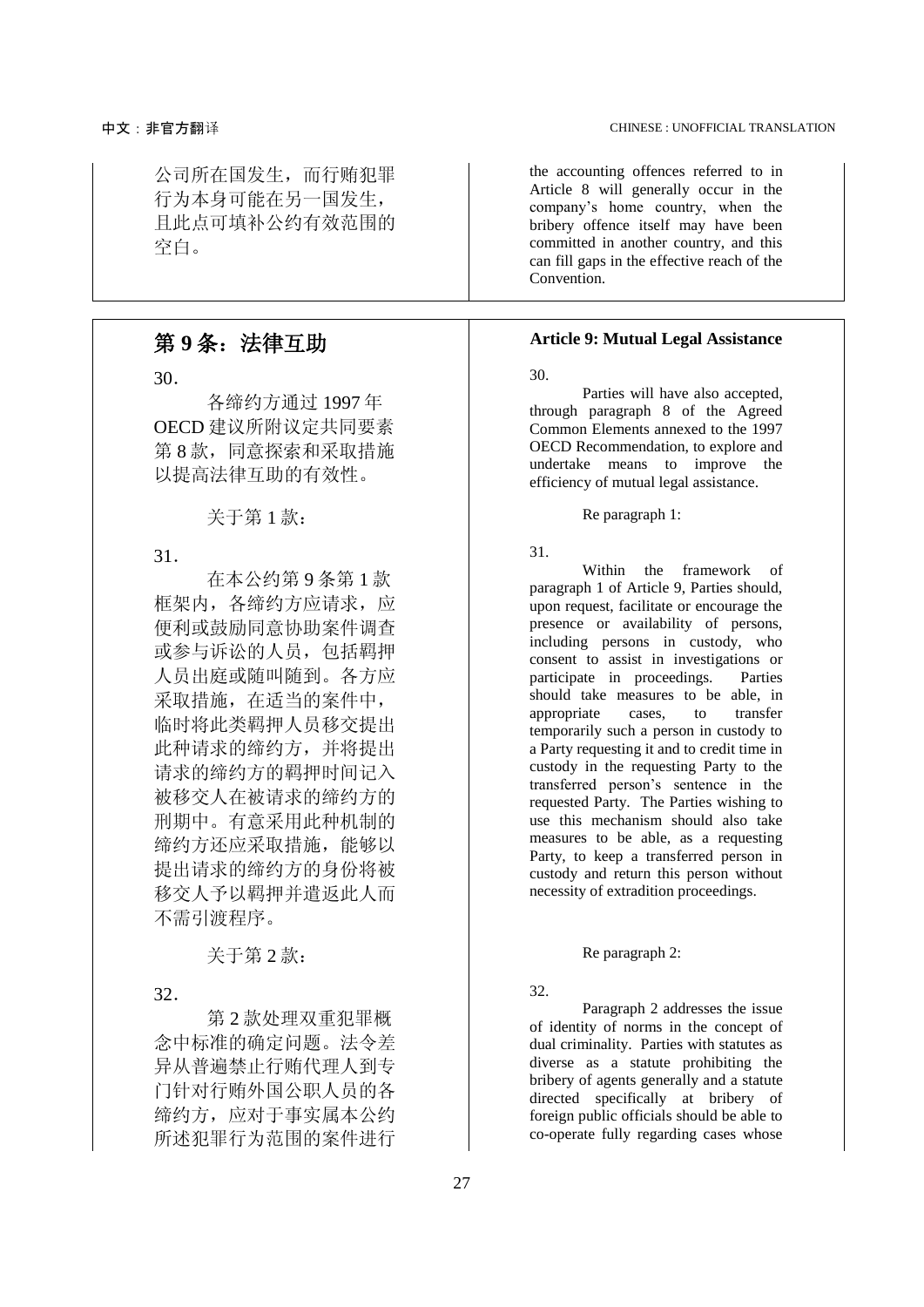## 第 **10** 条:引渡 **Article 10: Extradition**

关于第 2 款: Re paragraph 2:

33.

 如对于一类或多类属本公 约范围内的案件类别,一缔约 方需要一引渡条约,则该缔约 方可将本公约视为引渡的法律 依据。例如,如一国要求对本 国公民案件需要引渡条约,而 不要求对引渡非本国公民需要 引渡条约, 则该国可将其视为 引渡本国公民的依据。

## 第 **12** 条:监督和后续行动 **Article 12: Monitoring and**

34.

OECD 行贿问题工作组 目前与监督和后续行为有关的 职责列在 1997 年 OECD 建议 的第 8 节中。规定:

i)接受所有[参加]国提交的通报和其他信息 ;

ii)定期审议各[参加]国实施建议所采取的 措施,并酌情提出建议,以协助[参加]国 实施;这些审议将以以下配套系统为基础 开展:

- -- 自我评估系统:各[参加]国根据问题单 的答复将提供对评估建议实施情况的依 据;
- --相互评估系统:行贿问题工作组根据对 [参加]国实施本建议进展情况的客观评 估报告,对每一[参加]国依次进行审查  $\circ$
- iii)对与国际商业活动中行贿行为有关的特

充分合作。 facts fall within the scope of the offences described in this Convention.

33.

A Party may consider this Convention to be a legal basis for extradition if, for one or more categories of cases falling within this Convention, it requires an extradition treaty. For example, a country may consider it a basis for extradition of its nationals if it requires an extradition treaty for that category but does not require one for extradition of non-nationals.

## **Follow-up**

34.

The current terms of reference of the OECD Working Group on Bribery which are relevant to monitoring and follow-up are set out in Section VIII of the 1997 OECD Recommendation. They provide for:

- i) receipt of notifications and other information submitted to it by the [participating] countries;
- ii)regular reviews of steps taken by [participating] countries to implement the Recommendation and to make proposals, as appropriate, to assist [participating] countries in its implementation; these reviews will be based on the following complementary systems:
	- -- a system of self evaluation, where [participating] countries' responses on the basis of a questionnaire will provide a basis for assessing the implementation of the Recommendation;
	- -- a system of mutual evaluation, where each [participating] country will be examined in turn by the Working Group on Bribery, on the basis of a report which will provide an objective assessment of the progress of the [participating] country in implementing the Recommendation.
- iii) examination of specific issues relating to bribery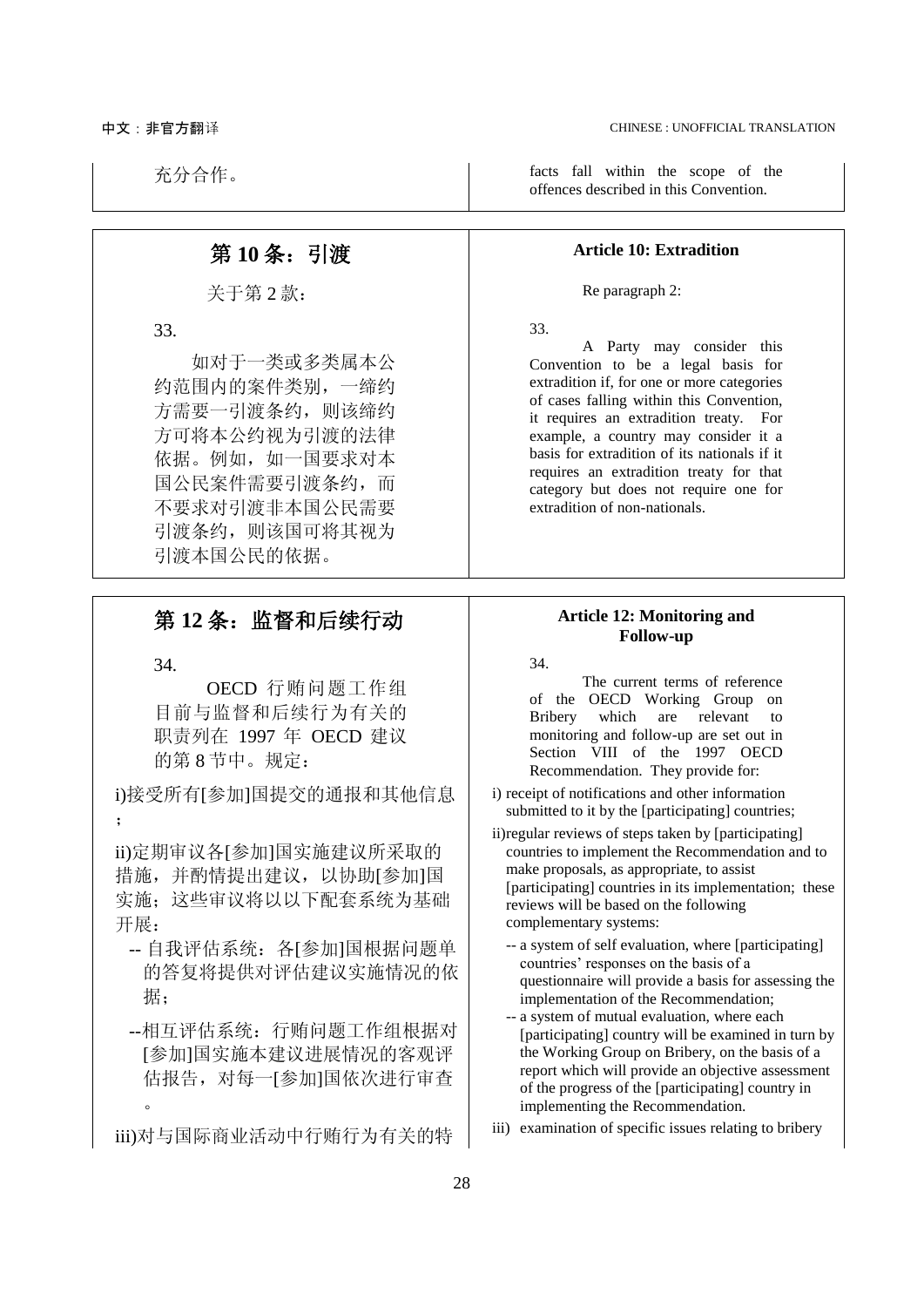定问题进行审查;

...

v)定期向公众提供其工作、活动及本建议 实施情况的信息。

35.

监督和后续行动的费用 ,对于 OECD 成员国,将通过 正常的 OECD 预算程序处理。 对于非成员国,现行规定设立 了费用分摊的等效体制,见《 理事会关于 OECD 下属机构中 正常观察国和非成员国全面参 加方费用的决议》 C(96)223/FINAL 号文件。

36.

不属 1997 年 OECD 建议 或 OECD 行贿问题工作组所有 参与国所接受的任何文件中的 后续行为的本公约任何方面的 后续行动,将由本公约的各缔 约方及另一相应文件的参加方 执行。

37.

本公约对属 OECD 国际 商业交易中的行贿行为工作组 全面参加方的非成员国开放。 鼓励非成员国参加该工作组, 并按简单程序予以安排。因此 ,根据本公约与反对国际商业 交易中的行贿行为的其他方面 而提出全面参与该工作组的要 求不应被视为希望参加这一斗 争的国家的障碍。OECD 理事 会已经呼吁非成员国遵守 1997 年 OECD 建议,并参与该工作 in international business transactions;

v)provision of regular information to the public on its work and activities and on implementation of the Recommendation.

35.

...

The costs of monitoring and follow-up will, for OECD Members, be handled through the normal OECD budget process. For non-members of the OECD, the current rules create an equivalent system of cost sharing, which is described in the Resolution of the Council Concerning Fees for Regular Observer Countries and Non-Member Full Participants in OECD Subsidiary Bodies, C(96)223/FINAL.

36.

The follow-up of any aspect of the Convention which is not also<br>follow-up of the 1997 OECD follow-up of the 1997 OECD Recommendation or any other instrument accepted by all the participants in the OECD Working Group on Bribery will be carried out by the Parties to the Convention and, as appropriate, the participants party to another, corresponding instrument.

#### 第 **13** 条:签署和加入 **Article 13: Signature and Accession**

37.

The Convention will be open to non-members which become full participants in the OECD Working Group on Bribery in International Business Transactions. Full participation by non-members in this Working Group is encouraged and arranged under simple procedures. Accordingly, the requirement of full participation in the Working Group, which follows from the relationship of the Convention to other aspects of the fight against bribery in international business, should not be seen as an obstacle by countries wishing to participate in that fight. The Council of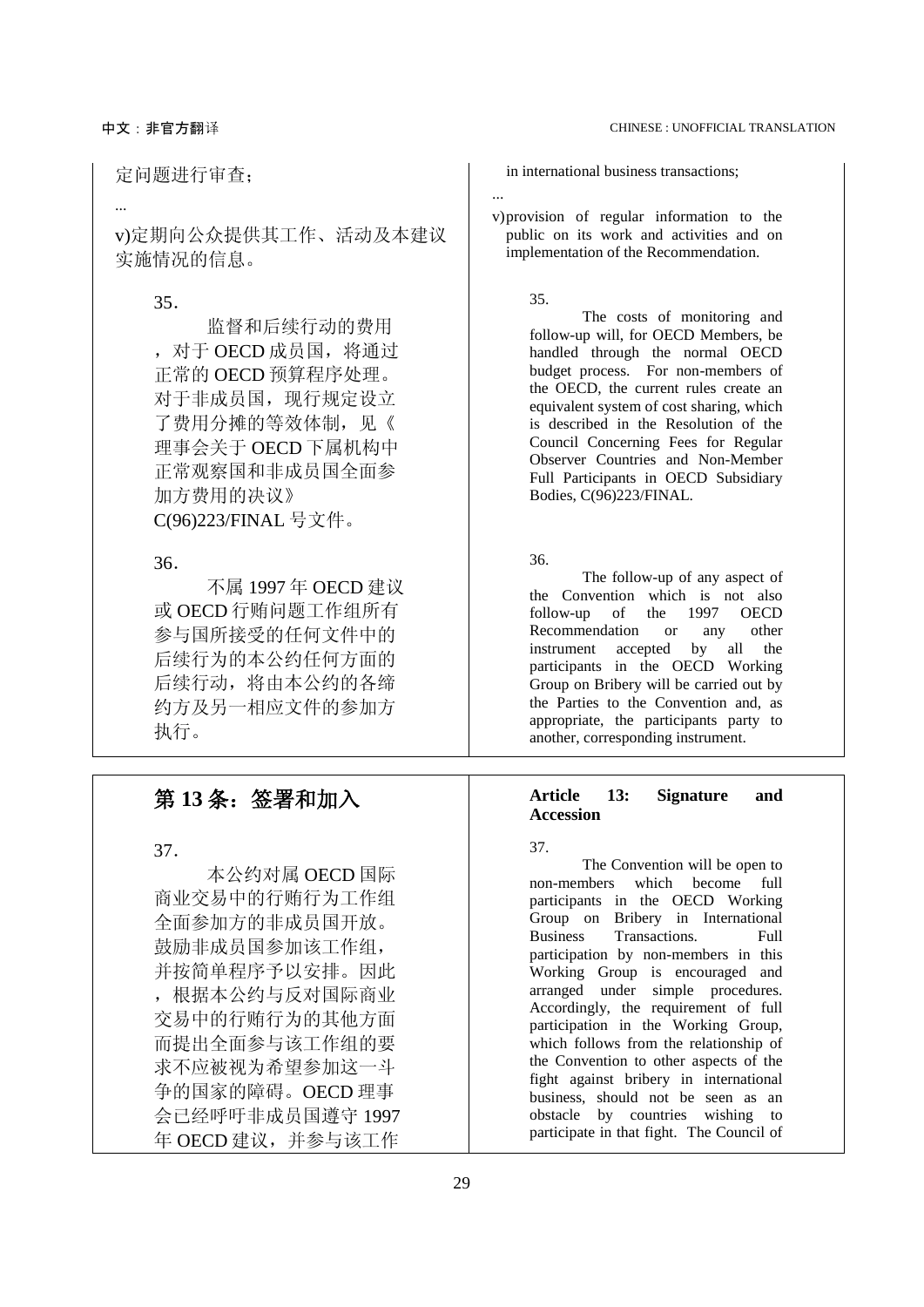组中的任何机构性后续行动或 实施机制。关于非成员国全面 参与该工作组的现行程序请见 《理事会关于非成员经济体参 与本组织下属机构工作的决议 》C(96)64/REV1/FINAL 号文件 。 除接受《理事会关于打击行 贿行为修改建议》外,一全面 参与国还需接受 1996 年 4 月 11 日通过的《关于行贿外国公 职人员课税减扣适用性的建议 》C(96)27/FINAL 号文件。

the OECD has appealed to nonmembers to adhere to the 1997 OECD Recommendation and to participate in any institutional follow-up or implementation mechanism, i.e., in the Working Group. The current procedures regarding full participation by non-members in the Working Group may be found in the Resolution of the Council concerning the Participation of Non-Member Economies in the Work of Subsidiary Bodies of the Organisation, C(96)64/REV1/FINAL. In addition to accepting the Revised Recommendation of the Council on Combating Bribery, a<br>full participant also accepts the full participant also Recommendation on the Tax Deductibility of Bribes of Foreign Public Officials, adopted on 11 April 1996, C(96)27/FINAL.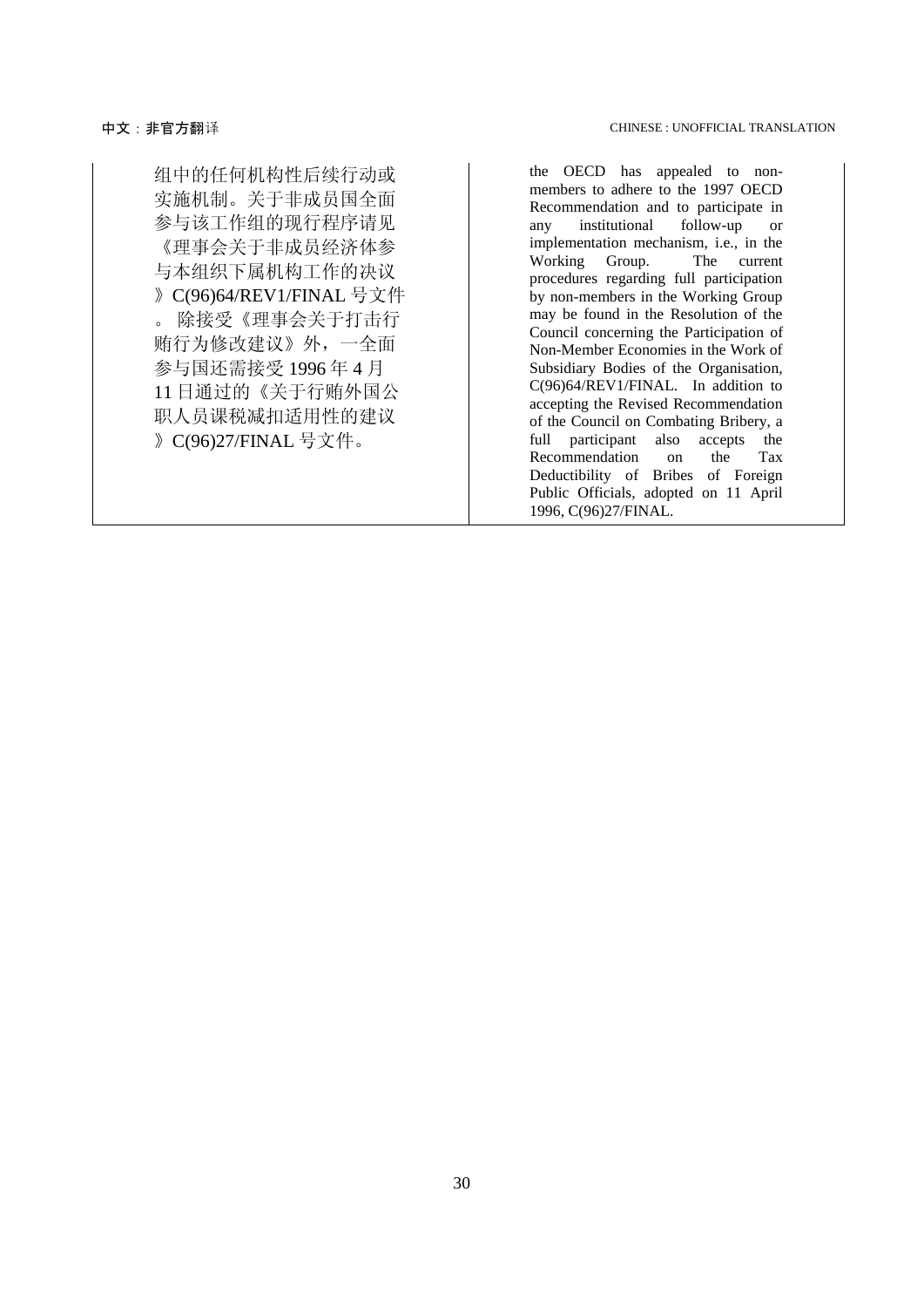### <span id="page-28-0"></span>理事会关于进一步打击国际商业交易中贿赂外国公职人员行为的建议

2009 年 11 月 26 日经理事会通过

#### 理事会:

参照 1960 年 12 月 14 日《经济合作与发展组织公约》第 3 条和第 5 条 a 款和 b 款之规定;

参照 1997 年 11 月 21 日《禁止在国际商业交易中贿赂外国公职人员公约》(以下称《经合组织 反贿赂公约》);

参照本建议所采纳的 1997 年 5 月 23 日《理事会关于禁止在国际商业交易中行贿的修订建议》 [C(97)123/FINAL](以下称《1997 年修订建议》);

参照 2009 年 5 月 25 日《理事会关于进一步打击在国际商业交易中赂贿外国公职人员行为的税收 措施建议》[C(2009)64]、2006 年 12 月 14 日《理事会关于贿赂和官方支持的出口信贷问题的建议》 [C(2006)163]、1996 年 5 月 7 日《发展援助委员会关于双边援助采购反腐败计划的建议》 [DCD/DAC(96)11/FINAL],以及 2000 年 6 月 27 日《经济合作与发展组织跨国企业指导原则》 [C(2000)96/REV1];

鉴于《经合组织反行贿公约》和《1997 年修订建议》的执行已取得进展,并重申《经合组织反行 贿公约》和对《公约》的评注依然重要;

鉴于贿赂外国公职人员的行为在国际商业交易,包括贸易与投资活动中已成为一种普遍现象,在 道德和政治方面引起了严重关注,并破坏了善治和经济的可持续发展,扭曲了国际竞争条件;

鉴于所有国家共同负有在国际商业交易中打击贿赂外国公职人员行为的责任;

重申积极全面执行《经合组织反贿赂公约》,特别是强化执行工作的重要性(2007 年 11 月 21 日 《经合组织反贿赂公约》缔约国部长通过的《共同承诺打击海外贿赂行为声明》、2009 年 6 月 19 日 贿赂问题工作组通过的《禁止在国际商业交易中行贿的政策声明》以及 2009 年 6 月 25 日经合组织理 事会部长级会议通过的结论[C/MIN(2009)5/FINAL]都确认了这一重要性);

承认《经合组织反贿赂公约》和《联合国反腐败公约》(《反腐败公约》)相辅相成,批准和执 行《反腐败公约》有助于全面打击国际商业交易中贿赂外国公职人员的行为;

欢迎在打击贿赂行为方面取得的新进展,包括欧洲委员会、欧洲联盟和美洲国家组织采取的反贿 赂行动,进一步增进国际谅解与合作,共同制止国际商业交易中的贿赂行为;

欢迎公司、商业组织、工会以及其他非政府组织大力打击贿赂行为;

认识到要在这一领域取得进展,不仅需要各国的努力,还需要多边合作、严格而系统的监督以及 后续行动;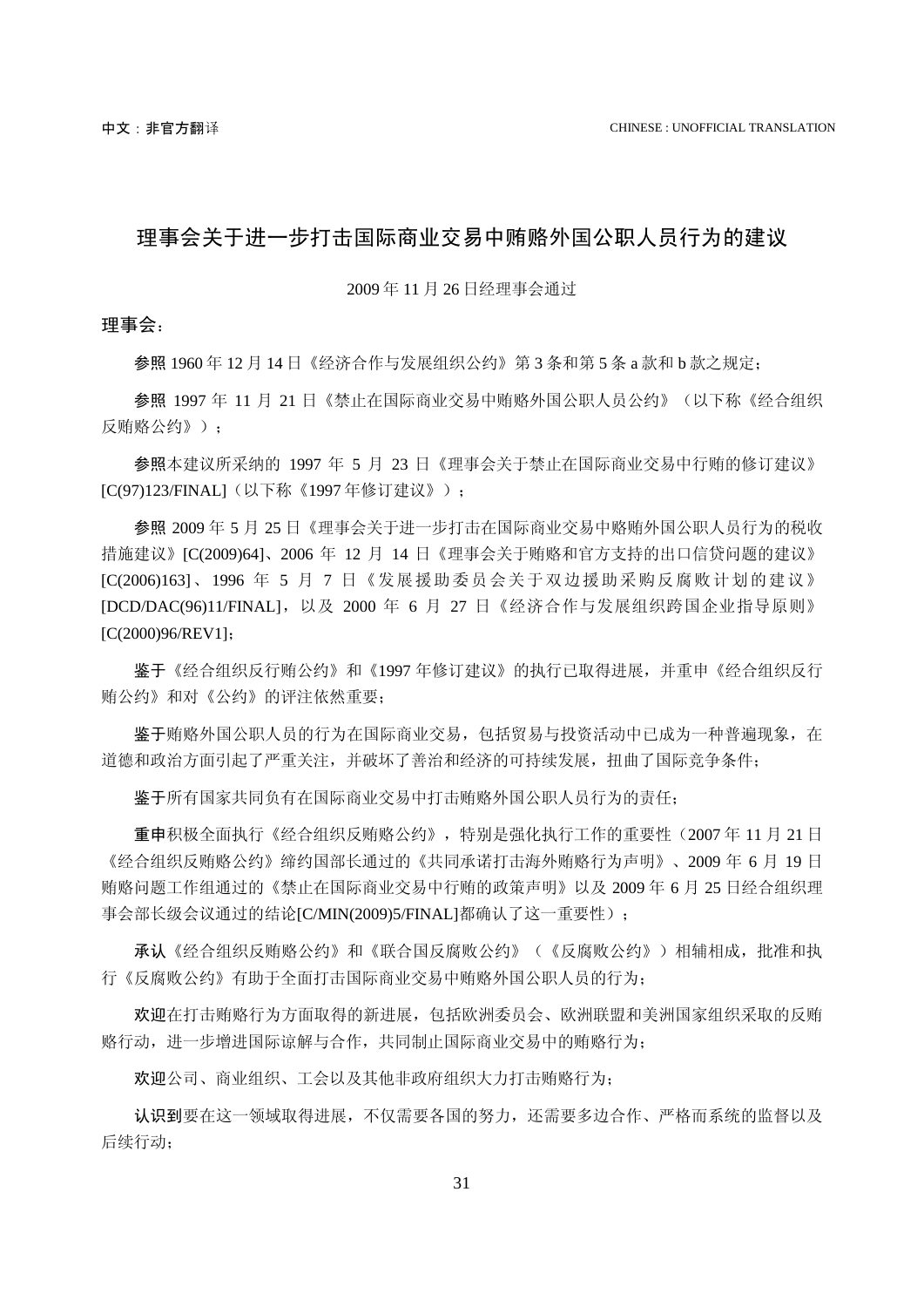总则

一、 注意到《关于进一步打击国际商业交易中贿赂外国公职人员行为的建议》应适用于经合组 织成员国以及《经合组织反贿赂公约》其他缔约国(以下称"成员国")。

二、 建议成员国继续采取有效措施遏制、预防和打击国际商业交易中贿赂外国公职人员的行 为。

三、 建议各成员国根据其管辖原则和其他基本法律原则,采取具体有效的措施,对以下方面进 行审查或复查:

- 一) 公共和私营部门为预防和查明海外贿赂行为开展的提高认识活动;
- 二) 刑法及刑法的适用,依据《经合组织反贿赂公约》和本建议第四、五、六和七部分, 以及《执行〈禁止在国际商业交易中贿赂外国公职人员公约〉具体条款的良好做法指 南》(见本建议附件一);
- 三) 消除任何海外贿赂间接支持因素的税法、条例和惯例,依据 2009 年《理事会关于进 一步打击国际商业交易中贿赂外国公职人员行为的税收措施建议》以及本建议第八部 分;
- 四) 确保对海外贿赂行为进行举报的规定和措施,依据本建议第九部分;
- 五) 公司与商业会计、外部审计、内部管控、道德操守、履约要求和习惯做法,依据本建 议第十部分;
- 六) 为实际保存完好的账务记录供调查审核,针对银行和其他金融机构制定的法律和法 规;
- 七) 公共补贴、许可证、公共采购合同、由官方发展援助供资的合同、官方支持的出口信 贷,或其他公共有利条件。在适当的情况下,依照本建议第十一和十二部分规定,可 以拒绝给予这些有利条件,作为对贿赂行为的制裁;
- 八) 在民事、商业和行政管理方面打击海外贿赂行为的法律法规;
- 九) 在案件侦查及其他法律程序中开展的国际合作,依据本建议第十三部分。

#### 对贿赂外国公职人员行为的定罪

四、 为确保积极全面执行《经合组织反贿赂公约》,建议成员国充分考虑《执行〈禁止在国际 商业交易中贿赂外国公职人员公约〉具体条款的良好做法指南》(见本建议附件一)。

五、 建议成员国承诺定期审查各自执行《经合组织反贿赂公约》的法律和方法,以有效打击国 际范围内贿赂外国公职人员的行为。

六、 鉴于小额疏通费对可持续的经济发展和法治具有特别严重的腐蚀作用,建议成员国应当: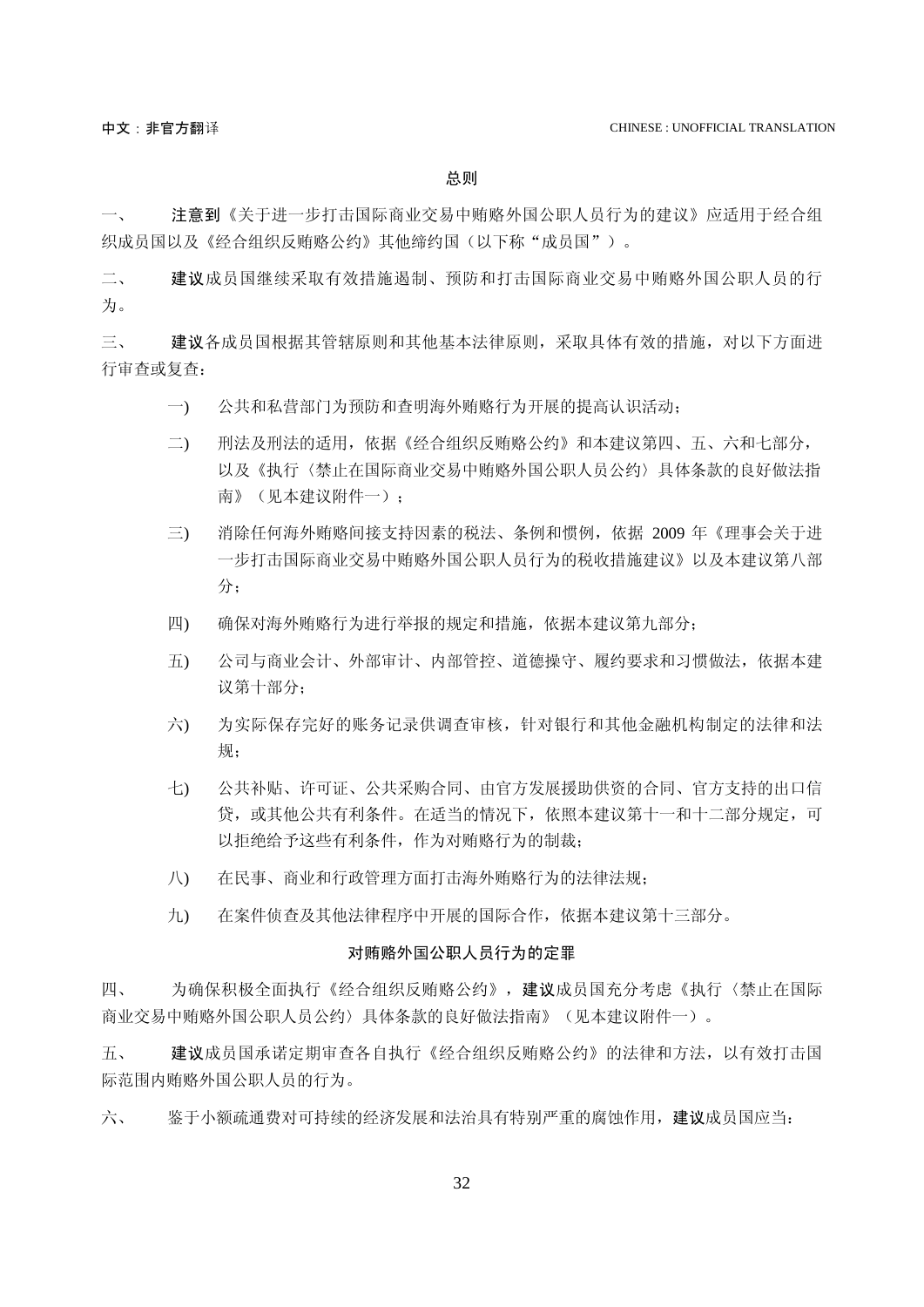- 一) 承诺定期审查各自有关小额疏通费的政策和方法,以有效制止这一现象;
- 二) 鼓励公司禁止或阻止在实施公司内部管控、道德操守和自觉履约方案或措施方面使用 小额疏通费,确认此类费用在支付国一般具有违法性,因此在任何情况下都必须通过 公司账簿和财务记录予以准确记述。

七、 敦促各国提高本国公职人员对国内行贿和索贿法律的认识,以阻止索取和收受小额疏通费 的行为。

#### 课税减扣

- 八、 敦促成员国:
	- 一) 立即充分执行 2009 年《理事会关于进一步打击国际商业交易中贿赂外国公职人员行 为的税收措施建议》,该文件特别建议"成员国和《经合组织反贿赂公约》其他缔约 国明令禁止对贿赂外国公职人员的贿资减税,并以一种有效的方式实现一切课税目 的",以及"根据他们的法律制度,建立有效的法律和行政框架并提供指导,以便利 税务管理部门就其履行职责过程中查明的涉嫌海外贿赂行为向国内执法主管机构报 告";
	- 二) 支持委员会根据 2009 年《理事会关于进一步打击国际商业交易中贿赂外国公职人员 行为的税收措施建议》的规定,对财政事务进行监测。

#### 海外贿赂情况报告

- 九、 建议成员国确保:
	- 一) 根据各自的法律原则,协助有关部门向执法机关报告国际商业交易中涉嫌贿赂外国公 职人员的行为:
	- 二) 根据各自的法律原则采取适当措施,协助公职人员,特别是驻外公职人员通过内部机 制,向执法机关报告其在工作过程中查明的国际商业交易中涉嫌贿赂外国公职人员的 行为;
	- 三) 采取适当措施,保护公共和私营部门员工出于善意和正当理由向主管机构举报国际商 业交易中涉嫌贿赂外国公职人员的行为不受歧视或惩戒。

#### 会计标准、外部审计以及内部管控、道德操守和自觉履约方案

十、 建议成员国依据各自的管辖原则和其他基本法律原则,适当考虑公司的具体情况,包括其 规模、类型、法律结构、地理位置和产业部门运营方式,并采取必要措施,确保与会计标准、外部审 计及内部管控、道德操守和自觉履约有关的法律、法规和惯例符合下述原则,并得到充分执行,以预 防和遏制国际商业活动中贿赂外国公职人员的行为。

A. 适当的会计标准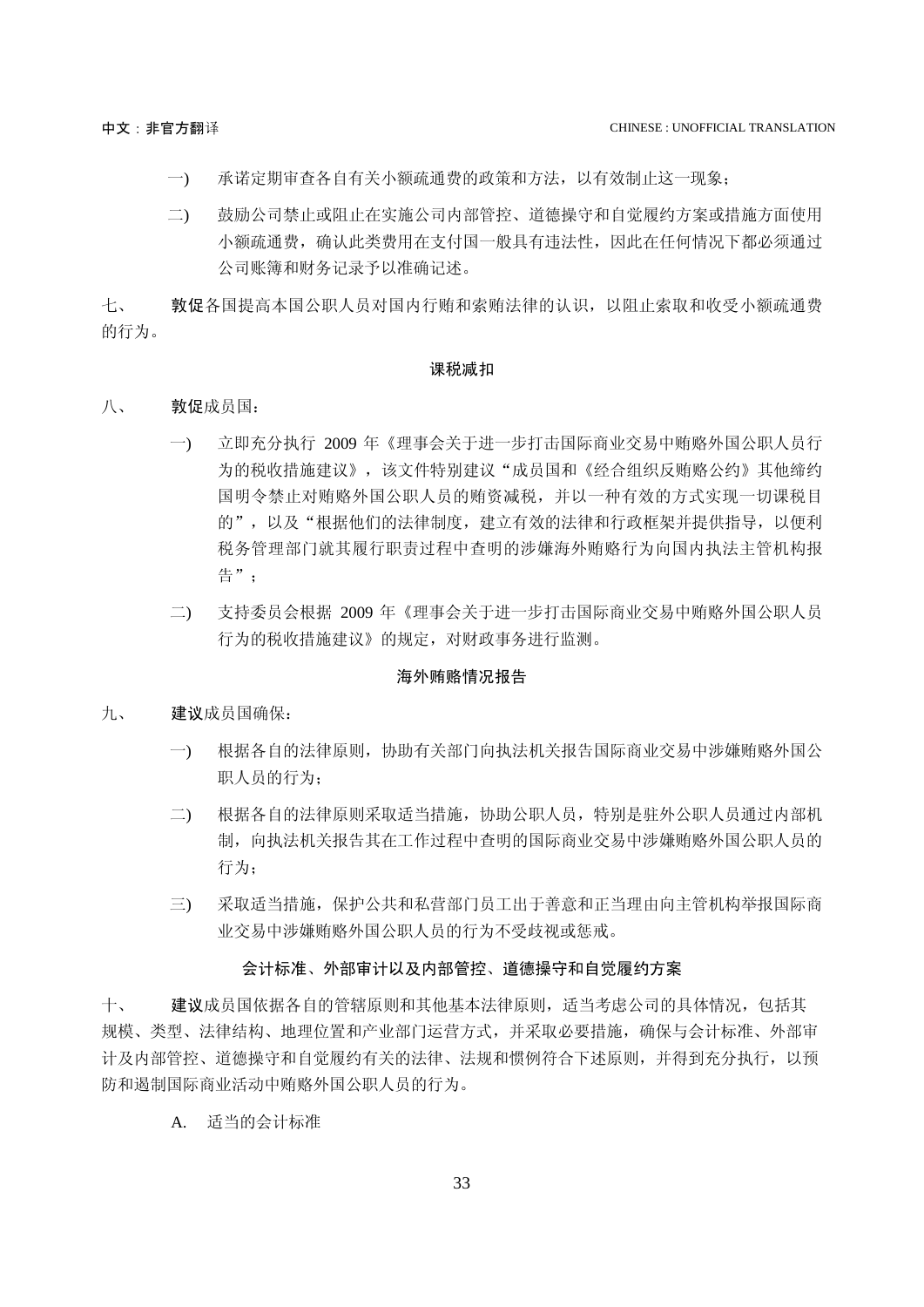- 一) 成员国应当根据《经合组织反贿赂公约》第 8 条的规定,在各自关于账簿和记录保 存、财务报表披露以及会计和审计标准的法律法规框架内采取必要措施,禁止受这些 法律法规制约的公司设立账外账户、进行账外交易或账实不符的交易、虚列支出、登 录负债账目时谎报用途,以及使用虚假单据,从而达到贿赂外国公职人员或掩盖此类 贿赂行为之目的;
- 二) 成员国应当要求公司在其财务报表中披露所有重大的或有负债;
- 三) 成员国应当根据《经合组织反贿赂公约》第 8 条的规定,对这些公司有关账簿、记 录、会计和财务报表的不作为和弄虚作假行为规定有效、适度且具有劝阻性的民事、 行政或刑事处罚。
- B. 独立的外部审计
- 一) 成员国应当考虑要求公司提交外部审计报告的规定是否适当;
- 二) 成员国和专业协会应当始终适用有关标准,确保外部审计员的独立性,使其能够对公 司账务、财务报表和内部管控做出客观评价;
- 三) 成员国应当要求外部审计员在发现涉嫌贿赂外国公职人员的迹象后,向管理部门进行 报告,必要时向公司监控机构报告;
- 四) 成员国应当鼓励各公司在从外部审计员处获得有关涉嫌贿赂外国公职人员行为的报告 后,对这类报告做出积极有效的反应;
- 五) 成员国应当考虑要求外部审计员在发现涉嫌贿赂外国公职人员的行为后,向独立于公 司的主管机构,如执法或管制机构报告,而许可进行此类报告的国家,应确保出于善 意和正当理由报告贿赂行为的审计员不受法律起诉。
- C. 内部管控、道德操守和自觉履约

成员国应当鼓励:

- 一) 公司制定和实施适当的内部管控、道德操守和自觉履约方案或措施,以预防和查明海 外贿赂行为,同时考虑《内部管控、道德操守和自觉履约良好做法指南》(见本建议 附件二);
- 二) 商业组织和专业协会视情况尽力支持和协助公司,特别是中小型企业制定内部管控、 道德操守和自觉履约方案或措施,以预防和查明海外贿赂行为,同时考虑《内部管 控、道德操守和自觉履约良好做法指南》(见本建议附件二);
- 三) 公司管理部门在其年度报告中对其内部管控、道德操守和自觉履约方案或措施加以说 明, 或以其他方式公布这些方案或措施, 包括有助于预防和杳明贿赂行为的方案和措 施;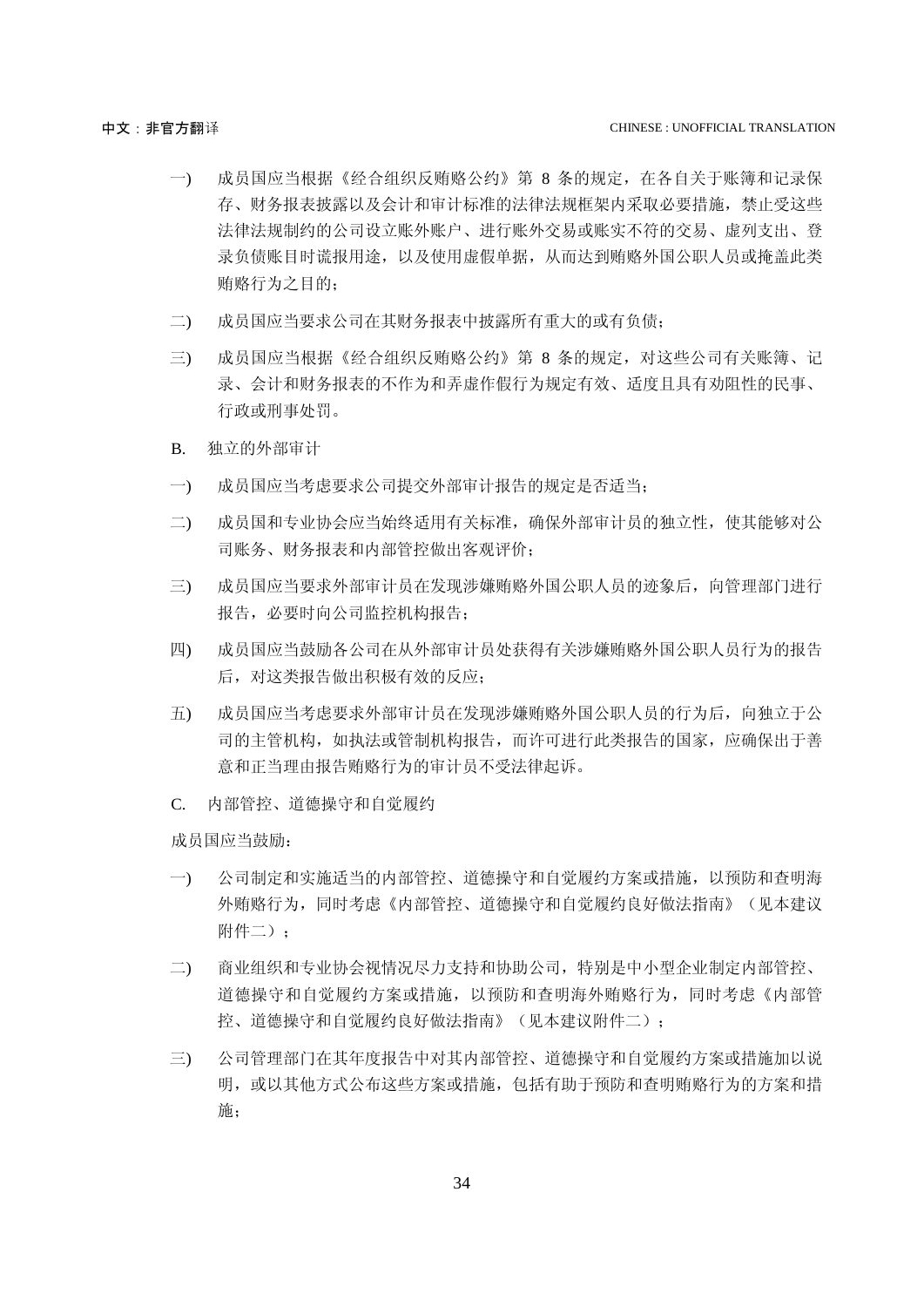- 四) 组建独立于公司管理机构的监控机构,如董事会或监事会的审计委员会;
- 五) 公司通过交流和保护渠道,支持那些不愿为屈从上司的指令或压力而违背专业准则或 职业道德规范的人员,以及出于善意和正当理由愿意举报公司内部违反法律、专业准 则或职业道德规范行为的人员,并应鼓励公司根据举报的情况采取适当行动;
- 六) 各自的政府机构在涉及国际商业交易的情况下,根据提供公共有利条件,包括给予公 共补贴、许可证、公共采购合同、由官方发展援助供资的合同和官方支持的出口信贷 的决策,适当考虑采取内部管控、道德操守和自觉履约方案或措施。

#### 公共有利条件,包括公共采购

#### 十一、 建议:

- 一) 成员国的法律法规应当允许主管机构适度暂停经确认已违反本国法律贿赂外国公职人 员的企业参与竞争公共合同或其他公共有利条件,包括公共采购合同和由官方发展援 助供资的合同,在成员国对经确认有贿赂本国公职人员行为的企业进行采购制裁的情 况下,这种制裁对于贿赂外国公职人员的案件也同样适用;1
- 二) 根据 1996 年《发展援助委员会关于双边援助采购反腐败计划的建议》, 成员国应当 要求在双边援助基金资助的采购中做出反腐败规定,促进反腐败规定在国际发展机构 不折不扣地得到贯彻执行,在所有发展合作活动中,与发展伙伴密切合作打击腐败行 为;<sup>2</sup>
- 三) 成员国应当支持经合组织公共治理委员会实施《理事会 2008 年关于加强公共采购廉 洁性的建议》[C(2008)105]中阐述的原则,以及其他国际政府组织,如联合国、世界 贸易组织(世贸组织)和欧洲联盟加强公共采购透明度的工作,并应遵守相关的国际 标准,比如世贸组织的《政府采购协议》。

#### 官方支持的出口信贷

#### 十二、 建议:

 $\overline{a}$ 

- 一) 《经合组织反贿赂公约》缔约国中的非经合组织成员国,应当遵守 2006 年《经合组 织理事会关于贿赂和官方支持的出口信贷问题的建议》;
- 二) 成员国应当支持经合组织出口信贷与信贷担保工作队执行和监测执行 2006 年《经合 组织理事会关于贿赂和官方支持的出口信贷问题的建议》中阐述的原则。

<sup>1</sup> 在制裁贿赂本国官员的行为方面,究竟是依据刑事定罪、公诉还是行政程序对贿赂行为予以定性,各成员 国采取的做法不尽相同,但任何案件都要以实据为依据。

<sup>2</sup> 本段概述了发展援助委员会的建议,该建议现仅适用于发展援助委员会成员及经合组织所有成员国,最终 将适用于支持该建议的非成员国。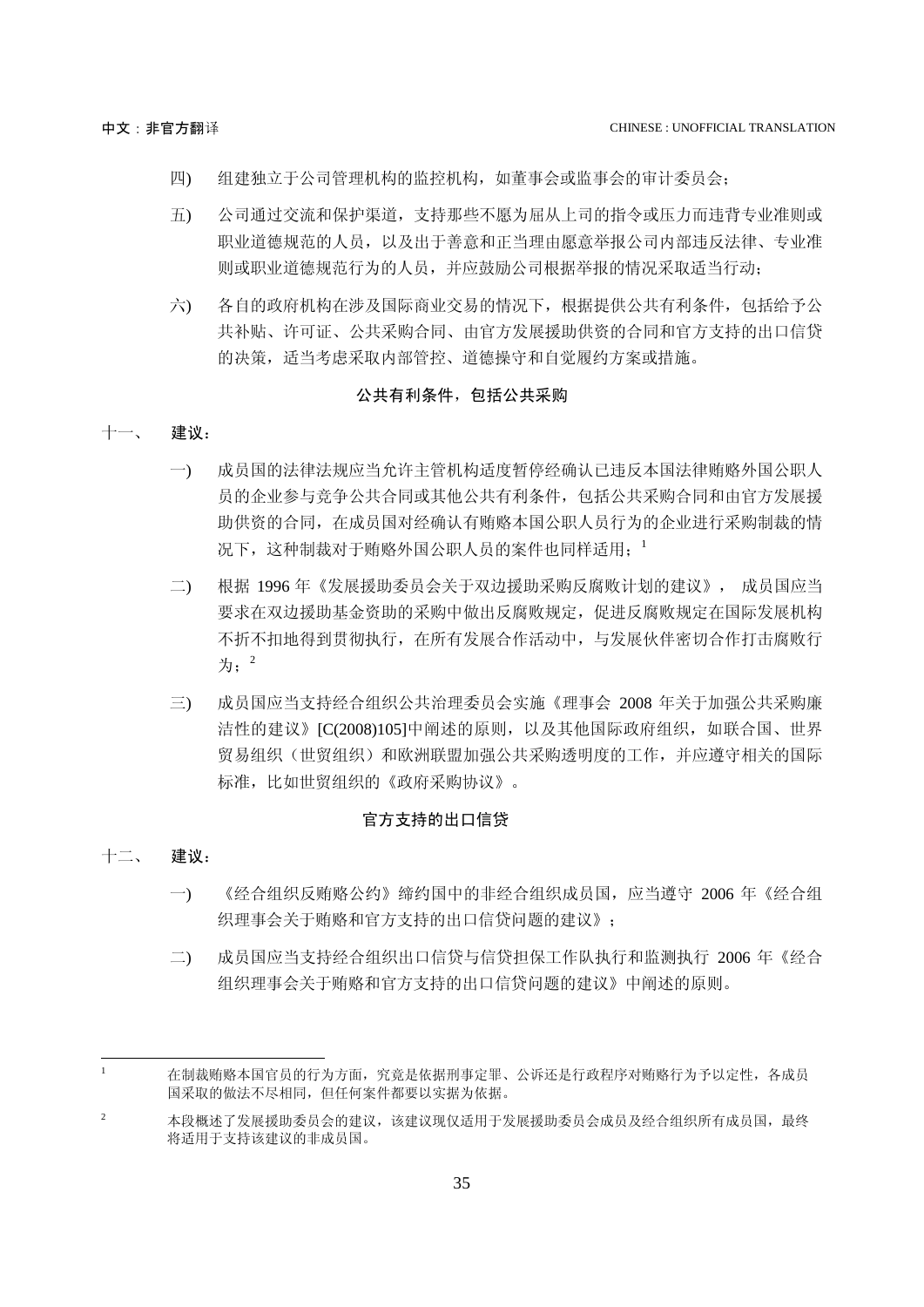#### 国际合作

十三、 为有效打击国际商业交易中贿赂外国公职人员的行为,建议各成员国根据其管辖原则和其 他基本法律原则,采取如下行动:

- 一) 在具体行贿案件的侦查或其他法律程序中,通过各种途径,如主动或应他方要求进行 信息共享、提供证据、引渡嫌疑犯,以及确定、冻结、扣押、没收和追偿贿赂外国公 职人员的收益等,与其他国家主管机构,并酌情与涉及成员国和非成员国的国际和地 区执法网络,进行协商和其他方面的合作;
- 二) 认真调查国际政府组织,如国际和地区开发银行,就贿赂外国公职人员行为向其提出 的可靠指控;
- 三) 充分利用现行的国际法律互助协议或协定,必要时,缔结新的协议或协定;
- 四) 确保各国法律能够为这种合作提供充分的依据,尤其是根据《经合组织反贿赂公约》 第 9 条和第 10 条规定开展的合作;
- 五) 考虑采取措施促进成员国与非成员国之间就此类行贿案件开展法律互助,包括为一些 成员国确定证据门槛。

#### 后续行动和体制安排

十四、 要求国际商业交易中贿赂问题工作组贯彻落实循序渐进的后续行动方案,监测并促进《经 合组织反贿赂公约》和本建议的全面执行,必要时与财政事务委员会、发展援助委员会、投资委员 会、公共治理委员会、出口信贷与信贷担保工作队以及经合组织其他机构进行合作。本后续行动主要 包括:

- 一) 继续推行严格、系统监测成员国执行《经合组织反贿赂公约》和本建议情况的方案, 促进全面落实这些文书,包括通过持续的相互评估制度,由贿赂问题工作组根据有关 报告,对每个成员国依次进行审查,有关报告要客观评估成员国执行《经合组织反贿 赂公约》和本建议的进展情况,并公之于众;
- 二) 接受所有成员国向其提交的情况通报及其他信息,了解成员国主管机构如何通过沟通 渠道,促进开展国际合作,执行《经合组织反贿赂公约》和本建议;
- 三) 定期报告各成员国采取措施执行《经合组织反贿赂公约》和本建议的情况,包括有关 调查和起诉的非保密信息;
- 四) 举行由直接参与海外贿赂罪审判工作的执法官员自愿参加的会议,讨论有关调查和起 诉贿赂外国公职人员行为的最佳做法和横向问题;
- 五) 审查海外贿赂行为的主要趋势、问题和抵制措施,包括确定行贿类型和开展跨国研 究;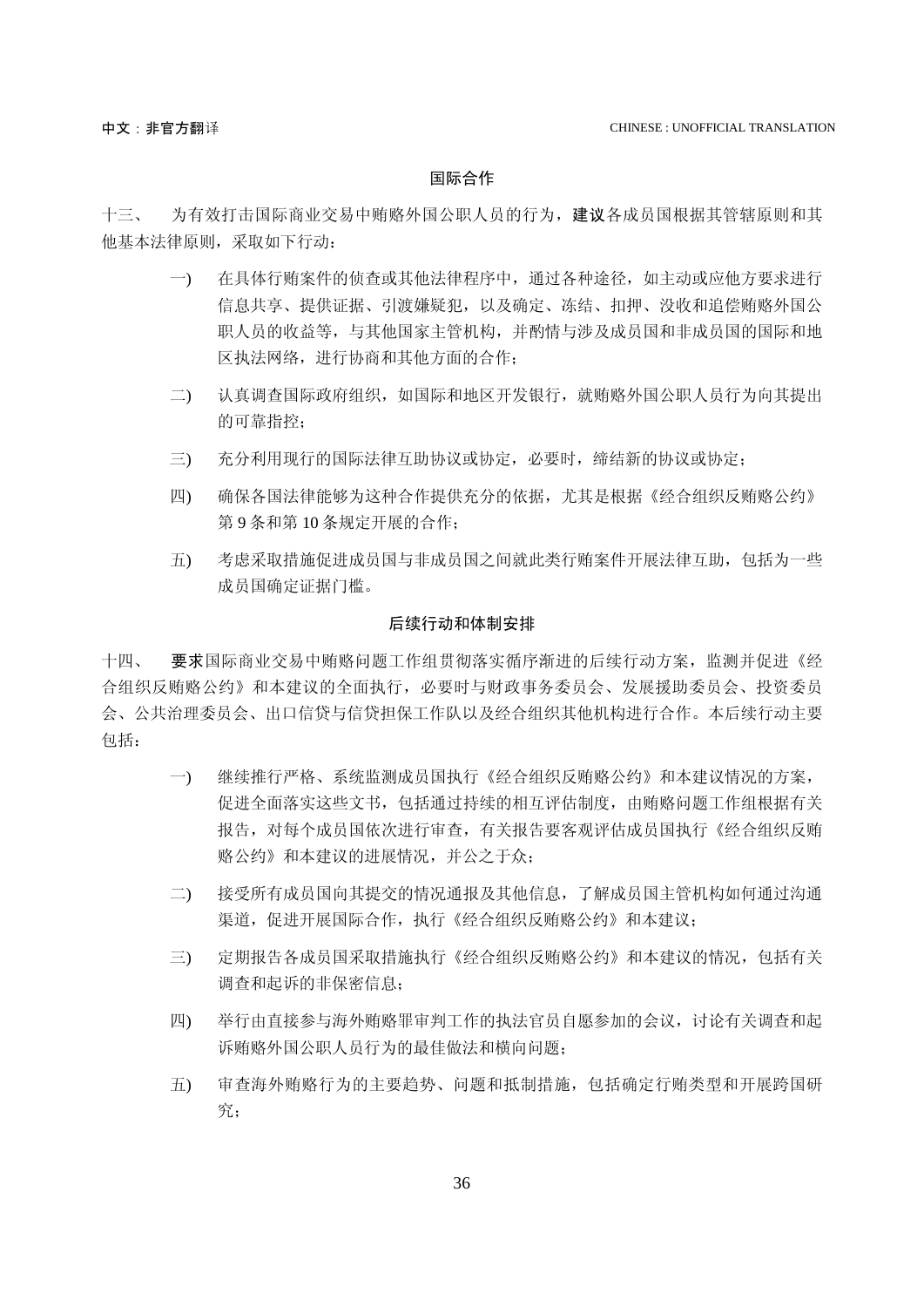- 六) 开发各种工具和机制,以扩大监测、后续行动及提高认识活动的影响,包括通过自愿 提交和公开报告非保密性执行数据、开展研究活动和评估贿赂威胁来实现这一目的;
- 七) 定期向公众提供有关其工作、活动及《经合组织反贿赂公约》和本建议执行情况的信 息。

十五、 说明成员国应根据 1960 年 12 月 14 日《经合组织公约》第 3 条和《经合组织反贿赂公约》 第 12 条密切合作执行本后续行动计划的义务。

#### 与非成员国的合作

十六、 呼吁作为主要出口商和外国投资者的非成员国加入和执行《经合组织反贿赂公约》及本建 议,并参与任何体制化的后续行动或执行机制。

十七、 要求国际商业交易中贿赂问题工作组设立一个与尚未加入《经合组织反贿赂公约》的国家 进行磋商的论坛,以进一步扩大《公约》和本建议及其后续行动的参与度。

#### 与国际政府和非政府组织的关系

十八、 邀请国际商业交易中贿赂问题工作组同积极参与打击国际商业交易中贿赂外国公职人员行 为的国际组织和国际金融机构进行协商与合作,并定期与积极参与该领域工作的非政府组织和商界代 表进行协商。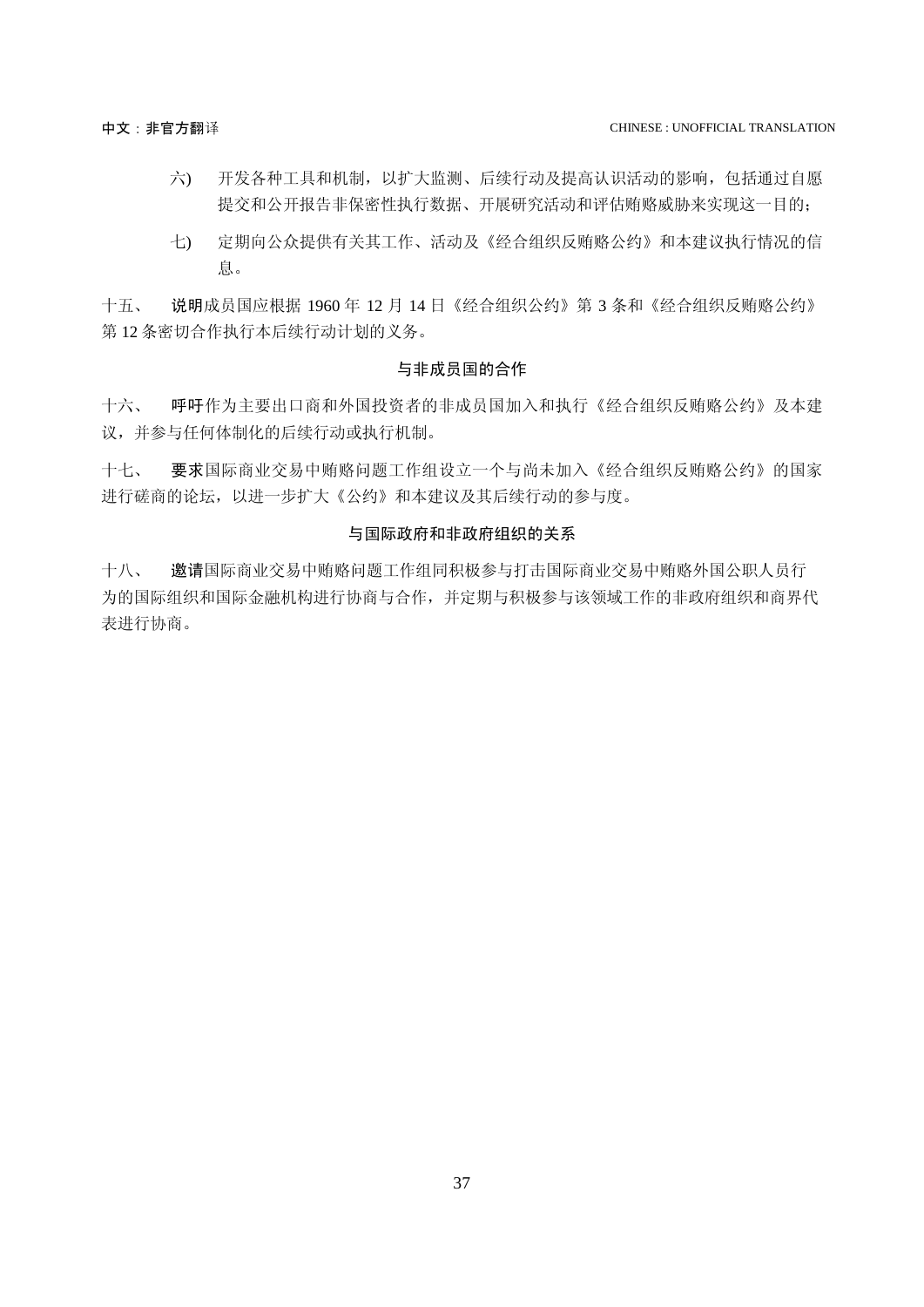#### 附件一:

### 执行《禁止在国际商业交易中贿赂外国公职人员公约》具体条款的良好做法指南

国际商业交易中贿赂问题工作组根据《禁止在国际商业交易中贿赂外国公职人员公约》(《经合组织 反贿赂公约》)第 12 条规定,计划采取系统的后续行动,监测和促进该公约的全面执行。根据工作 组在计划中提出的结论和建议,确定了如下全面执行《经合组织反贿赂公约》具体条款的良好做法:

#### **A)** 《经合组织反贿赂公约》第 **1** 条:贿赂外国公职人员罪

在执行《经合组织反贿赂公约》第 1 条的过程中,不应对外国公职人员的索贿行为规定开脱 理由和例外情形。

成员国应当开展提高公众认识活动,并向公众提供具体的书面指导,以使公众了解执行《经 合组织反贿赂公约》的法律和《公约》评注。

成员国应酌情向各自的驻外公职人员提供有关信息和培训,以使这些人员了解执行《经合组 织反贿赂公约》的法律,从而在本国海外公司面临索贿行为时,能够向这些公司提供基本信 息和适当援助。

#### **B)** 《经合组织反贿赂公约》第 **2** 条:法人责任

成员国有关国际商业交易中贿赂外国公职人员的法人应负责任制度,不应将责任限于犯有此 类罪行的自然人被起诉或被定罪的情况。

成员国有关国际商业交易中贿赂外国公职人员的法人应负责任制度应采纳下列方式之一:

- a. 其行为会引起法人责任的人员可能享有不同等级的权力,说明法人决策制度存在很大差 异;或者
- b. 在职能上与所述方式相同,但只有享有最高管理权力的人员,其行为才会引起法人责 任,这涉及下列情况:
	- 享有最高管理权力的人员提出、允诺或实施对外国公职人员的贿赂;
	- 享有最高管理权力的人员指示或授权较低级别人员提出、允诺或实施对外国公职人员 的贿赂;以及
	- 享有最高管理权力的人员未能阻止较低级别人员贿赂外国公职人员的行为,包括疏于 监督或者没有充分实施内部管控、道德操守和自觉履约方案或措施。

#### **C)** 通过中间媒介行贿应负的责任

成员国应当确保,根据《经合组织反贿赂公约》第1条和《经合组织反贿赂公约》评注 2 中的 职能等同原则,法人不得为逃避责任,而由中间媒介和相关法人代其提出、允诺或实施对外 国公职人员的贿赂。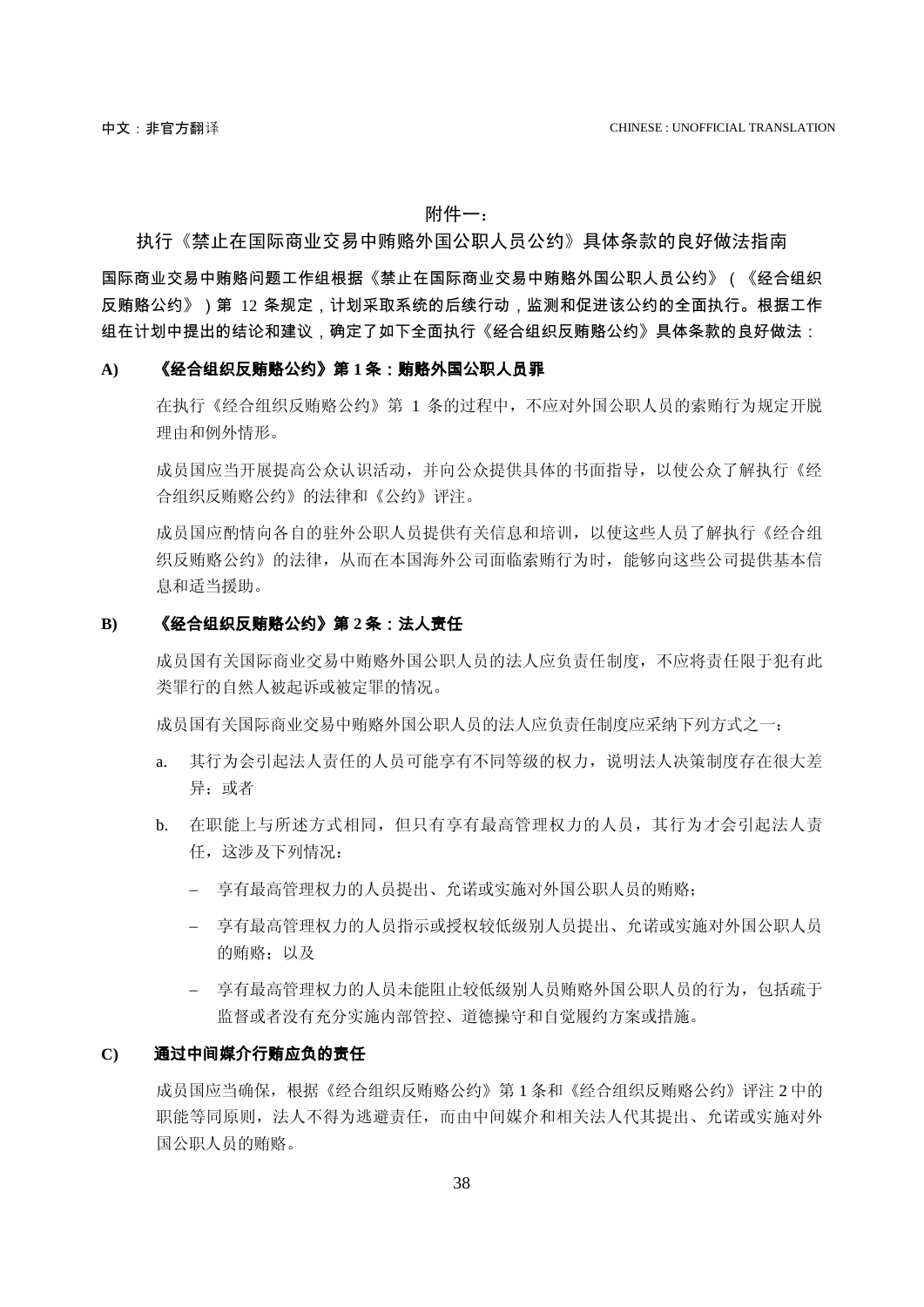中文:非官方翻译 CHINESE : UNOFFICIAL TRANSLATION

#### **D)** 第 **5** 条:执行

成员国应根据《经合组织反贿赂公约》第 5 条规定,注意确保对国际商业交易中贿赂外国公 职人员行为进行的调查和起诉不受国家经济利益、对与他国关系的潜在影响或者相关自然人 或法人身份等因素的左右,

主管机构应对贿赂外国公职人员行为的控诉进行认真调查,并对可靠的指控进行评估。

根据《经合组织反贿赂公约》评注第 27 段,成员国应向执法机构提供足够的资源,以有效调 查和起诉国际商业交易中贿赂外国公职人员的行为。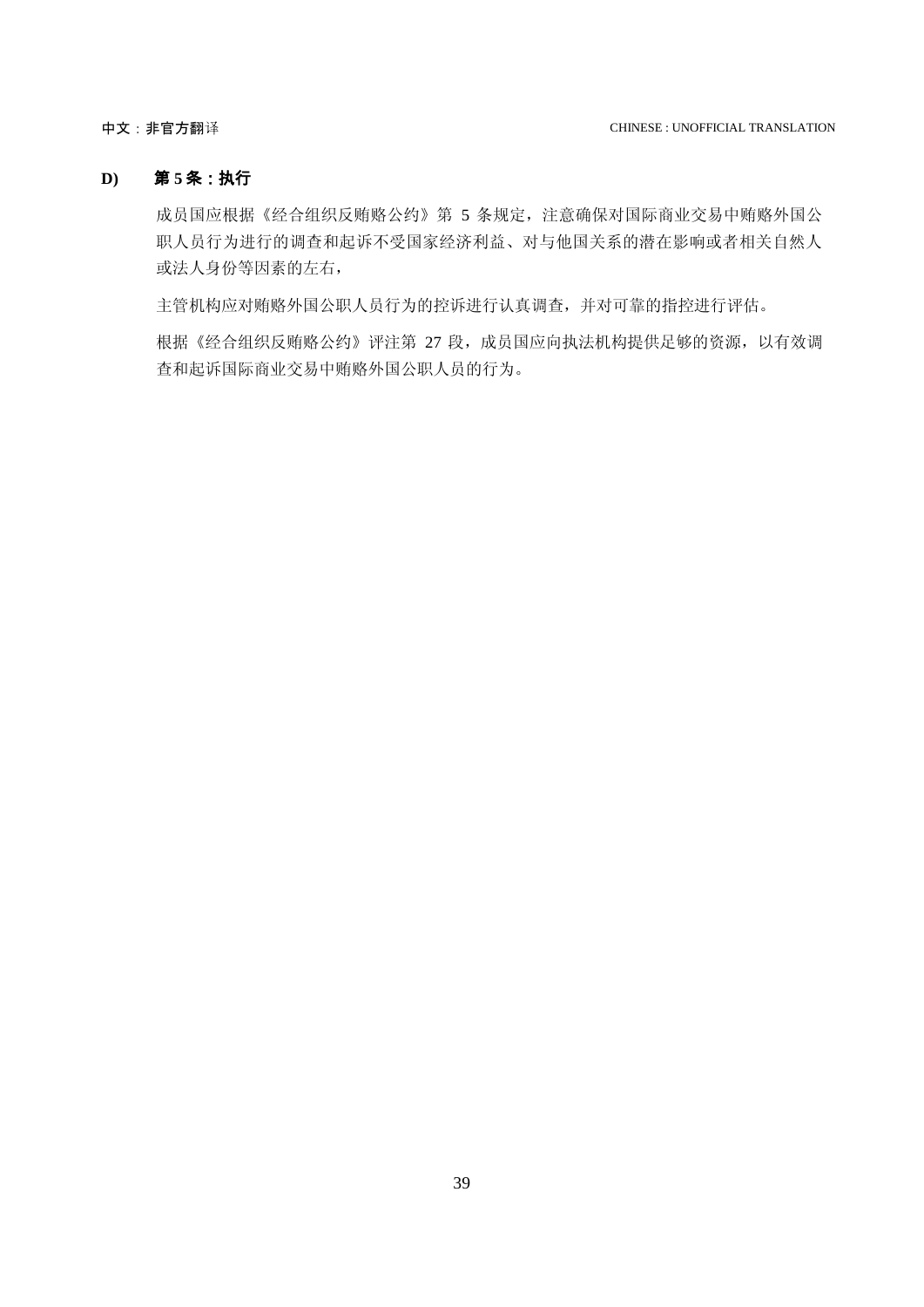#### 附件二

### 内部管控、道德操守和自觉履约良好做法指南

《良好做法指南》承认国际商业交易中贿赂问题工作组在其系统采取后续行动监测和促进全面执行 《禁止在国际商业交易中贿赂外国公职人员公约》(以下称《经合组织反贿赂公约》)方案中提出的 相关结论和建议;承认私营部门和民间社会通过贿赂问题工作组举行的审查经合组织反贿赂文书磋商 会议在反贿赂方面做出的贡献;以及经合组织与国际私营部门和民间社会团体先前有关预防和查明商 业贿赂行为的工作。

#### 导言

《良好做法指南》(以下称《指南》)针对各公司,其中要求公司确定并确保内部管控、道德操守和 自觉履约方案或措施的有效性,以预防和查明国际商业交易中贿赂外国公职人员的行为(以下称"海 外贿赂行为"),《指南》还针对商业组织和专业协会,它们在协助公司开展这些工作方面起着重要 作用。《指南》确认,这些方案或措施只有与公司的整体履约框架相互关联,才具有效力。它旨在作 为无法律约束力的指南,指导公司确定有效的内部管控、道德操守与自觉履约方案或措施,以预防和 查明海外贿赂行为。

《指南》较为灵活,可以由各个公司,特别是中小型企业,根据各自的具体情况,包括规模、类型、 法律结构、地理位置和产业部门运营方式,以及它们运营所依据的管辖原则和其他基本法律原则进行 调整。

#### **A)** 公司良好做法指南

应当在对公司具体情况进行风险评估,特别是对公司面临的海外贿赂行为风险(比如地理位置 和产业部门运营方式)进行评估的基础上,制定有效的内部管控、道德操守和自觉履约方案或 措施,以预防和查明海外贿赂行为。对此类情况和风险应当定期进行监测、重新评估和必要调 整,以确保公司内部管控、道德操守和自觉履约方案或措施持续有效。公司尤其应当考虑下列 良好做法,以确保内部管控、道德操守和自觉履约方案或措施的有效性,从而预防和查明海外 贿赂行为:

- 1. 高级管理部门对公司预防和查明海外贿赂行为的内部管控、道德操守和自觉履约方案或 措施给予有力、明确和明显的支持和承诺;
- 2. 推行明确可信的公司政策禁止海外贿赂行为;
- 3. 规定公司各级人员均有义务贯彻落实禁止海外贿赂行为的政策以及相关的内部管控、道 德操守和自觉履约方案或措施;
- 4. 将监督实施道德操守和自觉履约方案或措施制止海外贿赂行为的职责,包括直接向独立 监督机构如董事会或监理会内部审计委员会报告有关事宜的权限,授予一名或多名公司 高级职员,并在管理、资源和授权方面给予他们充分的自主权;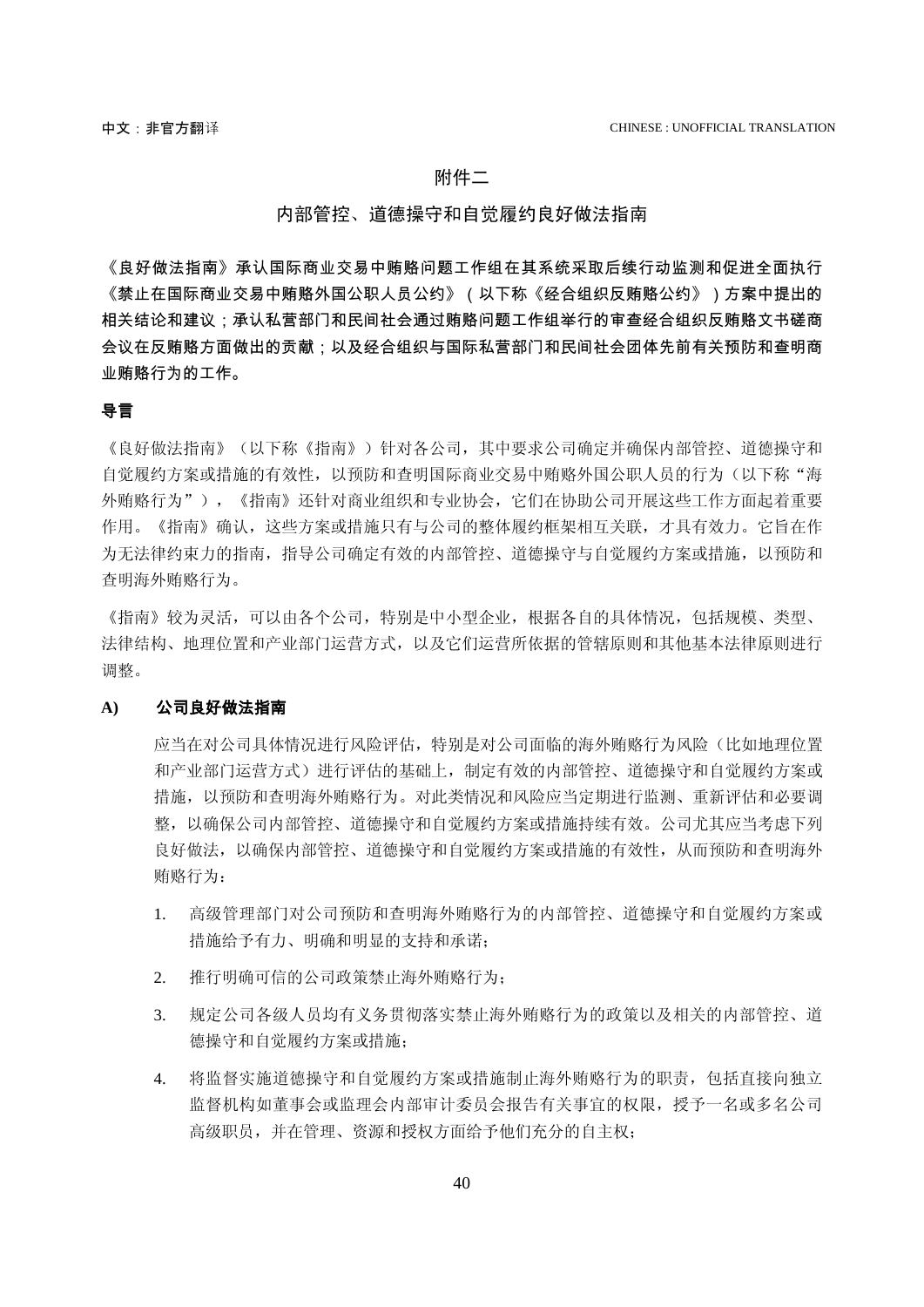- 5. 为预防和查明海外贿赂行为制定的道德操守和自觉履约方案或措施,适用于所有董事、 高级职员和员工,并适用于公司有效控制的所有实体,包括子公司,尤其是在如下方 面:
	- 一) 礼品;
	- 二) 招待费、娱乐费和其他开支;
	- 三) 客户旅行;
	- 四) 政治捐款
	- 五) 慈善捐款和赞助;
	- 六) 疏通费;以及
	- 七) 索取和敲诈;
- 6. 为预防和查明海外贿赂行为制定的道德操守和自觉履约方案或措施,视情况并根据合同 安排适用于第三方,诸如代理人和其他中间媒介、顾问、代表、经销商、承包商和供应 商、财团以及合资伙伴(以下称"商业伙伴"),尤其适用于下列重要方面:
	- 一) 根据有关证据对雇用风险进行认真调查,以及对商业伙伴定期进行适当监督;
	- 二) 告知商业伙伴公司承诺遵守有关禁止海外贿赂行为的法律,以及公司为预防和查明 海外贿赂行为制定的道德操守和自觉履约方案或措施; 和
	- 三) 寻求商业伙伴做出对等承诺。
- 7. 制定系统的财务和会计程序,包括建立内部管控制度,以真正保持账簿、记录和会计的 公正性和精确性,并确保它们不被用于海外贿赂行为或掩盖此类行贿行为的目的;
- 8. 制定有关措施,确保就公司防止海外贿赂行为的道德操守和自觉履约方案或措施定期进 行沟通,同时有计划地对公司各级人员进行培训,并酌情让子公司各级人员参加;
- 9. 采取适当措施,鼓励公司各级人员遵守防止海外贿赂行为的道德操守和自觉履约方案或 措施,并提供积极的支持;
- 10. 根据适当的纪律程序,在公司各个层面处理违反禁止海外贿赂行为的法律以及公司防止 海外贿赂行为的道德操守和自觉履约方案或措施的问题;
- 11. 采取有效措施:
	- 一) 就遵守公司道德操守和自觉履约方案或措施的问题,向董事、高级职员、员工,以 及适当时向商业伙伴提供指导和建议,包括在他们需要时提供缓解外国管辖困境的 应急建议;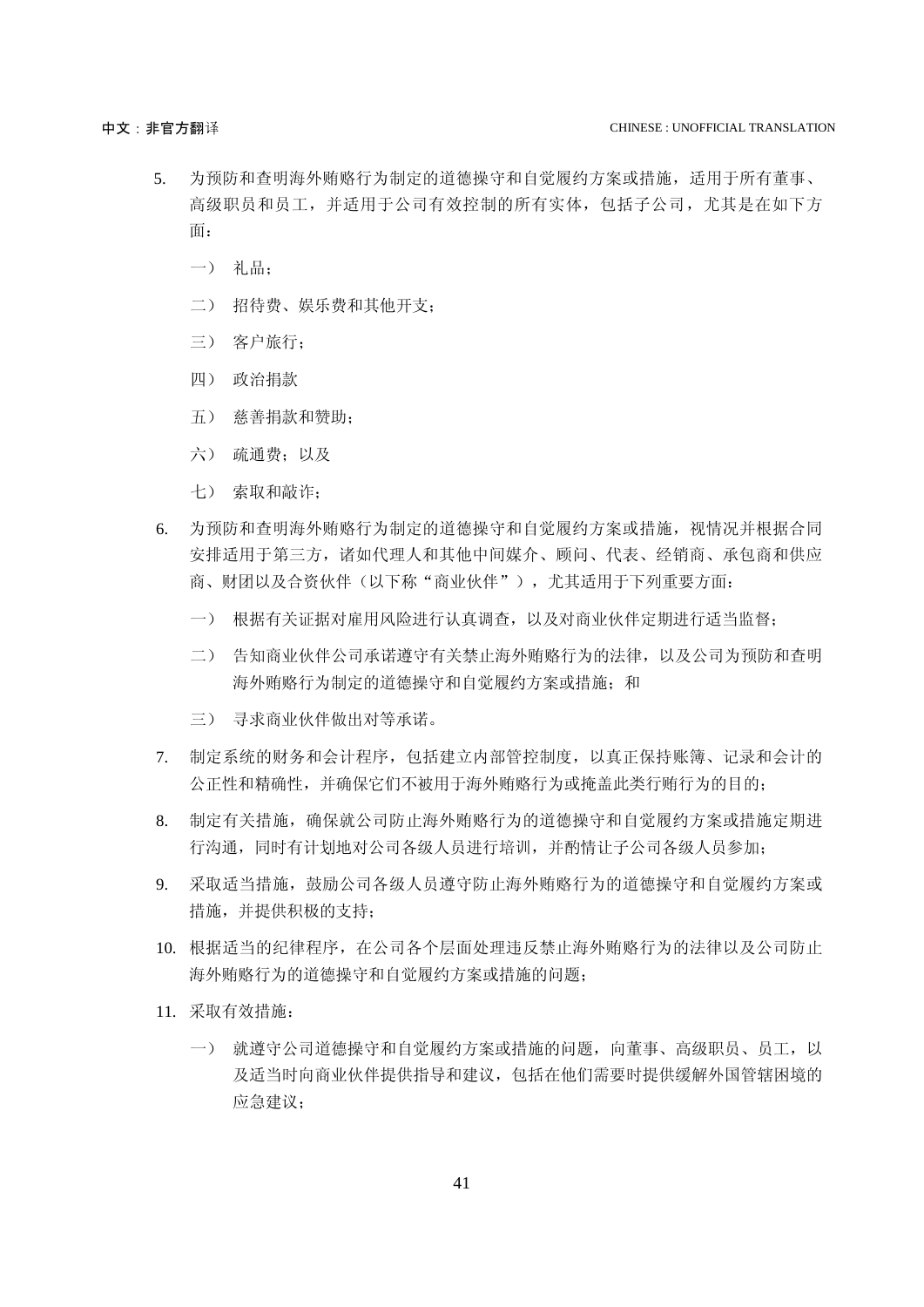- 二) 提供内部报告渠道,并在可能的情况下提供秘密报告渠道,保护那些不愿为屈从上 司指令或压力而违背专业准则或职业道德规范的董事、高级职员和员工,酌情包括 商业伙伴,以及出于善意和正当理由愿意举报公司内部违反法律、专业准则或职业 道德规范行为的董事、高级职员和员工,酌情包括商业伙伴,和
- 三) 根据举报的情况采取适当行动;
- 12. 定期审查道德操守和自觉履约方案或措施,以评估和增强它们在预防和查明海外贿赂行 为方面的有效性,同时考虑到该领域的相关发展,并逐步制定国际产业标准。

#### **B)** 商业组织和专业协会的行动

商业组织和专业协会可以发挥重要作用,协助公司,特别是中小型企业制定有效的内部管控、 道德操守和自觉履约方案或措施,以预防和查明海外贿赂行为。此类支持主要包括:

1. 传播有关海外贿赂问题的信息,包括国际和地区论坛的相关发展情况,以及提供相关数 据库;

- 2. 采用培训、预防和尽职调查的方式以及其他可用的履约手段;
- 3. 就如何开展尽职调查提出一般性建议;以及
- 4. 提供抵制敲诈和索取的一般性建议和支持。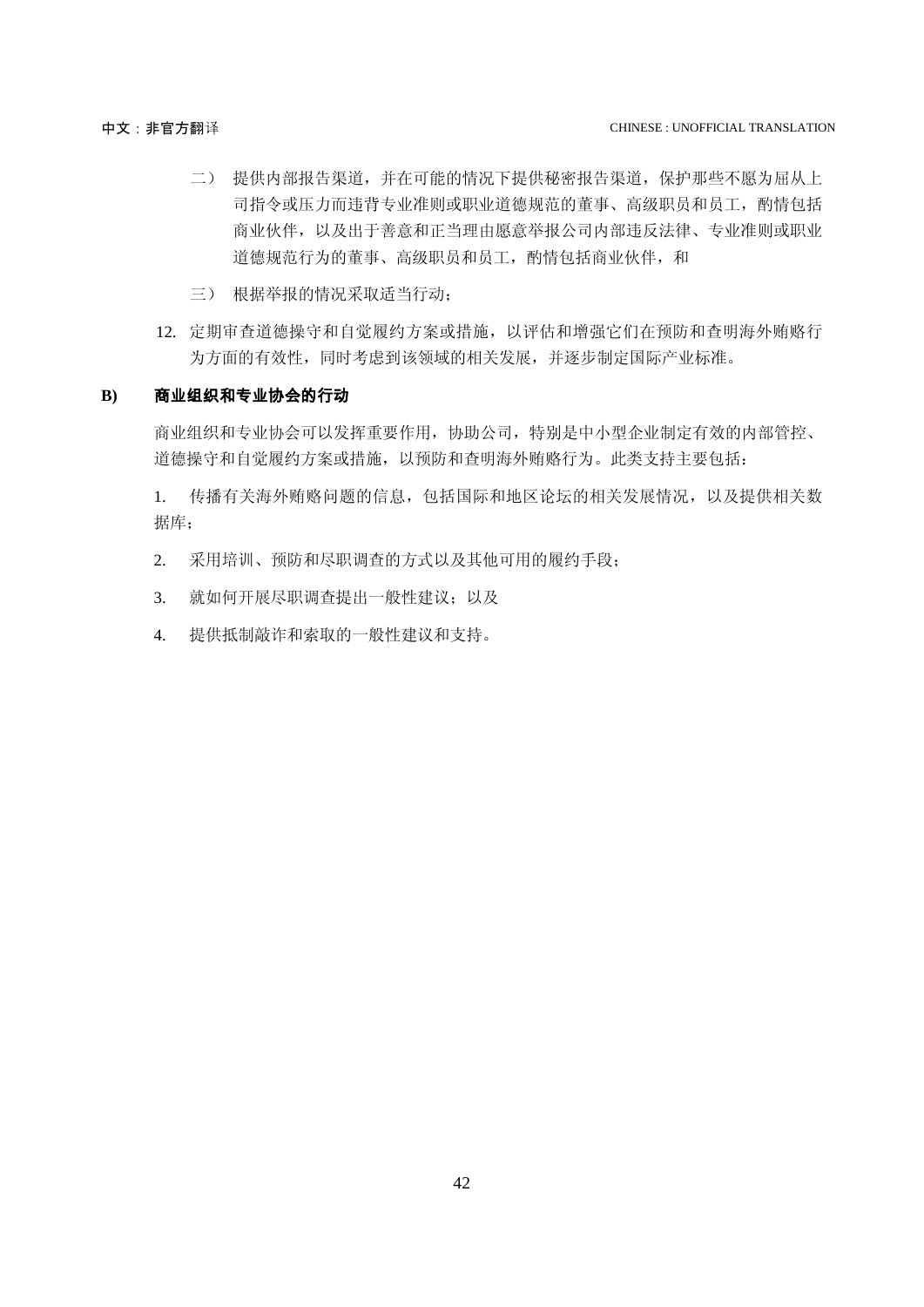## <span id="page-40-0"></span>理事会关于进一步打击国际商业交易中贿赂 外国公职人员行为的税收措施建议

2009 年 5 月 25 日经理事会通过

#### 理事会,

参照 1960年 12 月 14 日《经济合作与发展组织公约》第 5 条 b )款的规定;

参照本建议所采纳的《理事会关于贿赂外国公职人员的贿资减税问题的建议》 [C(96)27/FINAL](以下称"《1996 年建议》");

参照《理事会关于禁止在国际商业交易中行贿的修订建议》[C(97)123/FINAL];

参照截至本建议通过之时经合组织所有成员国和八个非成员国缔结的《禁止在国际商 业交易中贿赂外国公职人员公约》(以下称《经合组织反贿赂公约》);

参照《经合组织反贿赂公约》评注;

参照《理事会关于收入和资本税务示范公约》(以下称《经合组织税务示范公约》) 的建议[C(97)195/FINAL];

欢迎《联合国反腐败公约》(《经合组织反贿赂公约》绝大多数缔约国都加入了该公 约), 特别是第 12.4 条,该条规定"各缔约国均应当拒绝对贿赂构成的费用实行税款 扣减";

鉴于《1996 年建议》在经合组织内外均产生了重大影响,而且各国政府、私营部门和 非政府机构都已采取重大措施打击贿赂外国公职人员的行为,但这一问题仍然广泛存 在,需要采取进一步的措施;

鉴于禁止贿资减税的明确立法提高了商业社会对贿赂外国公职人员非法性的整体认 识,以及税务管理部门对查明和禁止贿赂外国公职人员的贿资减税之必要性的整体认 识;和

鉴于税务部门与其他执法机构之间分享信息的做法可以作为查明和调查跨国行贿罪行 的重要手段;

根据财政事务委员会和投资委员会的提议;

#### 一、 建议:

- (一) 成员国和《经合组织反贿赂公约》其他缔约国应以有效的方式,针对所有税收 目的,明确禁止对贿赂外国公职人员的贿资减税。这种禁止应由法律或其他具 有约束力的方式确定,以产生相同的效力,比如:
	- 禁止对贿赂外国公职人员的贿资减税;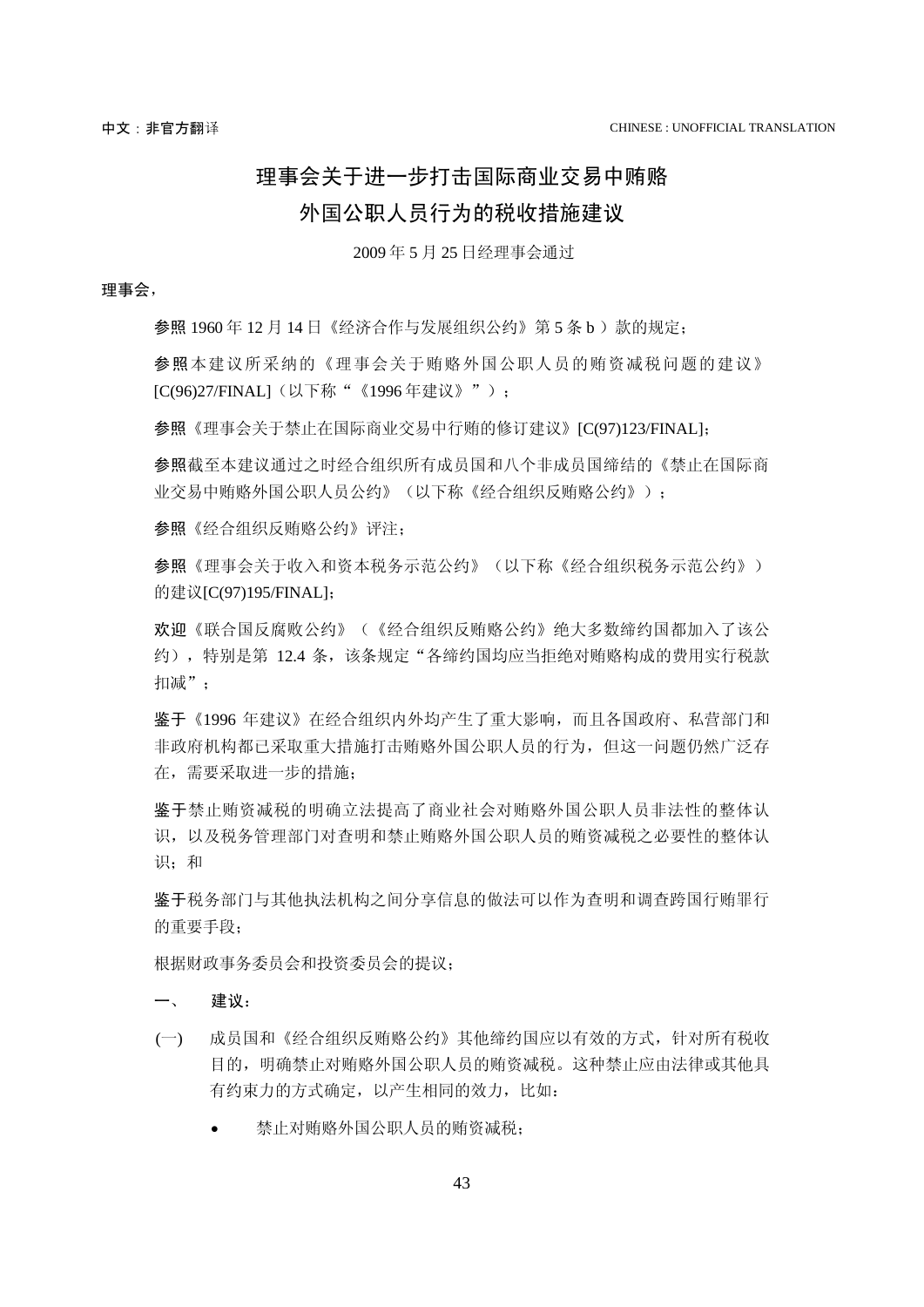禁止对违反《反贿赂公约》缔约国刑法或任何其他法律的腐败行为所产 生的一切贿资或开支适用减税做法。

禁止对贿资减税并不以执法机构启动调查或法庭程序为前提。

- (二) 每个成员国和《经合组织反贿赂公约》其他缔约国应持续开展审查工作,以确 定各自禁止对贿赂外国公职人员的贿资减税的法律、行政及政策框架和做法的 有效性。这种审查应当评估是否就贿赂外国公职人员的贿资类型向纳税人和税 务机构提供了充分指导,以及税务机构是否对此类贿资进行了有效核查。
- (三) 成员国和《经合组织反贿赂公约》其他缔约国应考虑在其双边税务条约中纳入 《经合组织税务示范公约》第 26 条评注第 12.3 段的任择性文字, 以便"税务管 理部门与其他执法机构和司法当局能就某些高度优先的事务(例如,打击洗 钱、腐败、恐怖主义筹资)分享税收方面的信息"。这方面内容如下:

"尽管有上述规定,但如果根据两国的法律,信息可以用于其他目的,并且信 息提供国主管当局授权为此目的使用信息 ,缔约国获得的信息也可以用于该其 他目的。"

二、 进一步建议成员国和《经合组织反贿赂公约》其他缔约国根据各自的法律制 度,建立有效的法律和行政框架并提供指导,以方便于税务管理部门向国内主管执法 机构报告由履行职责产生的涉嫌海外贿赂行为。

三、 邀请尚未加入《经合组织反贿赂公约》的非成员国尽可能充分执行本建议。

<span id="page-41-0"></span>四、 责成财政事务委员会和投资委员会共同监督本建议的执行,同时通过与非成员 国的联系促进建议的执行,并酌情向理事会报告执行情况。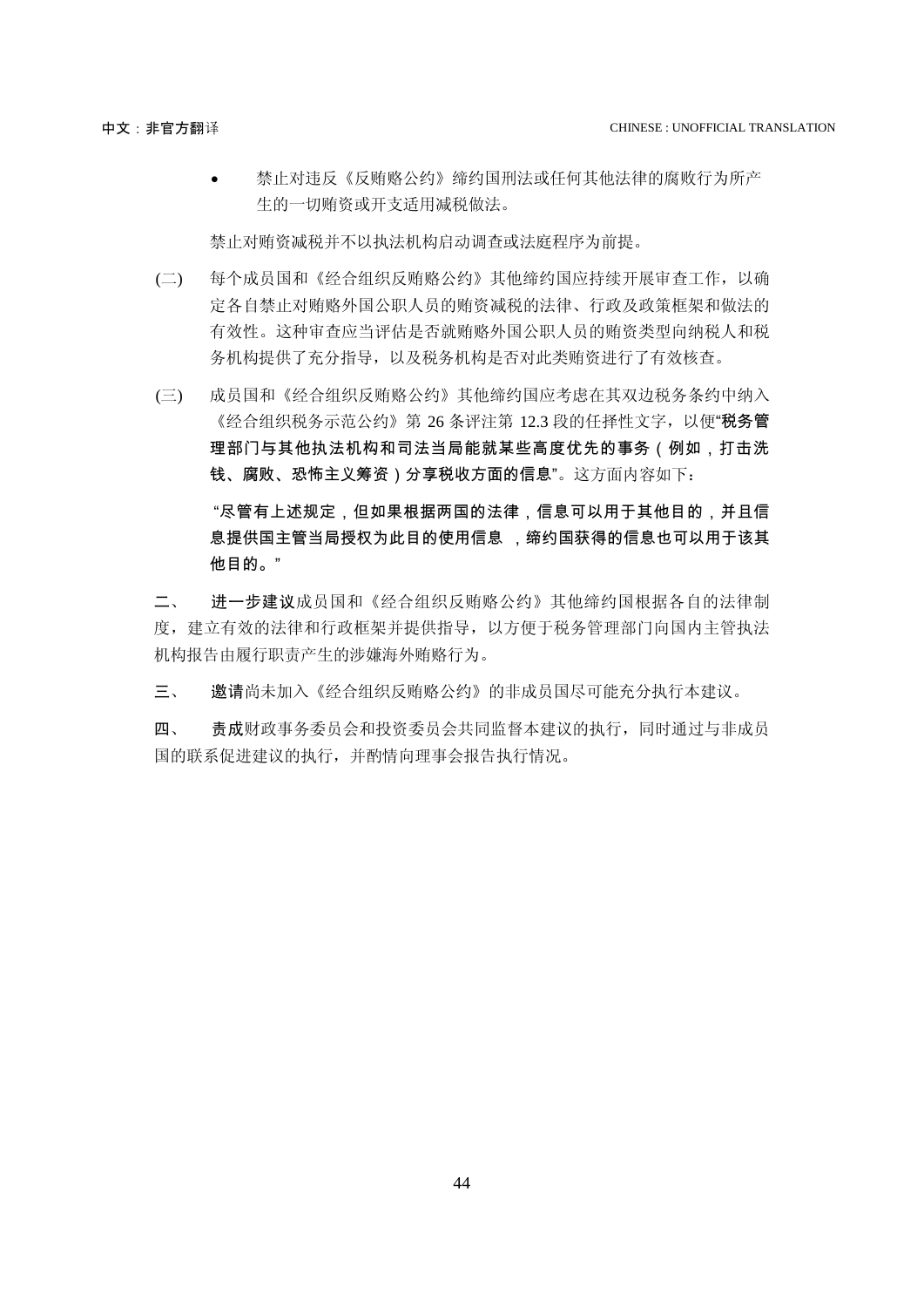### 理事会关于贿赂和官方支持的出口信贷问题的建议

2006 年 12 月 14 日经理事会通过

#### 理事会

参照 1960年 12 月 14 日《经济合作与发展组织公约》,特别是第 5 条 b)款的规定;

参照《禁止在国际商业交易中贿赂外国公职人员公约》(以下称《反贿赂公约》)和 1997 年《理事会关于禁止在国际商业交易中行贿的修订建议》[C(97)123](以下称 《1997 年建议》);

参照《2006 年关于贿赂和官方支持的出口信贷问题的行动声明》;

鉴于打击国际商业交易中的贿赂行为是一个优先事务,而且出口信贷与信贷担保工作 队是确保针对得益于官方出口信贷支持的国际商业交易实施《反贿赂公约》和《1997 年建议》的适当论坛;

注意到成员国适用第 2 段规定的措施不会减轻出口商和其他当事方在得益于官方支持 的交易中所承担的下列责任:(一)遵守一切适用的法律和法规,包括国内打击国际 商业交易中贿赂外国公职人员行为的规定,或者(二)对寻求支持的交易,包括对一 切相关支付进行适当的描述;

根据出口信贷与信贷担保工作队(以下称工作队)的提议:

1. 建议各成员国根据各自的法律制度和出口信贷特点, 一在不影响对非法支付不 承担责任的任何一方权利的前提下,采取适当措施制止得益于官方出口信贷支持的国 际商业交易中的行贿行为, <sup>2</sup> 包括:

- a) 告知请求支持的出口商, 酌情包括申请人, 根据本国法律制度以及禁止此 类贿赂行为的国内法,在国际商业交易中行贿应承担的法律后果,并鼓励 他们建立、适用和宣传有效打击贿赂行为的管控制度。
- b) 要求出口商, 酌情包括申请人, 承诺/申明他们本人或代表其行事的任何人 如代理人,在国际商业交易中未行贿或不会行贿。
- c) 核实并说明出口商, 酌情包括申请人, 是否被列入了下列国际金融机构公 布的拒绝贸易方名单:世界银行集团、非洲开发银行、亚洲开发银行、欧 洲复兴开发银行和美洲开发银行。<sup>3</sup>

 $\overline{a}$ 

<sup>1</sup> 众所周知,所有出口信贷产品均有利于统一执行该建议。例如,短期全营业额和多买家出口信贷保险政 策。在适当的情况下,成员国可以根据出口信贷政策,而不是在交易的基础上执行该建议。

 $2 \qquad \qquad \widehat{\pi} \times \mathbb{R} \times \widehat{\pi}$  陈必约》。

<sup>3</sup> 实施第 1c)段的规定可以采取出口商, 酌情包括申请人自我声明的形式, 以了解他们是否被列入了国际金融 机构公布的拒绝贸易方名单。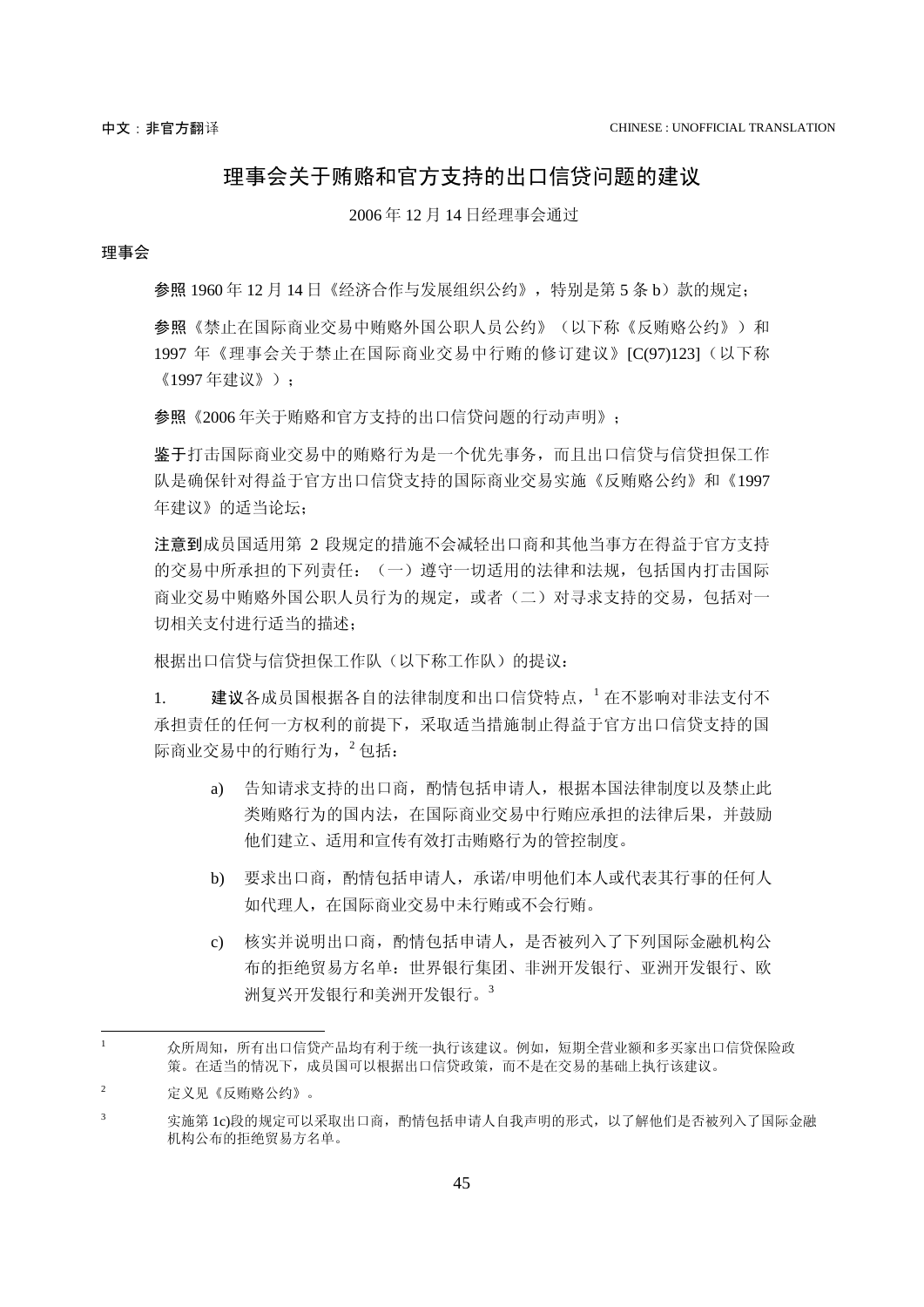- d) 要求出口商, 酌情包括申请人, 公开说明他们本人或在交易中代表其行事 的任何人是否因违反任何国家禁止贿赂外国公职人员的法律而在国内法院 被起诉,或是在申请前五年期间被国内法院定罪或受到国内行政措施制 约。
- e) 要求出口商, 酌情包括申请人, 应要求公开说明: (一) 在交易中代表其 行事者的身份,以及(二)佣金的数额和用途,其中包括这些人支付或同 意向其支付的费用。
- f) 对下列情况开展进一步的尽职调查:(一)出口商,酌情包括申请人,是 否被列入了上述 c)中所提及的某个国际金融机构公布的拒绝贸易方名单; 或者(二)成员国是否意识到出口商,酌情包括申请人,或在交易中代表 其行事的任何人,因违反任何国家禁止贿赂外国公职人员的法律而在国内 法院被起诉,或者在申请前五年期间被国内法院定罪或受到国内行政措施 制约;或者(三)成员国有理由相信交易可能涉及贿赂行为。
- g) 如果因违反任何国家禁止贿赂外国公职人员的法律而在五年期间被国内法 院定罪或受到国内行政措施制约,则应核实是否采取、保持和记录了适当 的内部纠正和预防措施。<sup>4</sup>
- h) 在缺乏此类程序的情况下,制定并实施各种措施,向其执法机构披露贿赂 行为的实际证据。<sup>5</sup>
- i) 一旦有确凿证据表明出口合同的授予或执行涉及贿赂行为,则应立即通知 各自的执法机构。
- j) 如果在批准提供信贷、担保或其他支助前,有确凿证据表明出口合同的授 予或执行涉及贿赂行为,则应在进一步开展尽职调查期间中止申请的批 准。如果进一步的尽职调查认定交易存在贿赂行为,成员国应拒绝批准信 贷、担保或其他支助。
- k) 如果在批准信贷、担保或其他支助后证实存在贿赂行为,则应采取适当行 动,比如拒绝付款、赔偿或将提供的款项退还。
- 2. 责成信贷与信贷担保工作队继续:

 $\overline{a}$ 

a) 就如何在国内官方出口信贷制度中适用《反贿赂公约》和《1997 年建议》 交换信息。

<sup>4</sup> 此类措施可以包括:撤换涉嫌参与行贿的人员、推行适当的反贿赂管控制度、提交审计报告并公布定期审 计结果。

<sup>5</sup> 根据该建议,确凿证据是指在对其进行评判分析后, 法庭如未收到相反证据,即可认定已具备正当和充分 的理由进行判决。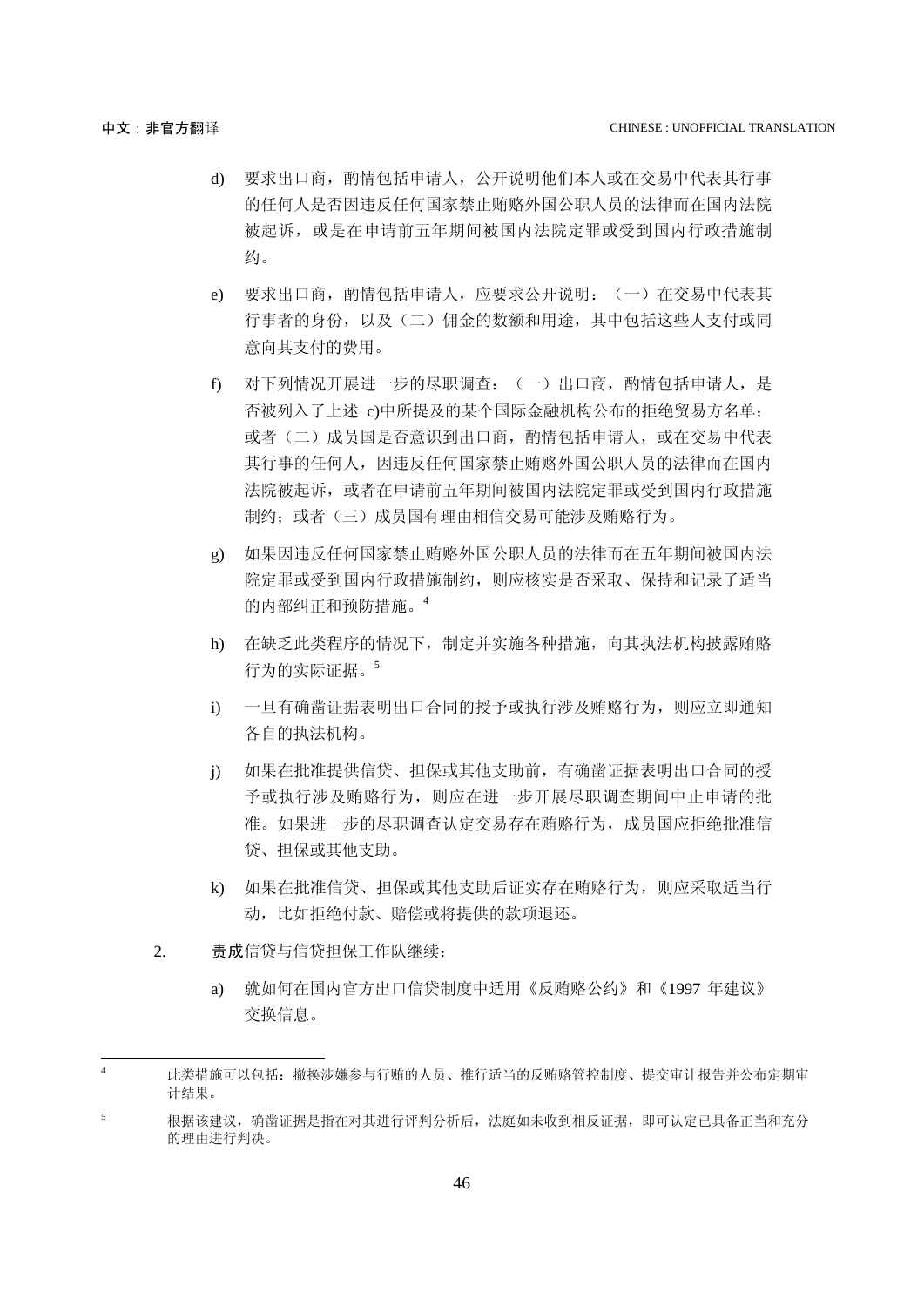- b) 汇编所交换的信息,并考虑进一步采取措施,打击官方支持的出口信贷中 的贿赂行为。
- c) 与相关的利益攸关者交换意见。
- 3. 邀请《反贿赂公约》缔约国中的非经合组织成员国加入本建议。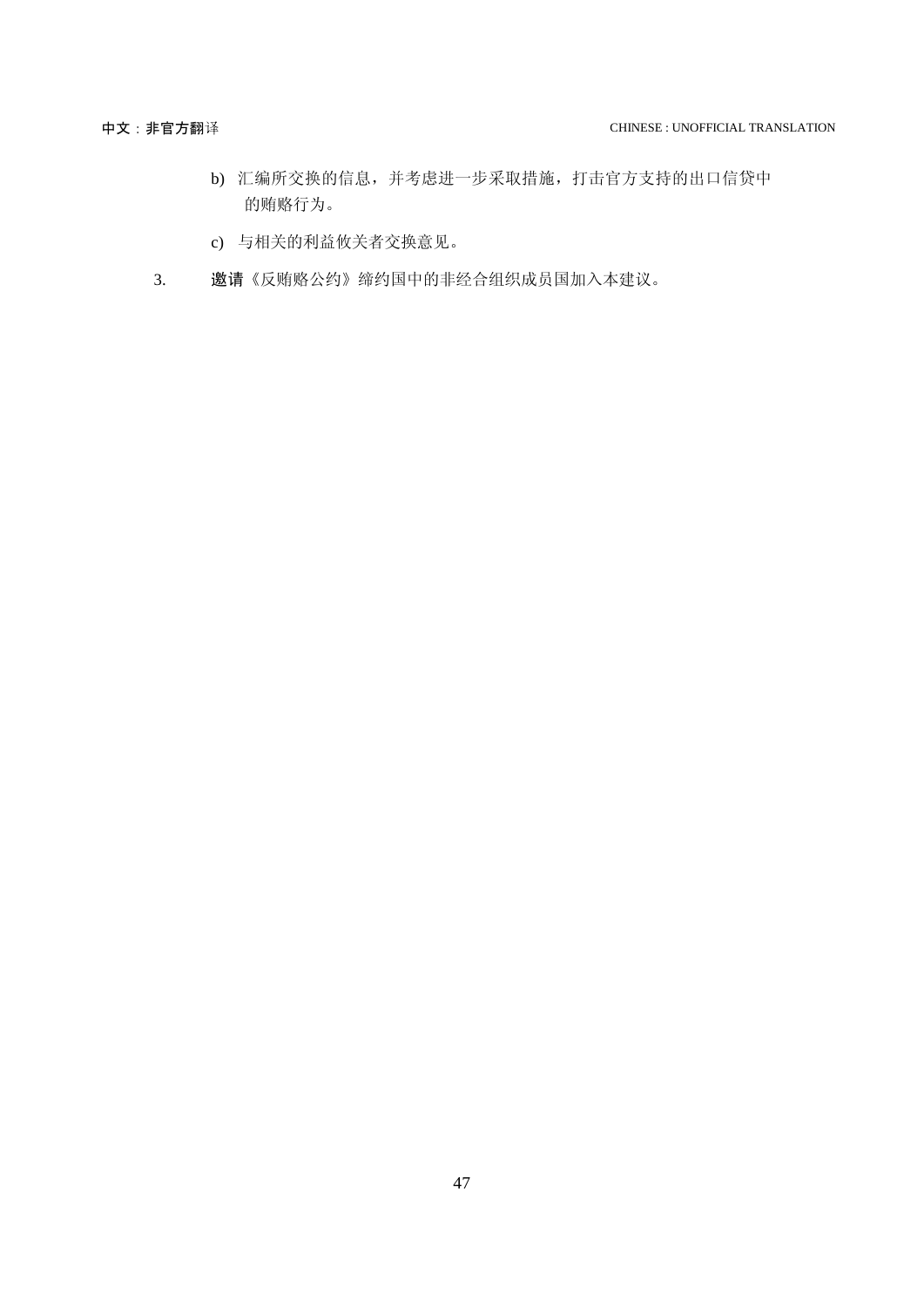### 发展援助委员会关于双边援助采购反腐败计划的建议

1996 年 5 月 6 日至 7 日发展援助委员会高级别会议批准的建议

- <span id="page-45-0"></span>1. 发展援助委员会成员一致关注腐败问题:
	- 腐败破坏了善政。
	- 腐败浪费了用于发展的稀缺资源,无论是来自援助的资源还是来自其他公共或私营部门的 资源, 它给整个经济造成了十分严重的影响。
	- 腐败损害了发展合作的可信性以及公众对发展合作的支持,并减损了所有为支持可持续发 展而工作的人们的声誉及努力的价值。
	- 腐败降低了基于价格和质量的竞争的开放性和透明度。

2. 因此,发展援助委员会完全赞同采取有效的禁止措施打击腐败行为,并在多边框架下开展协 调,确保统一实施禁止腐败的措施。将公共资源用于发展援助委员会成员自身的制度以及日益关注这 个问题的伙伴国家的制度,还需要采取其他有效的具体措施,确保透明度、责任制和廉洁性。

3. 在遏制腐败的工作中,发展援助委员会承认在资助性的采购中,腐败行为很可能会乘虚而 入。委员会为消除腐败还开展了其他工作,并表明它决心努力消除在资助性采购中存在的腐败行为。

4. 因此,发展援助委员会建议成员国采用或要求采用针对双边援助采购的反腐败条款。这项工 作应当与经合组织和其他机构的反腐败工作协调进行,并与受援国开展合作。发展援助委员会还建议 成员国努力确保充分执行反腐败条款,并提请他们所属的国际发展机构注意充分执行其业务规则中反 腐败条款的重要性。

5. 发展援助委员会将在一年内跟踪本建议的效果。

6. 发展援助委员会成员将与发展伙伴密切合作,在一切发展合作工作中打击腐败行为。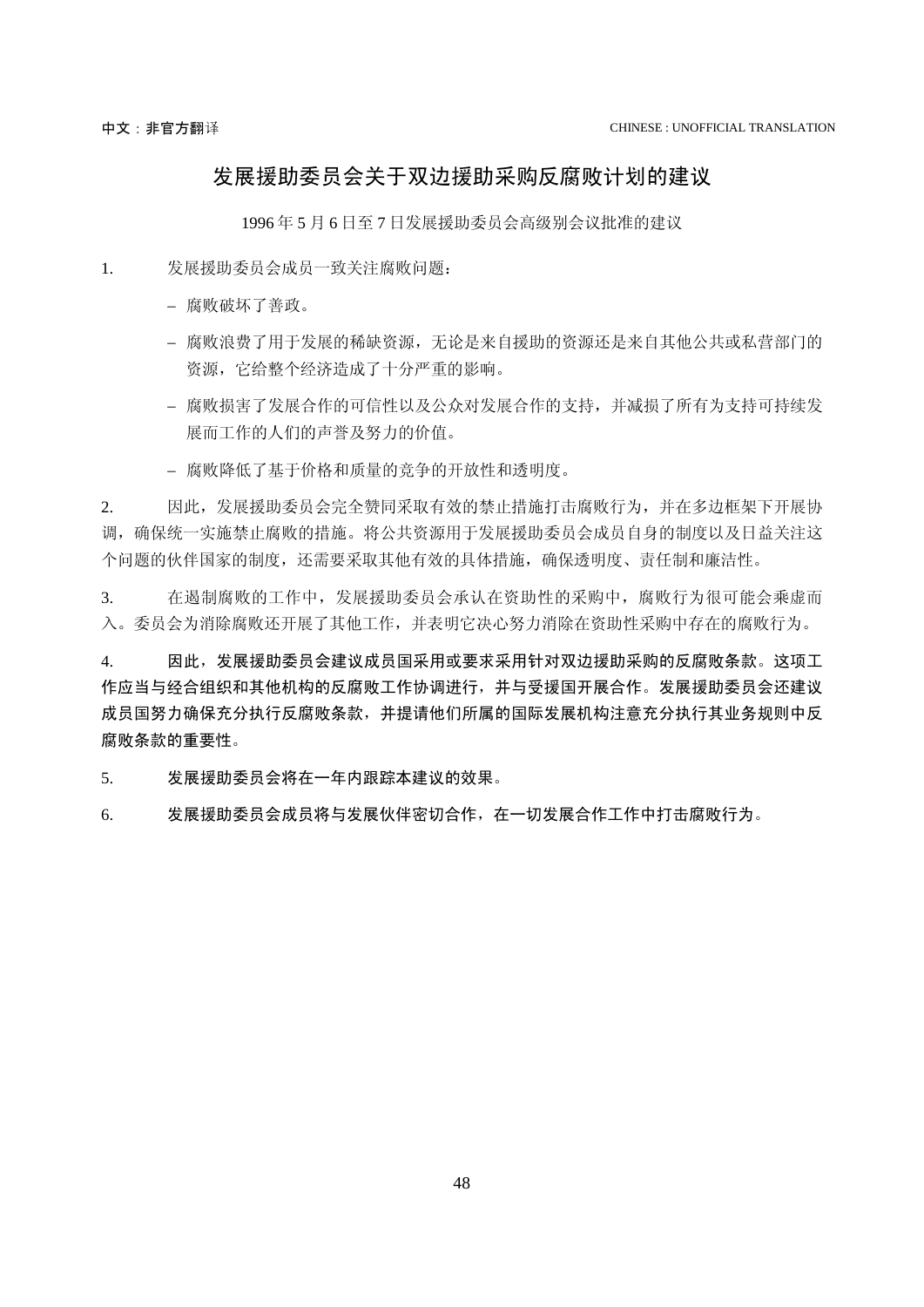### 经济合作与发展组织跨国企业指导原则——第六部分

#### <span id="page-46-0"></span>六、 打击行贿行为

企业不得直接或间接地提供、承诺、给予或索取贿赂或其他不正当的好处,以获得或保留商业或其他 不当利益。也不得向企业索取或期望企业提供贿赂或其他不正当的好处。特别是,企业:

- 1. 不得听从不正当的要求,向公职人员或商业伙伴员工支付任何一部分合同款项。他们不应将 分包、采购令或咨询协议作为向公职人员、商业伙伴员工或其家属或生意伙伴付款的渠道。
- 2. 应当确保代理人的报酬适当并且针对合法的服务而支付。在适当的情况下,应当保留并向主 管机构提供一份有关交易中公共机构和国有企业雇用的代理人名单。
- 3. 应当提高他们抵制贿赂和敲诈行为的透明度。所采取的措施可以包括公开抵制贿赂和敲诈行 为的承诺,以及公布公司履行这些承诺的管理制度。企业还应加强对公众的开放度和与公众 的对话,以提高公众对反行贿和敲诈政策的认识,并加强公众与企业的合作。
- 4. 应当提高员工对公司反行贿和敲诈政策的认识,并促使员工进一步遵守这些政策,为此应开 展适当的政策宣传并实施培训方案和纪律措施。
- 5. 应当推行制止贿赂和腐败行为的管控制度,并采取财政和税务会计与审计做法,防止开设 "账外"账户或秘密账户,或编制不如实记录相关交易的文件。
- 6. 不得向公职候选人或政党或其他政治组织提供非法捐款。捐款应当完全遵守公开披露要求, 并应向高级管理层报告。